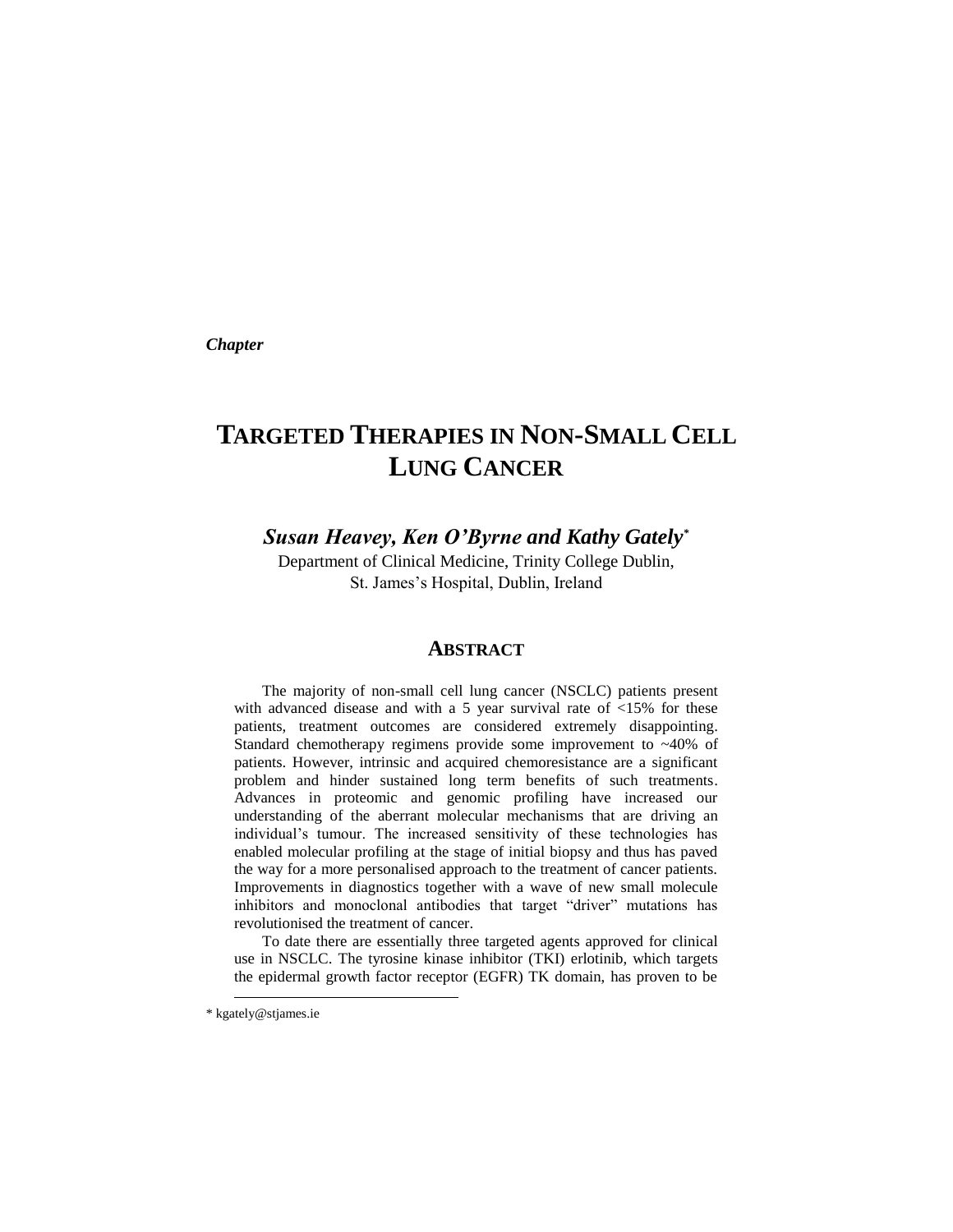an effective treatment strategy in patients who harbour activating mutations in the *EGFR* TK domain. Bevacizumab a monoclonal antibody targeting the vascular endothelial growth factor (VEGF) can improve survival, response rates, and progression-free survival when used in combination with chemotherapy. *[Crizotinib,](http://www.cancer.gov/drugdictionary?CdrID=586080)* a small-molecule drug, inhibits the tyrosine kinase activity of the echinoderm microtubule-associated protein-like 4 anaplastic lymphoma kinase (EML4-ALK) fusion protein, resulting in decreased tumour cell growth, migration, and invasiveness in patients with locally advanced or metastatic NSCLC. Several other agents are in clinical testing that target a number of key signalling molecules including: KRAS, HER2, BRAF, MET, PI3K/PI3K-mTOR, MEK1, and IGF- 1R. Often several pathways are activated simultaneously and crosstalk between pathways allows tumour cells to escape the inhibition of a single targeted agent. This chapter will explore the clinical development of currently available targeted therapies for NSCLC as well as targeted agents currently in clinical trials and will examine the synergy between cytotoxic therapies.

#### **INTRODUCTION**

Only approximately 20-30% of newly diagnosed NSCLC patients present with early stage disease and are suitable candidates for resection. Traditionally decisions on therapeutic options were based on the histology of the tumour. The standard treatment for advanced NSCLC patients with a good performance status (0-1) is platinum-based chemotherapy and partial responses are achieved in 30- 40% of patients [1]. Complete responses are very rare in advanced NSCLC and those that do respond initially will develop acquired resistance to treatment. With a 5 year survival rate of <15% for patients with advanced disease, treatment outcomes are considered disappointing. A randomised phase III trial demonstrated better results for pemetrexed than for gemcitabine in patients with non-squamous NSCLC [2]. However, conventional chemotherapy has reached a plateau of effectiveness in improving patient survival in all tumour histologies and a concerted effort to further classify tumours at the molecular level is critical.

Lung cancer is a heterogeneous disease and often several signalling pathways are driving the oncogenic behaviour of tumours. Several key "driver" genes are mutated in NSCLC including, epidermal growth factor receptor (EGFR), anaplastic lymphoma kinase (ALK), KRAS, human epidermal growth factor receptor 2 (HER2), v-raf murine sarcoma viral oncogene homolog B1 (BRAF), MET, phosphatidylinositol 3-kinase catalytic α (PIK3CA), AKT and **mitogenactivated protein kinase kinase 1 (**MAP2K1) (Figure 1). In fact, these genes contribute to the pathogenesis of several cancer types. Other aberrations such as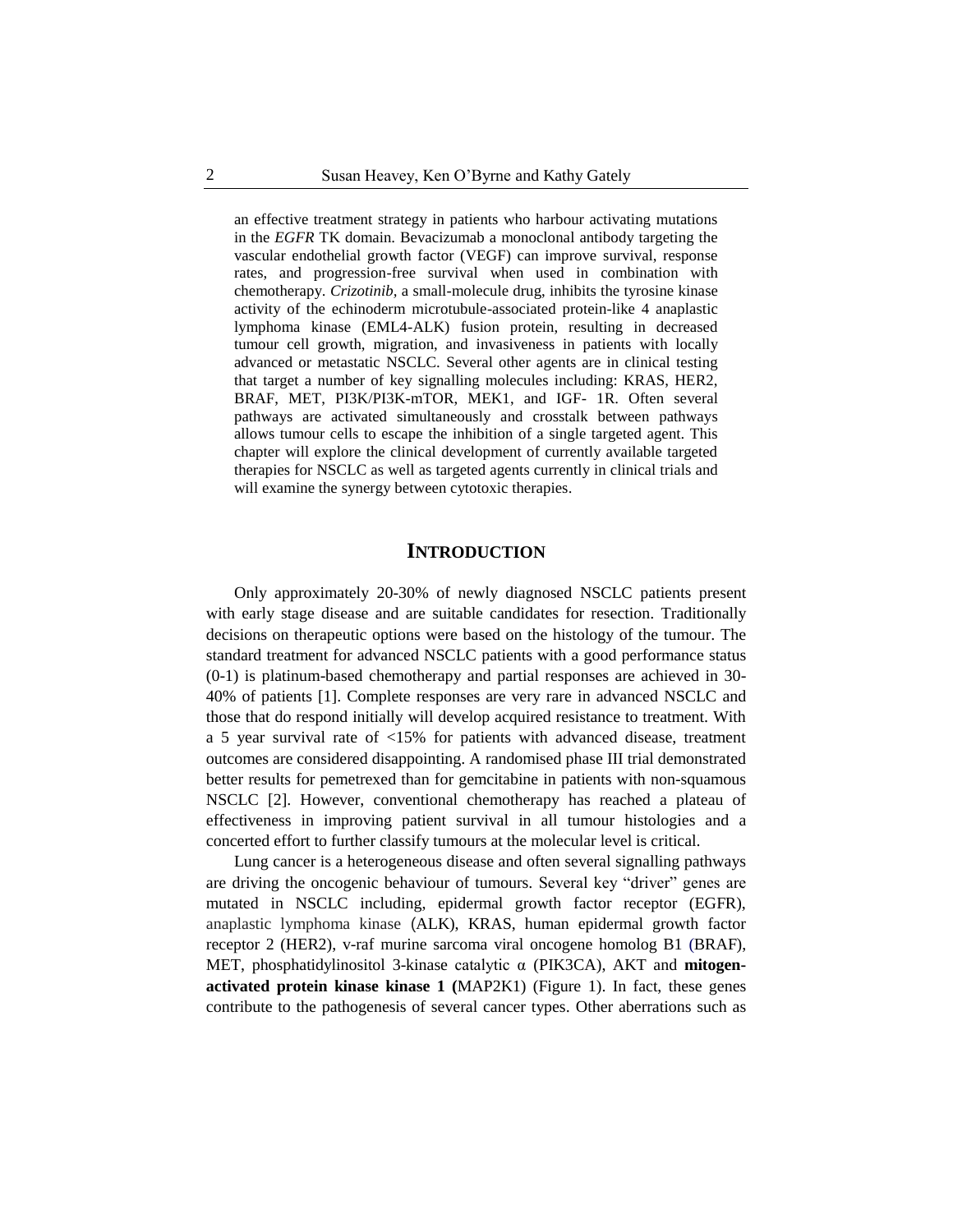variation in gene copy numbers, translocations between genes and single nucleotide polymorphisms (SNPs) can occur in a proportion of cells within a tumour. These aberrant genes are obvious targets for inhibition and thus the design of drugs that will selectively block these oncogenic varieties while sparing their normal counterparts seems like the ideal strategy to annihilate these rogue cells. A table summarising the frequency of mutations and availability of targeted therapies in NSCLC is shown below (Table 1). However, there is no guarantee that only the oncogenic variant is druggable, and like all targeted therapies the cancer cell will eventually activate alternative signalling pathways to evade these targeted inhibitors.



Figure 1. Mutation rates in Non-Small Cell Lung Cancer.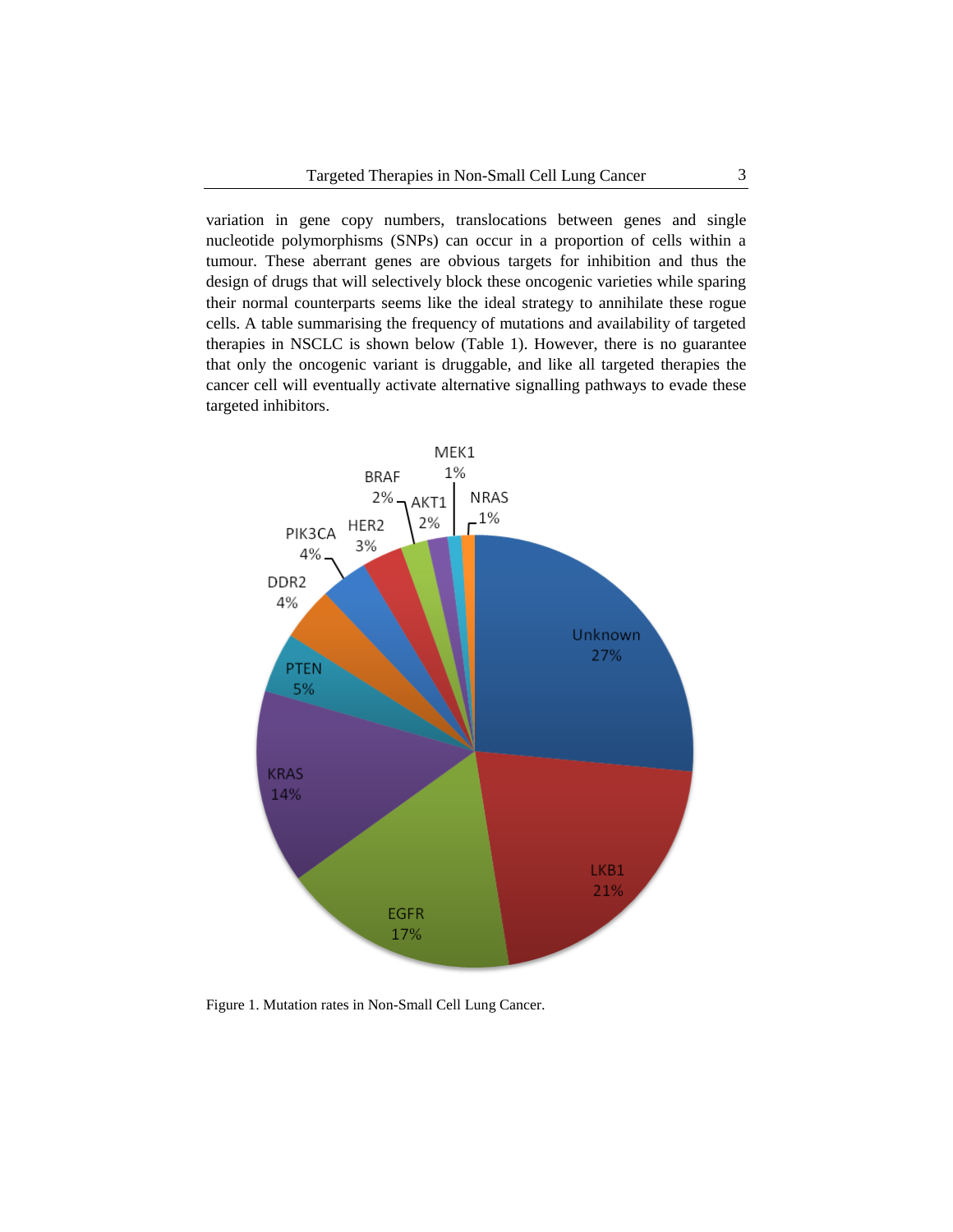Intrinsic resistance or the development of acquired resistance to targeted therapies may be due to the multilevel complex cross-talk that occurs between the targets of the biological agent and several signal transduction pathways. Blocking only one of these pathways may not always be an effective treatment strategy as this approach may open the door for others to act as bypass mechanisms within tumour cells. The most promising approaches to the treatment of NSCLC, will be drugs with multiple targets or the use of a combination of targeted therapies.

| Table 1. Frequency of mutations and availability of targeted therapies in |
|---------------------------------------------------------------------------|
| NSCLC.                                                                    |

| Gene                                                     | Alteration      | Frequency in NSCLC |  |
|----------------------------------------------------------|-----------------|--------------------|--|
| AKT1                                                     | <b>Mutation</b> | $1 - 2\%$          |  |
| <b>ALK</b>                                               | Rearrangement   | $3 - 7%$           |  |
| <b>BRAF</b>                                              | <b>Mutation</b> | $1 - 3\%$          |  |
| DDR <sub>2</sub>                                         | <b>Mutation</b> | $-4\%$             |  |
| <b>EGFR</b>                                              | <b>Mutation</b> | $10 - 35%$         |  |
| FGFR1                                                    | Amplification   | 20%                |  |
| HER <sub>2</sub>                                         | <b>Mutation</b> | $2 - 4%$           |  |
| <b>KRAS</b>                                              | <b>Mutation</b> | $8 - 21%$          |  |
| LKB1                                                     | <b>Mutation</b> | $9 - 33%$          |  |
| MEK1                                                     | Mutation        | $1\%$              |  |
| MET                                                      | Amplification   | $2 - 4\%$          |  |
| <b>NRAS</b>                                              | <b>Mutation</b> | $1\%$              |  |
| PIK3CA                                                   | Mutation        | $2 - 5%$           |  |
| PIK3CA                                                   | Amplification   | 12-20%             |  |
| <b>PTEN</b>                                              | <b>Mutation</b> | $4 - 5\%$          |  |
| PTEN                                                     | Loss            | 24-44%             |  |
| <b>RET</b>                                               | Rearrangement   | $1\%$              |  |
| ROS1                                                     | Rearrangement   | 1%                 |  |
| Key:                                                     |                 |                    |  |
| Drugs approved in NSCLC                                  |                 |                    |  |
| Drugs approved in NSCLC for ALK subtype & effective here |                 |                    |  |
| Drugs approved in other cancers                          |                 |                    |  |
| Drugs in clinical development                            |                 |                    |  |

# **TARGETED THERAPY IN LUNG CANCER**

A deeper understanding of the pathobiology of human malignancies has led to successful application of targeted therapeutic strategies in several cancers [3-6].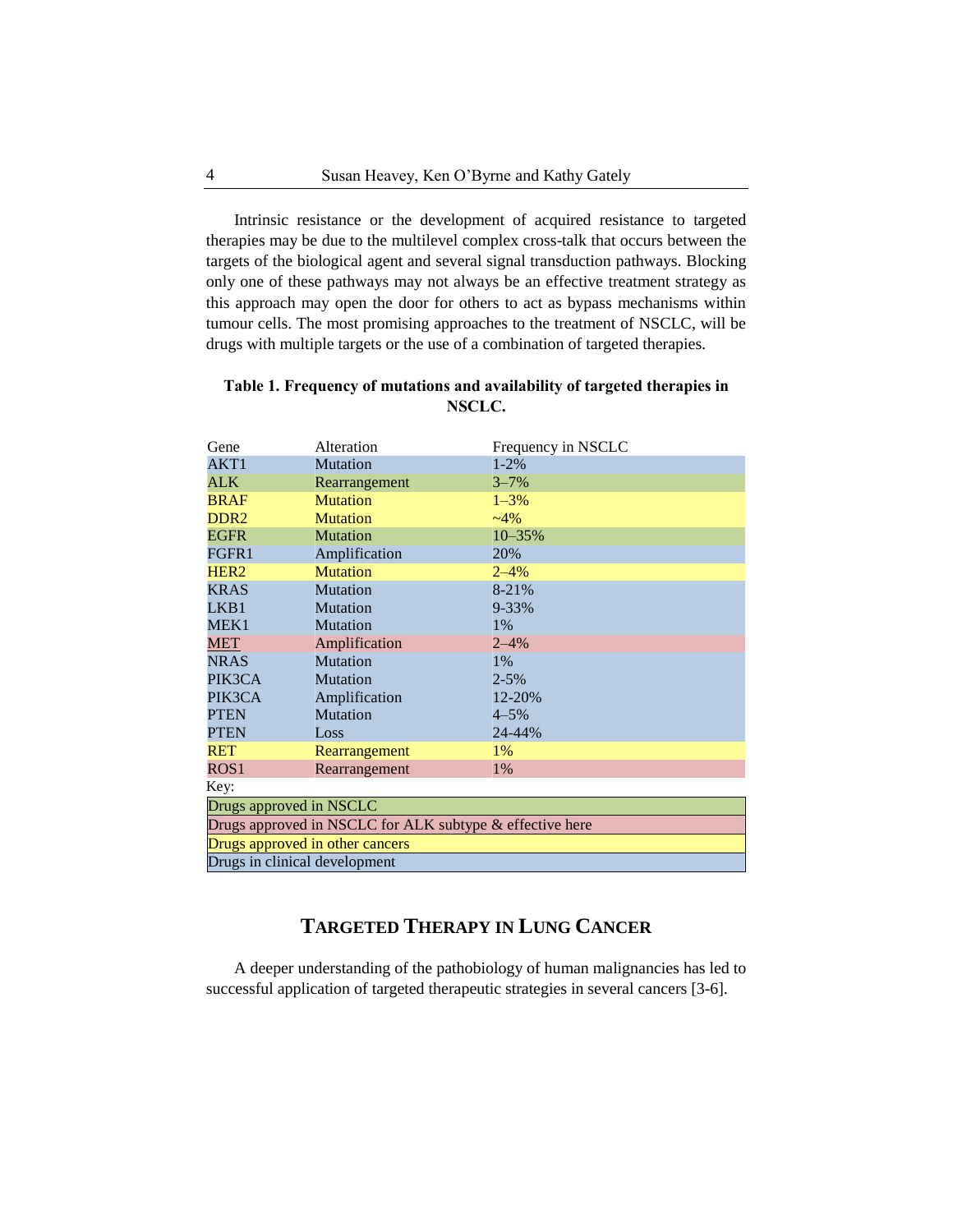

Figure 2. Targeted Therapies in NSCLC.

In NSCLC several targeted inhibitors are currently being evaluated in clinical trials and there are essentially three targeted agents approved for clinical use (Figure 2). The EGFR TKIs gefitinib and erlotinib which target the EGFR TK domain, have proven to be an effective treatment strategy in patients who harbour activating mutations in the *EGFR* TK domain. Bevacizumab a monoclonal antibody targeting VEGF can improve survival, response rates, and progressionfree survival when used in combination with chemotherapy. *[Crizotinib,](http://www.cancer.gov/drugdictionary?CdrID=586080)* a smallmolecule drug, inhibits the tyrosine kinase activity of the EML4-ALK fusion protein, resulting in decreased tumour cell growth, migration, and invasiveness in patients with locally advanced or metastatic NSCLC. With increasing studies showing the importance of matching the treatment to the mutation the Lung Cancer Mutation Consortium (LCMC) in collaboration with the National Lung Cancer Partnership was established to promote molecular tumour mutation testing for lung cancer patients. The LCMC aims to screen a large population of patients to create a unique national data set to determine the frequency of certain driver mutations and explore opportunities for clinical trial enrollment. Molecular profiling of 830 patients, indicated that 60% of tumors exhibit known driver mutations including 25% KRAS, 23% EGFR, and 6% ALK rearrangements [7]. These data remind us that in 40% of tumours there are as yet unknown lung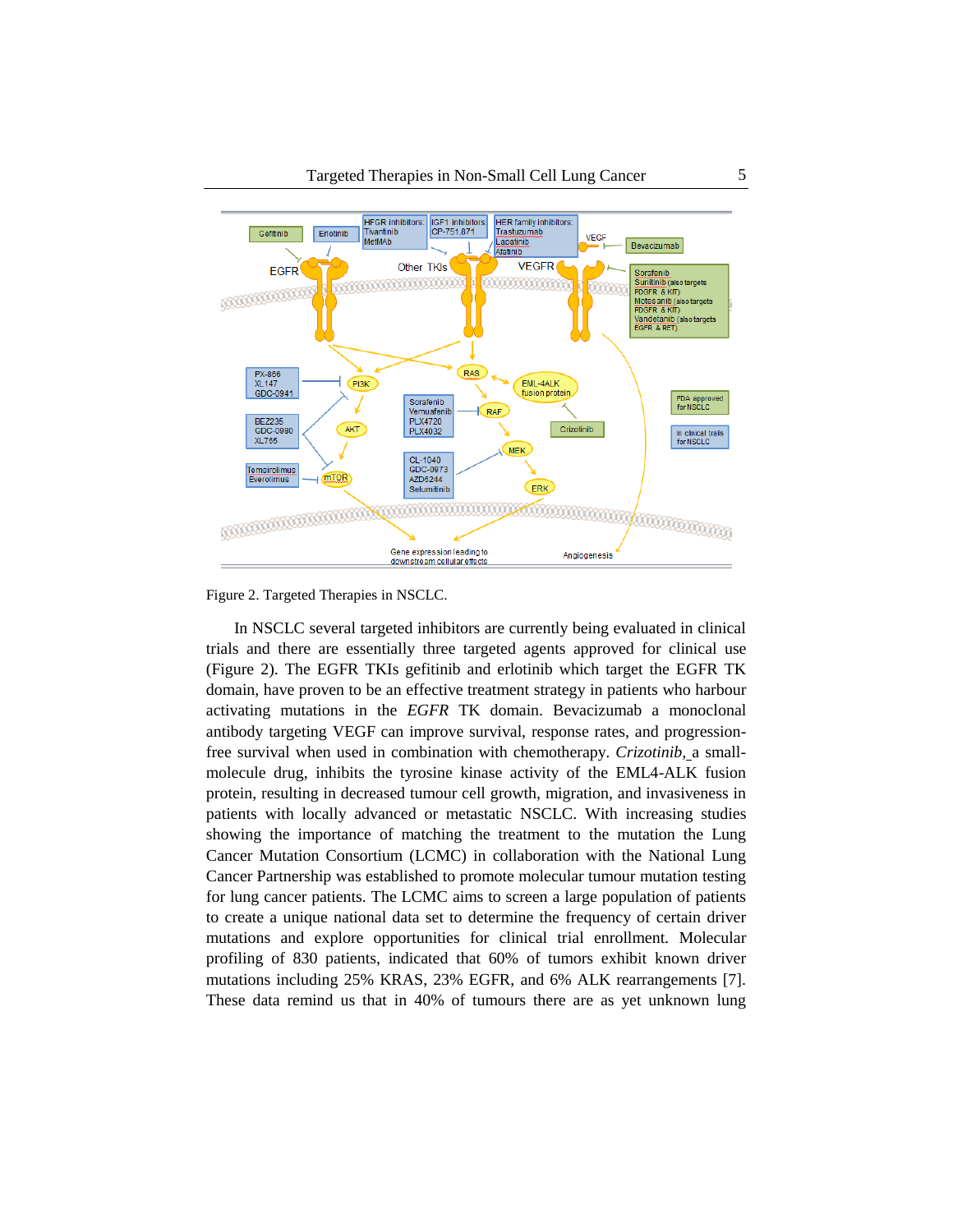cancer drivers. Interestingly 95% of molecular lesions are mutually exclusive and the presence of one mutation in lieu of another can influence response to targeted therapy. Companion diagnostics that enable the monitoring of changes in patients' tumour genotypes throughout the course of their disease together with a combination approach to targeted therapy can potentially reduce toxicities and improve patient outcomes.

## **EGFR**

The EGFR signalling pathway plays an essential role in the pathogenesis of NSCLC with EGFR protein expression seen in up to 85% of NSCLC patients. Initial studies failed to demonstrate the prognostic relevance of EGFR expression in NSCLC or to predict response to oral EGFR TKIs [8-12]. However, a recent study has shown that EGFR expression does predict response to EGFR-TKIs if an intracellular binding antibody is used for immunohistochemistry analysis [13]. Somatic mutations in the EGFR TK domain proved to be a better predictor of response to EGFR TKIs and were first described in 2004. Mutations are either inframe deletions or amino acid substitutions clustered around the ATP-binding pocket of the TK domain (exons 18-21). The two most common mutations are inframe deletions in exon 19 (del 19) or a substitution mutation in exon 21 (L858R) and these account for 85-90% of the drug-sensitive EGFR mutations seen in NSCLC. Two other sensitising mutations are substitutions in exons 18 (G719A/C) and 21 (L861Q) [14].

These mutations are more common in female, never smokers with adenocarcinomas, who are of Asian ethnicity [15, 16]. Cells harbouring these "driver" EGFR mutations are said to be in a state of "oncogenic addiction" and are highly dependent on the constitutively active EGFR signalling pathway [17]. A germline T790M EGFR mutation was reported in a family with multiple cases of NSCLC and was shown to confer a growth advantage to the cancer cells [18]. Both T790M positive cells and those having a "double mutant" (T790M and L858R mutations) have been shown to have enhanced kinase activity [19] and increased tyrosine phosphorylating activity, respectively [20]. The T790M mutation has also emerged as a secondary point mutation that is present in approximately half of lung cancer patients who develop resistance to EGFR TKIs. Pinter *et al*. have shown that there is little correlation between EGFR expression (IHC) and EGFR-activating mutations, increased EGFR gene copy number or response to EGFR TKI [9]. Although *EGFR* amplification can indicate response to EGFR TKIs, mutation status is the best predictor of response and is used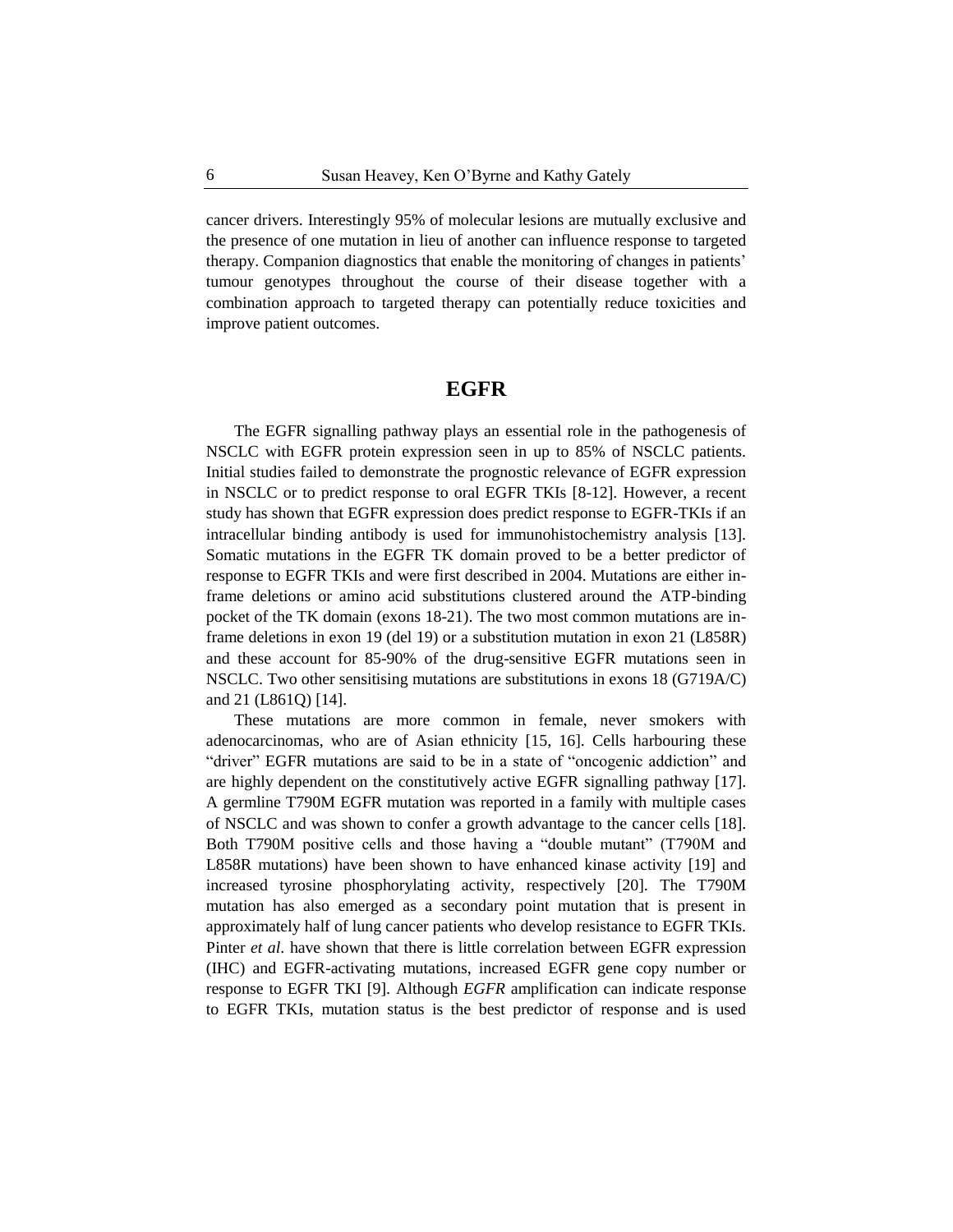routinely to identify NSCLC tumours that are most likely to benefit from treatment [15, 21-25].

# **TARGETING EGFR**

Cetuximab (Erbitux) is a chimeric monoclonal G1 (IgG1) antibody that binds to EGFR with high affinity and blocks ligand binding, inducing receptor internalisation and degradation resulting in inhibition of EGFR expression. It is licensed to treat both metastatic colorectal cancer (mCRC) and squamous cell carcinoma of the head and neck (SCCHN). However, after initial positive results in Phase II trials in patients with advanced NSCLC, two Phase III trials evaluating Cetuximab in addition to first-line chemotherapy showed only a small benefit in overall survival (OS). Interestingly, a subgroup analysis of patients with high EGFR expression by IHC from the FLEX Phase III trial demonstrated a greater survival benefit [26]. If this data can be validated prospectively than cetuximab may be approved as a standard treatment in the future.

The EGFR TKIs gefitinib (Iressa) and erlotinib (Tarceva) have been licensed to treat advanced or metastatic NSCLC. Activating mutations in the EGFR tyrosine kinase domain have been shown to demonstrate different sensitivities to EGFR TKIs, with exon 19 deletions being more likely to respond than those of exon 21 [27-31]. Conversely, some substitution mutations in exon 20 (T790M) and exon 21 (T854A) are known to confer resistance to some EGFR TKIs [32-34] Although mutated tumours initially respond to treatment with the EGFR TKIs erlotinib and gefitinib, almost all will eventually develop acquired resistance to these drugs [32, 35]. A mutation at T790M has been shown to confer resistance in 50% of cases [36-38]. It was initially thought that the substitution of the larger methionine residue may cause steric hindrance to the binding of the drugs [32, 39] A structurally similar reversible TKI is, however, able to overcome the T790M mutation [40]. The T790M mutation may result in increased affinity of EGFR for ATP compared with erlotinib or gefitinib and this is the primary mechanism by which the mutation confers drug resistance [41] Thus, it should be possible to overcome the resistance by developing TKIs that have a higher affinity for the T790M kinase [33, 42, 43]. New generation EGFR TKIs, that bind irreversibly to the EGFR-TK, forming covalent cross-links with EGFR, such as afatinib (BIBW 2992), have been shown to be active against tumours resistant to reversible EGFR TKIs [32, 42-46] and offer an alternative therapy strategy. New-generation TKIs may have a longer duration of action than reversible agents. In order to change the therapeutic agent at the optimal time to prevent tumour progression, it would be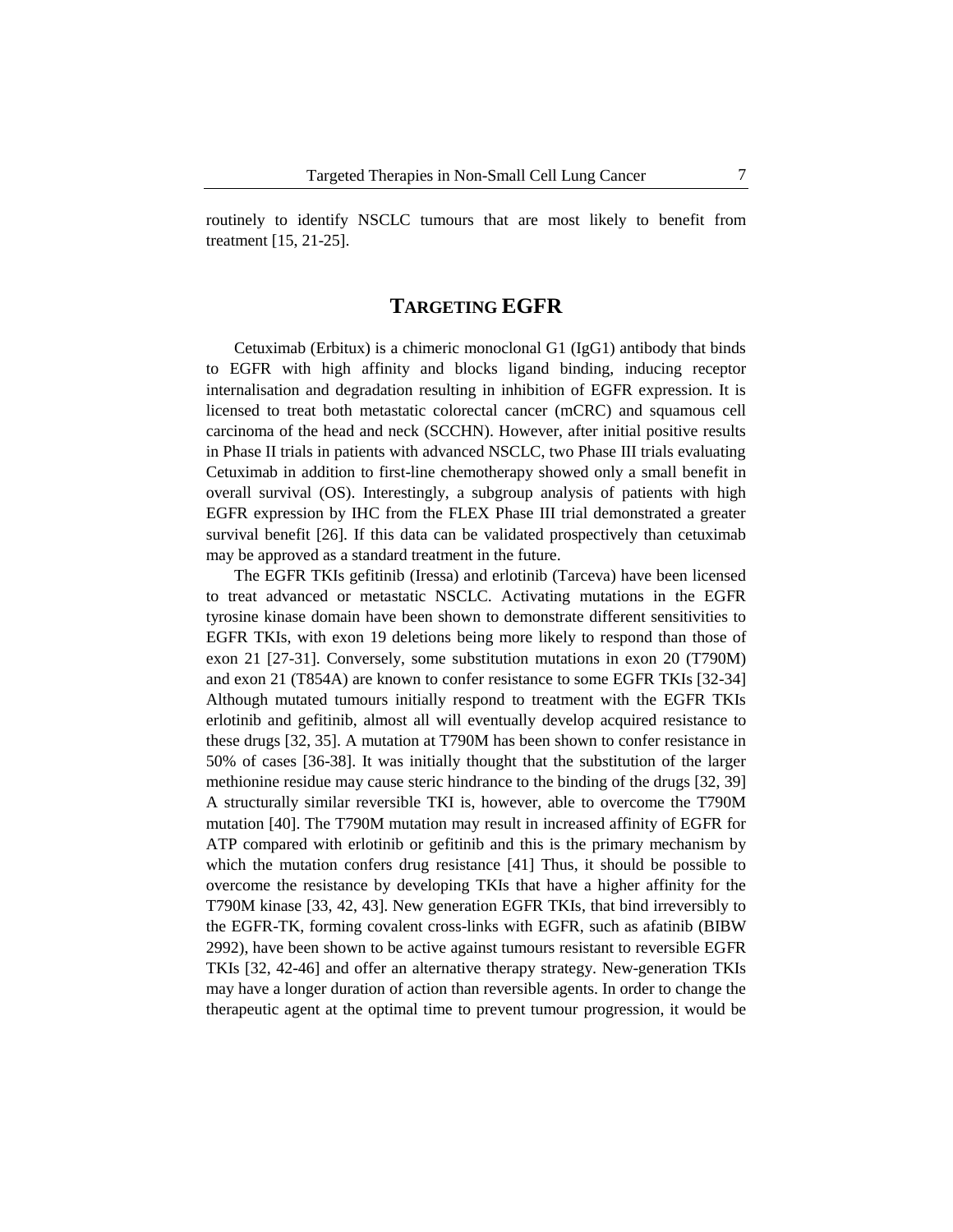useful to know when the T790M mutation has developed. A recent publication found T790M in up to 38% of patients not previously treated with a TKI [47]. The existence of a T790M mutation in a few cancer cells at diagnosis confers a shorter time to tumour progression [48]. Such cells are subsequently 'cloned out' during the patient's treatment with EGFR TKIs indicating that these patients may benefit from treatment with new-generation EGFR TKIs from the beginning. Alternatively screening for the emergence of the T790M mutation during treatment may allow early identification of acquired resistance to TKIs and treatment to be tailored as necessary. In addition to these specific EGFR mutations, other factors such as amplification or activation of the insulin-like growth factor receptor [49] and MET amplification [50] have also been shown to confer resistance to EGFR TKIs. These nuances of the EGFR discussed above demonstrate that both preselection of patients most likely to respond to EGFRtargeted therapy and screening during therapy are crucial to determine the appropriate treatment regimen.

# **VEGF AND VEGFR**

The vascular endothelial growth factor (VEGF) ligand is released from endothelial cells in response to tissue injury or hypoxia, and leads to the formation of new blood vessels. It has been implicated in tumorigenesis and metastasis and is an important pro-angiogenic mediator. There are five members of the VEGF family (VEGF-A, VEGF-B, VEGF-C, VEGF-D and PIGF) with VEGF-A the most clinically active. There are 3 VEGF receptor (VEGFR) tyrosine kinases (VEGFR-1, VEGFR-2 and VEGFR-3) with VEGFR-2 involved in most angiogenic responses. Overexpression of VEGF promotes vascular permeability, which enhances tumor nutrient exchange, extravasation of macromolecular proteins and the influx of tumor cells [51]. Several studies have identified VEGF overexpression as a poor prognostic indicator in NSCLC and SCLC [52, 53].

# **TARGETING VEGFR WITH BEVACIZUMAB**

The anti-tumor effects of VEGF pathway inhibition have been validated in preclinical models [54, 55], and subsequently led to the development of VEGF antagonists such as the monoclonal antibody, bevacizumab (Avastin). The Phase III ECOG 4599 trial established the efficacy of bevacizumab by randomizing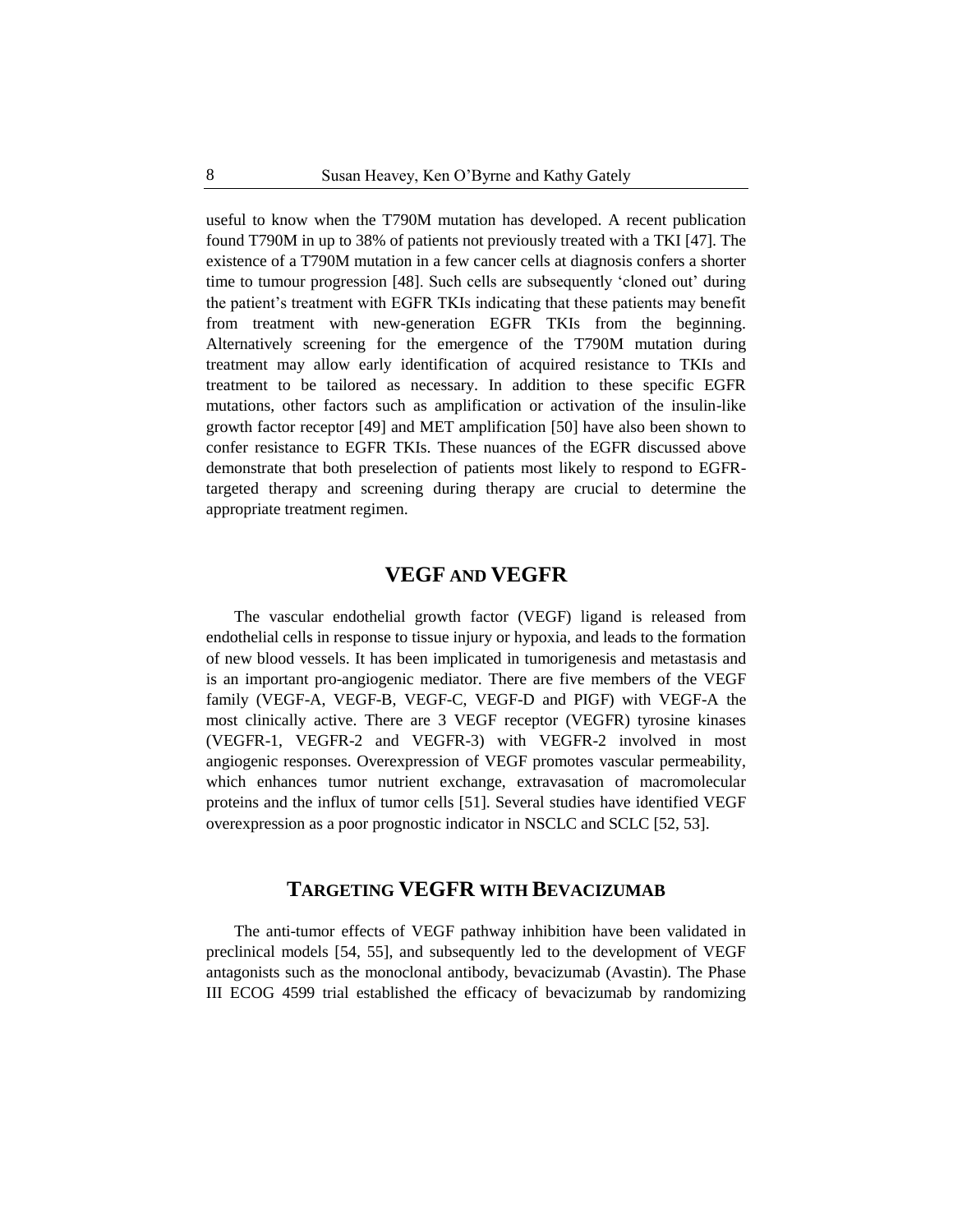metastatic, non-squamous lung cancer patients to carboplatin, paclitaxel and bevacizumab versus chemotherapy alone [56]. The addition of bevacizumab to chemotherapy resulted in better median survival (12.3 vs 10.3 months, hazard ratio (HR) 0.79) and a higher response rate (RR; 35 vs  $15\%$ ,  $p < 0.001$ ) when compared with chemotherapy alone. Based on this study, bevacizumab gained FDA and EMEA approval in 2006 as first-line therapy in combination with carboplatin and paclitaxel for advanced nonsquamous NSCLC.

## **TARGETING VEGFR WITH TKIS**

After the success of bevacizumab a number of compounds targeting angiogenesis have since gone into preclinical and clinical testing. Several of these newer agents are multitarget tyrosine kinase inhibitors (MTKIs) which target several pathways concomitantly. Sorafenib inhibits the kinase activity of C-RAF, B-RAF and targets platelet-derived growth factor receptor family (PDGFR-β and stem cell factor receptor (KIT)) as well as VEGFR2/3. Sorafenib inhibits MEK and ERK phosphorylation in various cancer cell lines and tumor xenografts [57]. Sunitinib is a multitargeted inhibitor of VEGFR, PDGFR, KIT and FLT3 (FMSlike tyrosine kinase 3). Both MTKIs were approved by the FDA to treat metastatic renal cell carcinoma and sunitinib has been approved for gastrointestinal stromal tumours. However these drugs have not produced as promising results as in the non-specific biomarker setting. These drugs are also associated with having higher toxicities.

In a large Phase III placebo-controlled study investigating the efficacy of sorafenib with carboplatin and pacliltaxel (CP), the addition of sorafenib to chemotherapy-naïve patients with advanced NSCLC failed to show clinical benefit [58]. In a setting when the biomarker status of a patient is known, such as in the case of the BATTLE trial, sorafenib has shown varying results [59]. Sorafenib was found to have activity against tumors in patients with wild-type K-RAS, whereas patients who had EGFR mutations fared worse on sorafenib. Such results illustrate the importance of biomarkers in predicting the sensitivity or resistance of patients to targeted therapy. BATTLE-2 is a follow-up trial seeking to pursue the interesting data found in BATTLE-1 regarding KRAS mutations and the positive results of sorafenib. Thus, only two arms from the original BATTLE-1 trial (erlotinib and sorafenib) were continued in BATTLE-2.

Another MTKI that has been investigated in NSCLC is Motesanib which targets VEGFR 1 - 3, PDGFR and KIT. A Phase II three arm study comparing motesanib and CP with single agent motesanib and single agent bevacizumab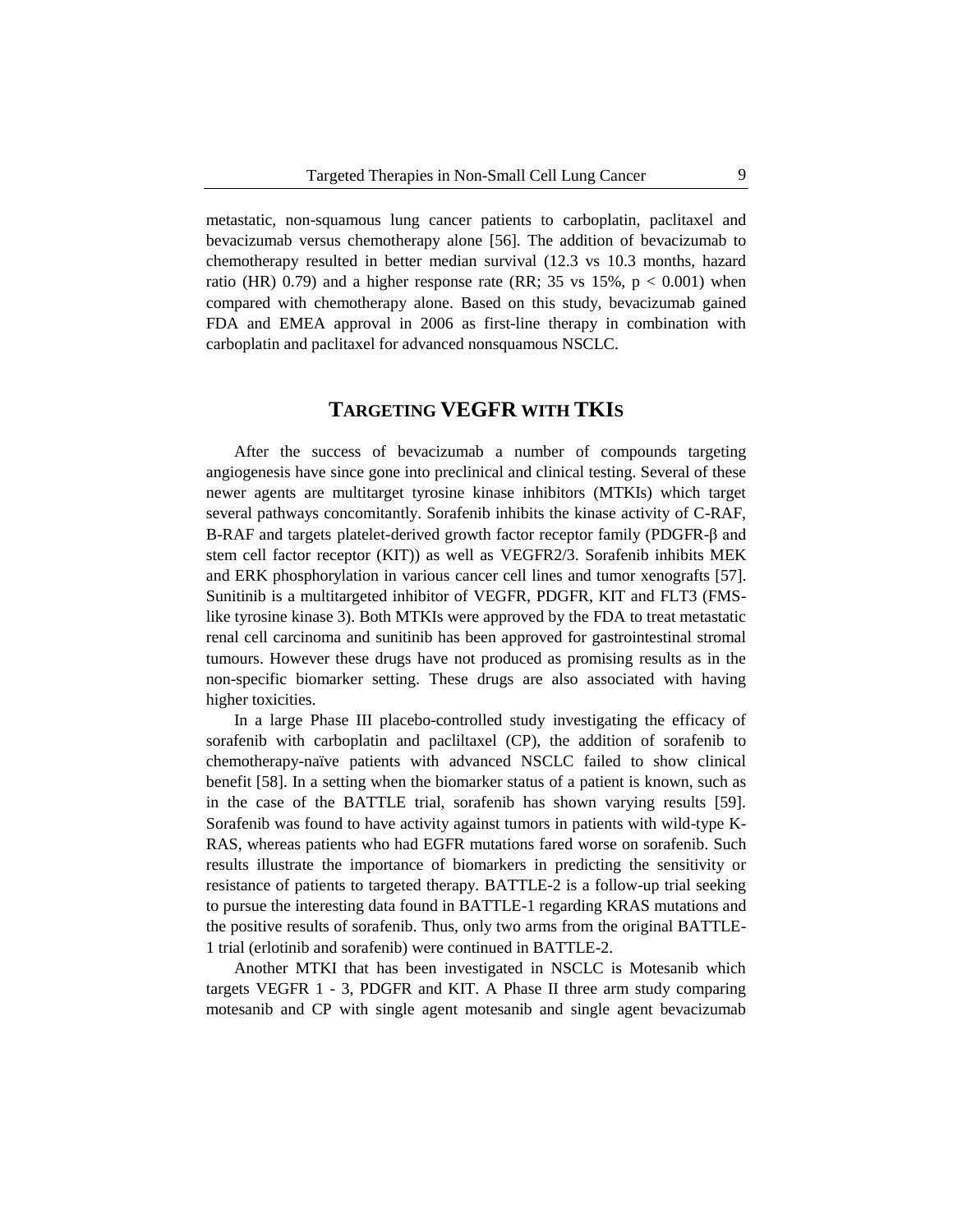showed comparable results between the motesanib and bevacizumab arms in advanced NSCLC patients but with higher toxicity in the motesanib arms [60]. A larger Phase III placebo-controlled study with motesanib and CP was temporarily halted due to a high incidence of hemoptysis in patients with squamous cell histology, but reopened later for non-squamous NSCLC patients with results available in 2013 [61].

Other therapies that target and antagonize circulating VEGF are currently undergoing investigations [62]. VEGF and EGFR are now shown to have interconnected downstream pathways, potentiating the effectiveness of their dual inhibition in cancer therapy. Vandetanib is a small molecule that inhibits VEGFR, EGFR as well as RET and additional kinases, and may be beneficial in treating patients with solid tumors [63]. The effectiveness of dual EGFR/VEGF inhibition to single EGFR blockade was evaluated in a two-part crossover, randomized Phase II trial [64]. Vandetanib (300 mg) was tested against gefitinib (250 mg) and following progression on the randomized primary treatment, patients were crossed over to the opposing treatment arm. Median PFS was 11.0 weeks for vandetanib and 8.1 weeks for gefitinib ( $HR = 0.69$ ) with no difference found in OS. DC for more than 8 weeks was observed in 45% of patients in the vandetanib arm compared with only 34% patients taking gefitinib.

The efficacy of vandetanib was evaluated in four randomized phase III clinical trials in NSCLC in combination with docetaxel (ZODIAC) [65], pemetrexed (ZEAL) (66] or as a single agent (ZEST and ZEPHYR) [67, 68]. Both combination trials with vandetanib resulted in the improvement of lung cancer symptom control. However, ZODIAC was the only trial to meet its primary endpoint of progression free survival (PFS) while no study showed advantage in overall survival (OS). As of October 2009, there are no longer planned developments for the use of vandetanib in treating advanced NSCLC in the USA and the EU. The decision was made based on the lack of benefit to OS and the insufficiency of using PFS as the primary end point for approval.

# **EML4-ALK**

EML4-ALK is an aberrant fusion gene that is the result of a chromosomal rearrangement between the N-terminal half of the echinoderm microtubuleassociated proteinlike 4 (EML4) gene and intracellular kinase domain of the anaplastic lymphoma kinase (ALK) gene. This leads to constitutive, ligandindependent activation of the *ALK* kinase, resulting in aberrant activation of downstream oncogenic signalling pathways including PI3K and MAPK, as well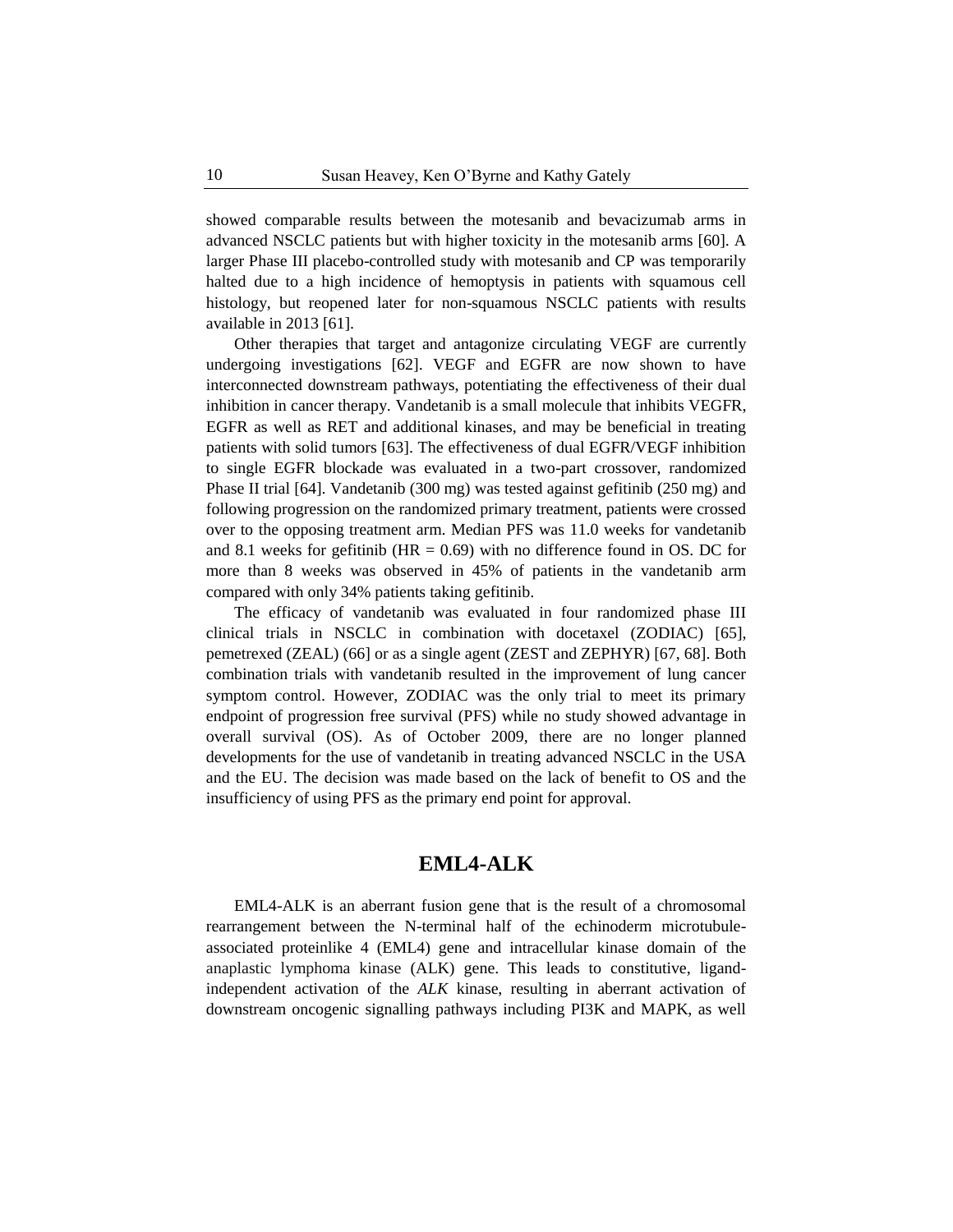as STAT3 dependent pathways that promote cell proliferation, stromal invasion, and apoptotic inhibition. Other reported ALK fusions in NSCLC include TFG [69] and kinesin family member 5B (KIF5B) [70, 71] are less frequently observed. EML4-ALK was initially discovered in anaplastic large-cell lymphoma [72] however, in 2007, Soda *et al*. described ALK activation in a subset of NSCLC that exhibited this fusion between EML4 and ALK in the short arm of chromosome 2p [73]. This study detected the EML4–ALK fusion transcript in 5 of 75 Japanese (6.7%) NSCLC patients however further studies revealed that it occurs in approximately in 2-7% of patients with NSCLC adenocarcinomas. ALK rearrangements are more common in never smokers or light smokers and in those with adenocarcinoma especially the acinar histology in East Asia or the signetring or cribriform morphology in the West. This variant is always positive for TTF-1 [74, 75]. In general, EML4–ALK and EGFR and KRAS mutations are mutual exclusive [76] however counterexamples have also been reported [77]. Patients with ALK rearrangements are not thought to benefit from EGFR TKIs.

## **TARGETING ALK**

Although the incidence of EML4–ALK is low in NSCLC its importance is significant due to its relatively specific and well-tolerated ALK inhibitor, crizotinib (Xalkori) [78, 79]. Crizotinib is a small molecule TKI originally developed as a mesenchymal epithelial transition growth factor (c-Met) inhibitor [80] but was discovered to be a potent ALK inhibitor. It binds to ALK blocking the driver kinase activity and inhibiting tumour growth. This inhibitor was first described in 2007 and in less than 3 years an early-phase clinical trial yielded impressive responses in patients with advanced lung cancer containing *ALK* rearrangements (Kwak *et al*.) 82 patients, most of whom were previously treated, were enrolled in the study and received crizotinib (250 mg) twice daily in 28-day cycles [81]. At a mean treatment duration of 6.4 months, the overall response rate was 57% (47 of 82 patients, with 46 confirmed partial responses and 1 confirmed complete response); 27 patients (33%) had stable disease. A total of 63 of 82 patients (77%) were continuing to receive crizotinib at the time of data cut-off, and the estimated probability of 6-month progression-free survival was 72%, with no median for the study reached. The drug resulted in grade 1 or 2 (mild) gastrointestinal side effects. The benefit of testing for ALK rearrangements was demonstrated in phase I and phase II trials of the ALK inhibitor crizotinib. Patients with the EML4-ALK fusion, nearly all of whom had progressed despite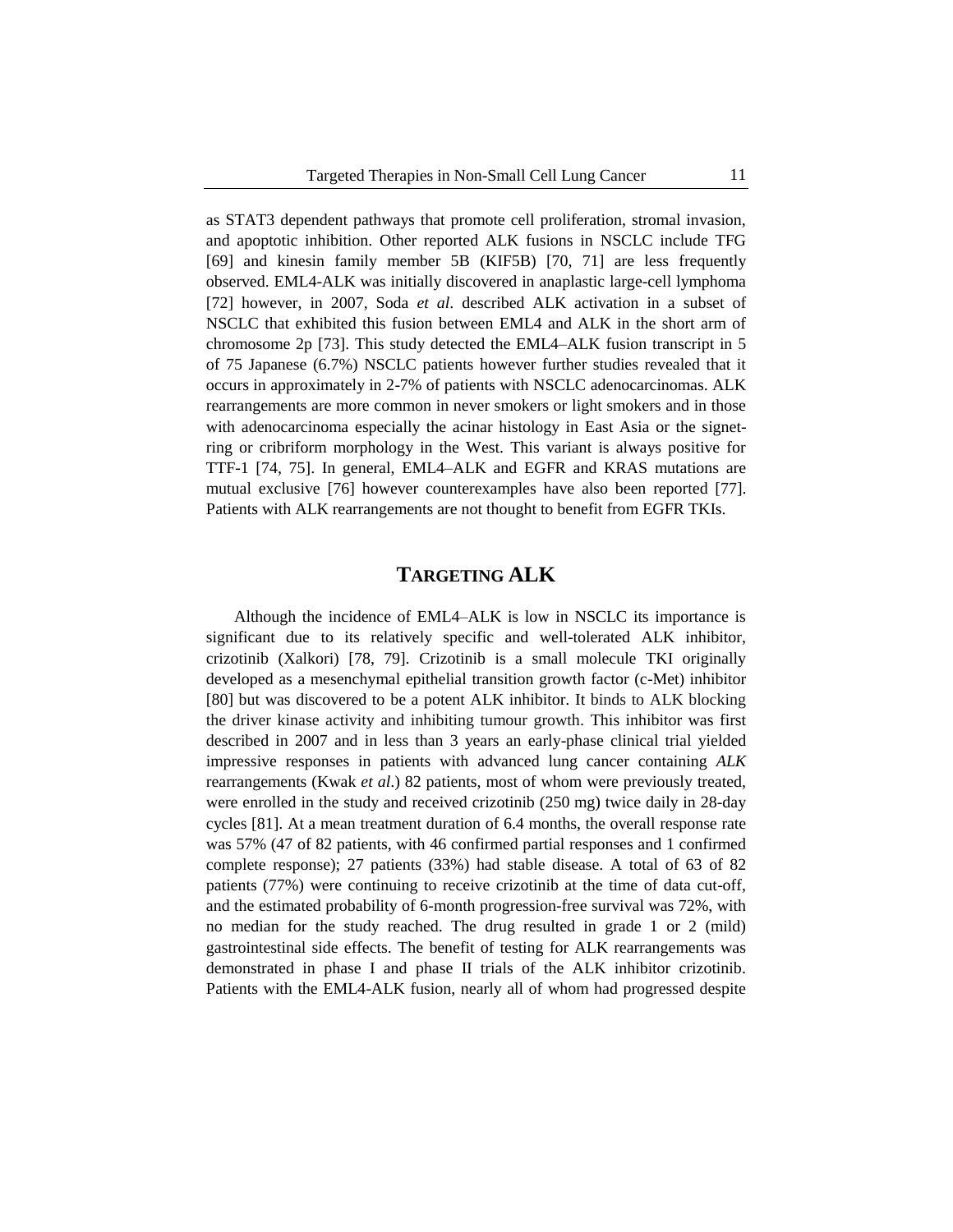at least 1 prior line of therapy, showed response rates of approximately 50% to 60% crizotinib. Response duration was 42-48 weeks [78, 79].

Data obtained from clinical trials has shown that in patients who had received prior treatments that either failed or worked only for a brief period of time, crizotinib offered a 72% chance the tumour would shrink or remain stable for at least six months. As with the EGFR inhibitors, however, tumours tend to adapt to target therapies, and eventually render them ineffective. The FDA approved crizotinib along with a companion diagnostic to evaluate ALK rearrangements on FISH for advanced stage non-small cell lung cancer which has been determined to be ALK positive.

In patients who received crizotinib as second-line therapy, the 1-year overall survival rate was 70% and the 2-year overall survival rate was 55%. By contrast, ALK -positive matched controls had a 1-year survival of 44% and a 2-year survival of 12%, whereas ALK -negative controls had a 1-year survival of 47% and a 2-year survival of 32%. These data suggest that the presence of the ALK gene fusion itself does not confer a poorer outcome but that the use of crizotinib in ALK-positive patients can improve outcome [82].

Immunohistochemistry, may become a standard-of-care, high concordance with FISH having been established for IHC 3+ or IHC 0 [83]. Intermediate IHC scores may, however, still require FISH. Several different antibodies are in development [76]. Already, a crizotinib resistance mechanism has been identified, a "gatekeeper" mutation L1196M [84-86]. Interestingly the ROS gene is also an "off-target" of crizotinib. Activation of ROS can be found in about 1.7% of NSCLC and crizotinib appears to have marked activity in these cases [87]. However, there is a case report of a patient with NSCLC harboring MET amplification who responded to this agent [88].

Pemetrexed may have exceptional activity in ALK-rearranged NSCLC [89], with a response (in monotherapy or in combination with a platin) of 42% and a PFS of 9 months. Other publications have appeared in support [90, 91]) but more recently, those findings have been questioned. The ongoing profile studies should be informative.

#### **KRAS**

RAS oncogenes were first identified as the transforming factor in the Harvey and Kirsten strains of a mouse sarcoma virus [92]. KRAS is a member of a family of intracellular GTP-binding switch proteins called the GTPase superfamily. KRAS alternates between an active "on" state with a bound GTP and an inactive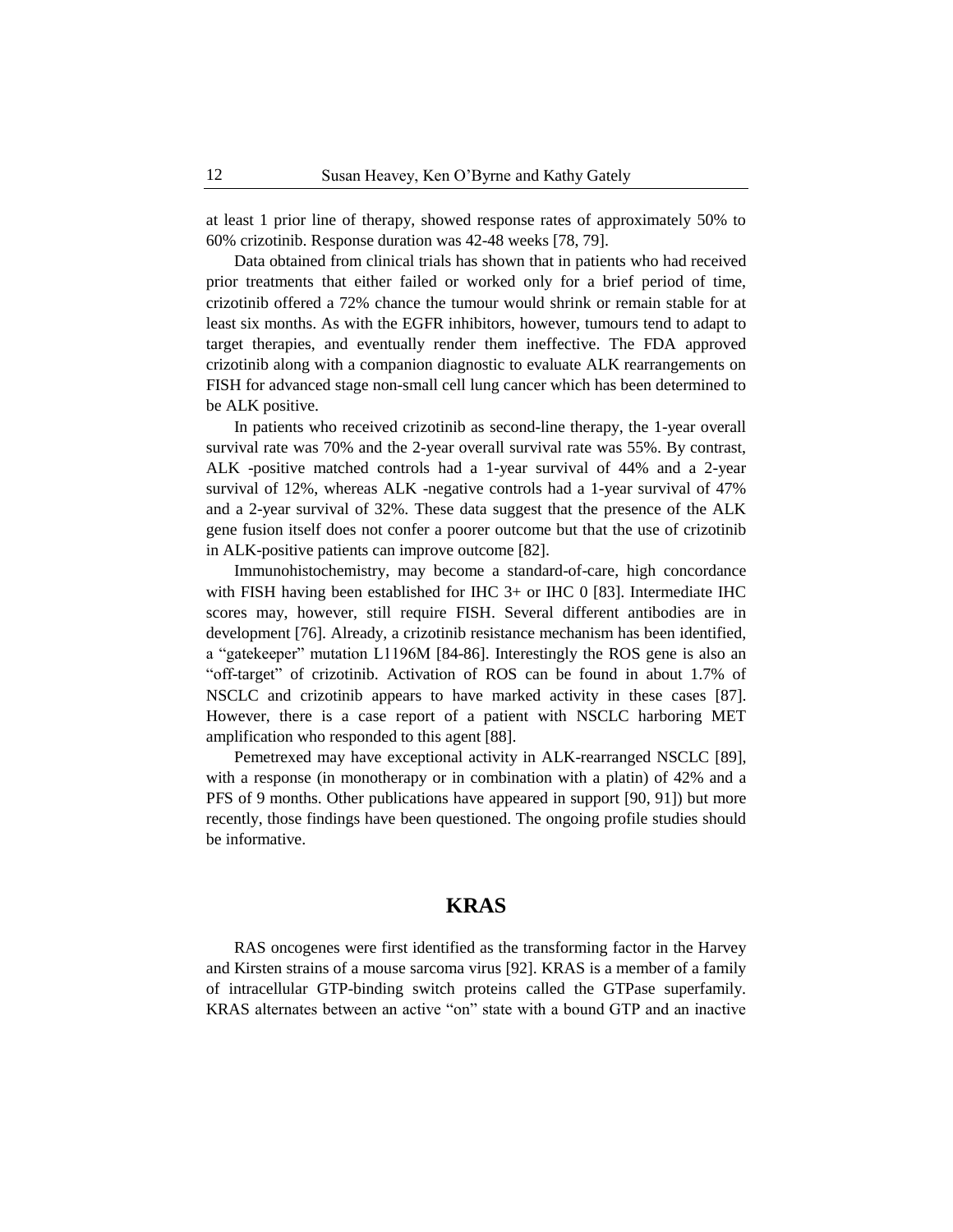"off" state with a bound GDP. It plays a key role in signal transduction downstream of transmembrane receptor tyrosine kinases, e.g. EGFR. After binding of growth factors such as the epidermal growth factor (EGF) and transforming growth factor α (TGFα) to the EGFR, GDP bound KRAS is then recruited by adaptor molecules. KRAS activation is accelerated by a protein called guanine nucleotide– exchange factor (GEF), which binds to the KRAS-GDP complex, causing dissociation of the bound GDP. GTP binds spontaneously to "empty" KRAS molecules, with release of GEF, activating downstream signalling predominantly via the RAF/MEK/ERK downstream signal transduction pathway (the classical MAPK pathway). Several other pathways may be stimulated by KRAS, including PI3K/AKT [93, 94]. Deactivation of KRAS, requires the assistance of a GTPase-activating protein (GAP), which binds to RAS-GTP and accelerates its intrinsic GTPase activity by a hundredfold.

Homologous *KRAS* mutations have been identified in several human cancers. These missense mutations impair GTP hydrolysis and thus promote formation of constitutively activated GTP-bound KRAS. In NSCLC, 97% of *KRAS* mutations occur in exon 2, codon 12 or 13 [95] and are more common in "smoking adenocarcinoma" patients (30%–40%) hence the hypothesis that there is a direct relationship to tobacco exposure. The mutations are G-to-T or G-to-C transversions (pyrimidine swapped for purine); however, in never-smokers with adenocarcinoma, "transition" mutations (G to A (purine for purine)) have occasionally been found (approximately 15%) [96]. Mutation subtype may alter downstream signal activation, with potential implications [97] for prognosis. *KRAS* mutations are rarer in never smokers and less common in East Asian vs. US/European patients [98]. In general, *KRAS* mutations are found in tumors wild type for *EGFR* or *ALK* defining a distinct molecular subset of the disease. KRAS mutations are prognostic for poor survival, independent of therapy and patients fail to benefit from adjuvant chemotherapy and seem to be resistant to EGFR-TKIs [99, 100].

# **TARGETING KRAS**

Unlike other inactivating mutations which "switch off" signalling, *KRAS* mutations results in its persistent signal activation. For this reason KRAS has been difficult to target directly; as it requires reactivation, not inactivation, to switch the signalling off.

Potentially KRAS itself could be targeted by inhibiting: KRAS protein expression, membrane localization through posttranslational modification or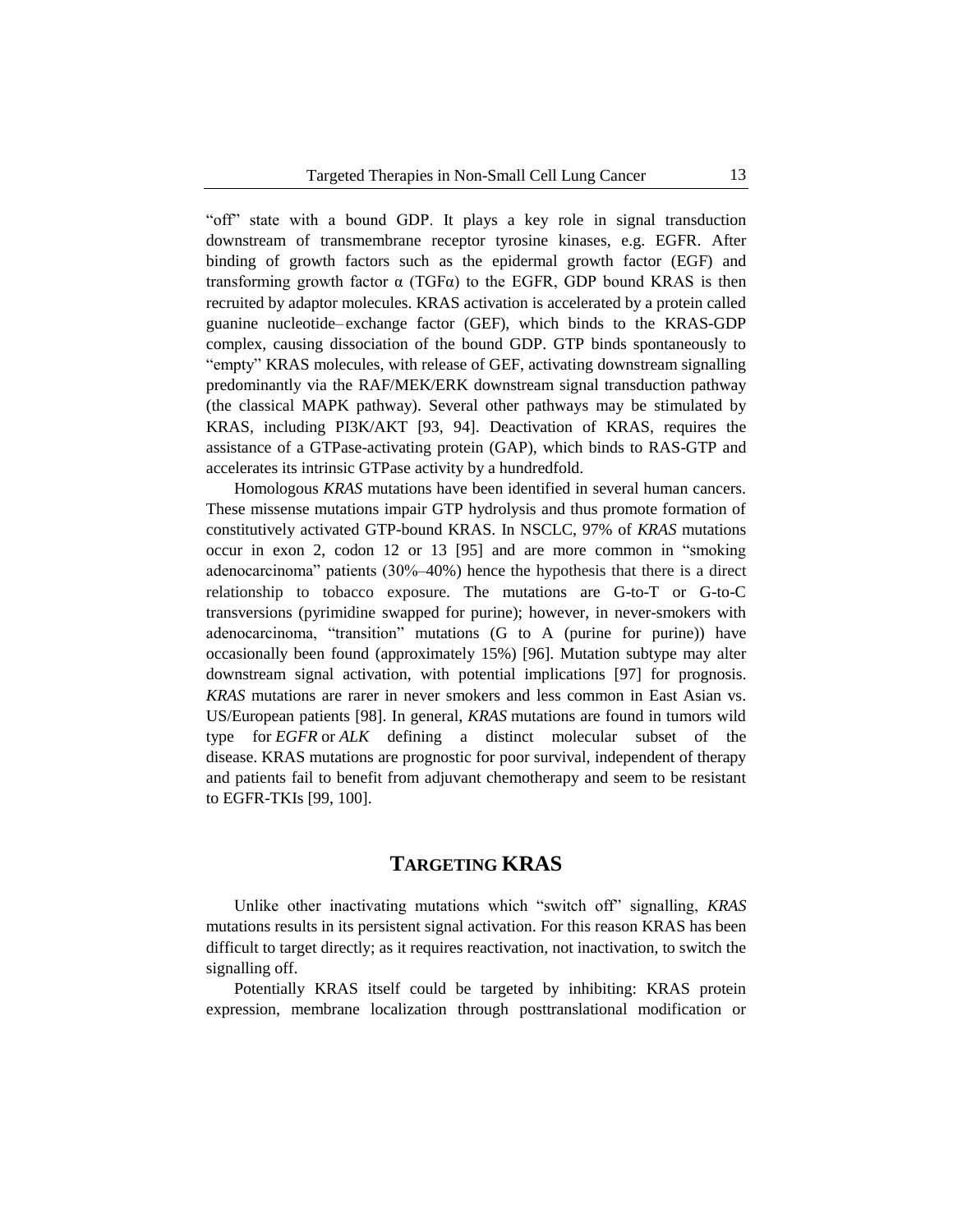trafficking, blocking its interaction with GEFs, or enhancing KRAS/GAP interactions [101]. Although extensive studies have been undertaken to block prenylation of the KRAS C-terminal membrane anchoring by farnesyltransferase inhibiton, unfortunately to date, no agent has been developed that can modulate any of the above processes with success. Efforts to target downstream effector pathways including BRAF, MEK, and PI3K either singularly or in combination have been more successful and are described below.

Targeted inhibition of the molecular chaperone Hsp90 by investigational drug ganetespib, a synthetic second-generation Hsp90 inhibitor, slowed the growth of NSCLC cells which were *KRAS* mutation positive. The drug was even more active when combined with traditional lung cancer treatments and other investigational targeted therapies, according to preclinical study data [102].

The indirect value of KRAS in determining sensitivity to other targeted agents or to pemetrexed remains controversial. Recent data in NSCLC has shown that *KRAS* mutations may sensitize tumours to antifolates such as pemetrexed [105], possibly by upregulation of mir-181c, a micro RNA that can downregulate *KRAS*. As clinical evidence emerges, it is apparent that both KRAS mutation and amplification status should be considered for patient stratification prior to antifolate treatment.

#### **HER2**

HER2 is a member of the EGFR family of tyrosine kinase receptors that drive and regulate cell proliferation [103]. HER2 is overexpressed in 20% of NSCLC patients resulting in poor patient prognosis and survival [104]. Increased gene amplification has been documented in 2% to 23% of cases depending on the study [105, 106] and is more frequent (30%) in tumors with bronchioloalveolar carcinoma histology [107]. Mutations in the tyrosine kinase domain of HER2 were first identified by the Cancer Genome Project [108]. Occurring in 2 to 4% of cases somatic mutations are predominantly insertion/duplications between amino acids 774 and 779, or a missense mutation at 755 and result in the continuous activation of the HER2 receptor pathway [109]. EGFR and HER2 mutations are located in the C-helix region of the kinase domain and interestingly, HER2 inframe insertions are found in a similar position to the deletion mutations observed in EGFR in NSCLC. Similar to EGFR and ALK, mutations occur more frequently in women, never-smokers and those with an adenocarcinoma sub-type. Studies have shown HER2 mutations, in exon 20 of the tyrosine kinase domain, are found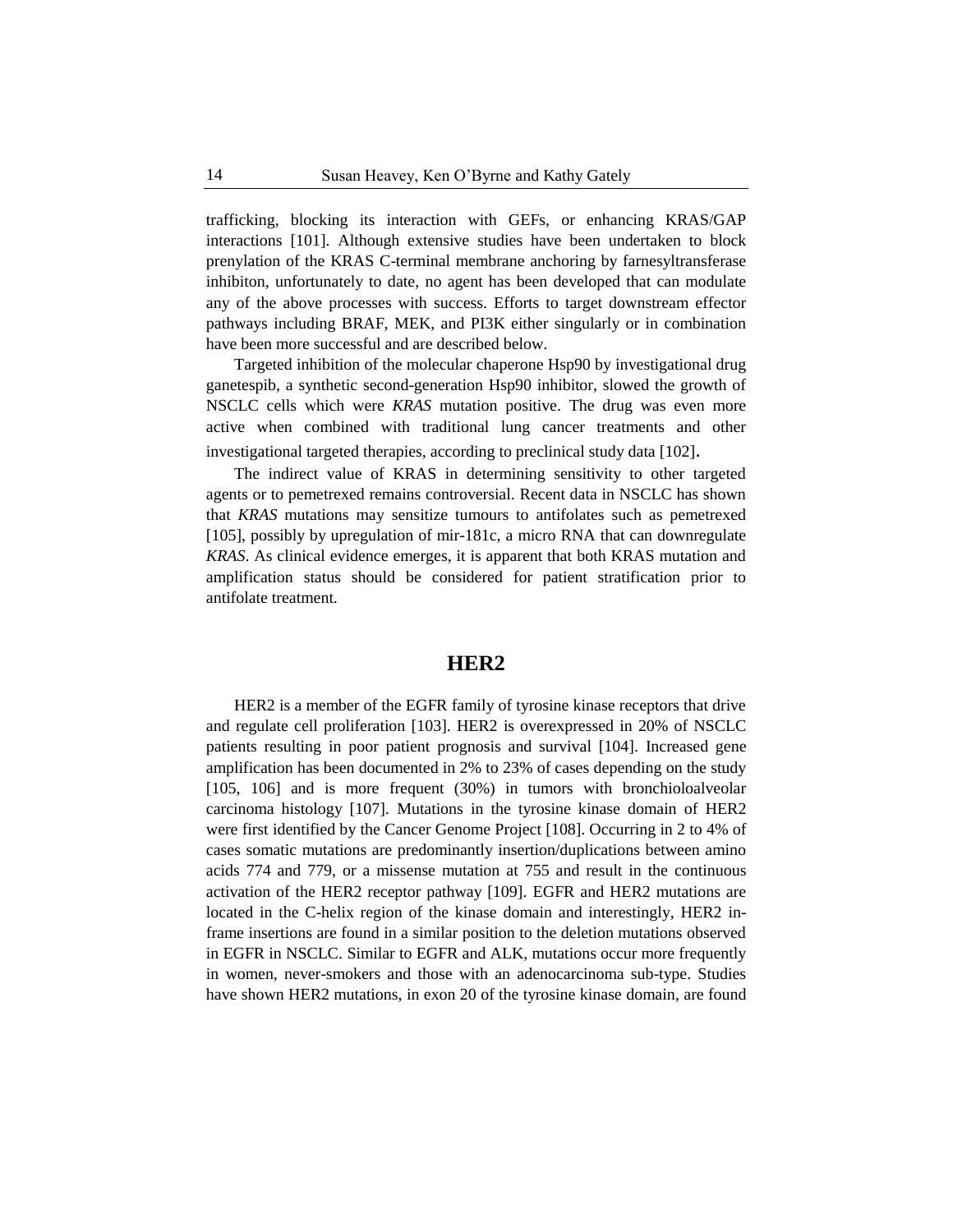in 3 to 10% of lung adenocarcinomas [110, 111]. HER2, EGFR, and KRAS mutations seem to be mutually exclusive although a small proportion of patients may have coexisting HER2 and EGFR mutations [112]. At present, due to the relatively low mutation rate in the HER2 tyrosine kinase domain, routine patient screening and the availability of clinical trials has been limited.

## **TARGETING HER2**

Early trials with the anti-HER2 monoclonal antibody (Trastuzumab) combined with chemotherapy in lung cancer patients with HER2 overexpression did not show a benefit for patients like the exceptional results seen in breast cancer [113]. Patients with amplified HER2 do not seem to benefit from anti-HER2 monoclonal antibodies (trastuzumab) or HER2 TKIs (lapatinib) [105-107, 114, 115]. Although patients with HER2 mutations are resistant to EGFR TKIs irrespective of their EGFR mutation status, they do benefit from HER2 targeted therapy. Patients who have previously shown resistance to chemotherapy and/or EGFR inhibitors benefit from trastuzumab plus chemotherapy [116]. The dual tyrosine kinase inhibitors lapatinib and afatanib, which target both EGFR and HER2, have shown evidence of activity in lung cancer patients with HER2 mutations [117]. Similarly, the pan-HER TKI PF00299804 inhibited cell growth in HER2- amplified and HER2-mutated NSCLC cell lines resistant to gefitinib [118].

At present, patients who are identified as HER2-mutant are treated with firstline chemotherapy, with HER2 specific trials designated as second-line or greater therapy. The Lung Cancer Mutation Consortium is offering tumor testing for HER2 mutations with the aim of promoting, within all participating medical institutions, clinical trials of this uncommon mutation.

#### **BRAF**

B-RAF is a serine/threonine-protein kinase that plays a role in linking RAS GTPases with proteins of the MAPK family which are involved in cell division and differentiation [119]. Three members of RAF kinase family have been identified and include: A-RAF, B-RAF and c-RAF. B-RAF mutations are among the most common in cancer in general, and were first described in melanomas [120]. They are present in only 1% to 3% of lung cancers and are most commonly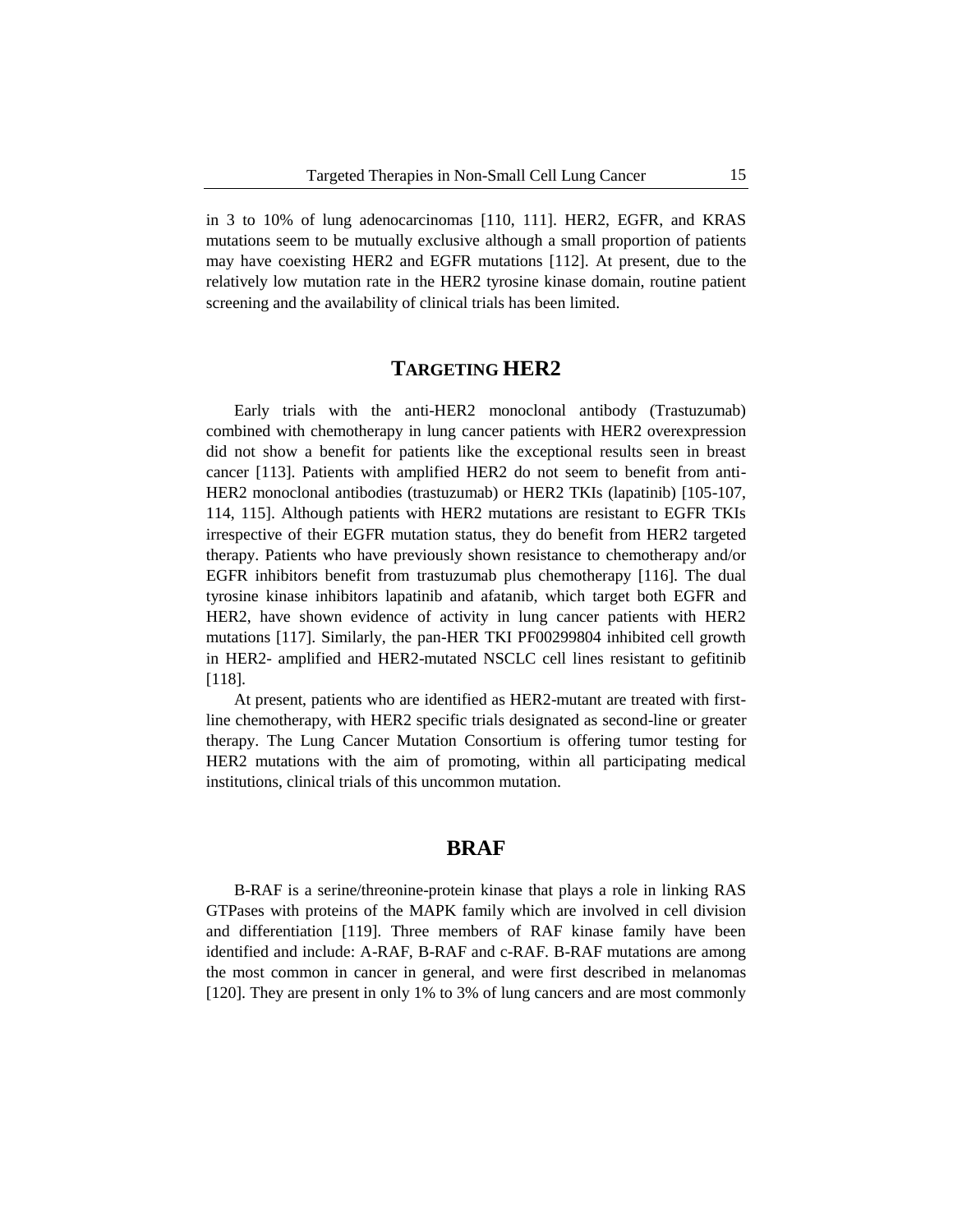found in adenocarcinomas and in former or current smokers. In melanoma, where the most promising results with BRAF inhibitors have been seen, about 80% of mutations affect the Val600 residue (exon 15) within the kinase domain.

Lung tumours also harbour non-Val600Glu mutations including the Leu596Val mutation in the kinase domain and the Gly468Ala mutation in the G loop of the activation domain, making testing more complicated [57, 120, 121]. The Lung Cancer Mutation Consortium is testing for multiple BRAF mutations, with direction to clinical trials being offered through the consortium.

# **TARGETING BRAF**

Sorafenib (BAY43-9006, Nexavar) was the first RAF kinase inhibitor to enter clinical testing. This compound was initially developed as a selective inhibitor of RAF, however studies revealed other targets included VEGF receptor 2 and 3, PDGFR, FLT-3, c-KIT, and FGFR-1 [122]. The anti-tumor activity of sorafenib is actually thought to be anti-angiogenic rather than through RAF inhibition in patients with advanced cancer. Second-generation RAF inhibitors with greater selectivity for BRAF are in development and include PLX4032 (vemurafenib) and its close analogue PLX4720 (Plexxikon, Berkeley, CA, USA). Both are small molecule inhibitors selective for B-RAF and have shown excellent results in the treatment of melanoma patients with the Val600Glu mutation [123]. PLX4032 potently inhibits MAPK pathway activity in cells expressing <sup>V600E</sup>BRAF, however paradoxically it induces activation of ERK in BRAF wild-type tumor and normal cells [132, 133]. In BRAF wild-type tumor and normal cells, low concentrations of PLX4032 induces ERK signaling by transactivating non-drug bound RAF protomers in a process that is RAS-dependent. At higher concentrations, PLX4032 binds to both protomers within a dimer and inhibits all RAF activation [124]. Novel RAF inhibitors that potently suppress ERK activation in BRAF mutant cells but lack the paradoxical activation of ERK noted with PLX4032 in normal cells are also in development on the basis of the presumption that such agents would exhibit a broader therapeutic index [125].

# **C-MET**

The *MET* gene is located on chromosome 7q21-q31 and encodes hepatocyte growth factor receptor (HGFR) [126]. Its paracrine ligand, hepatocyte growth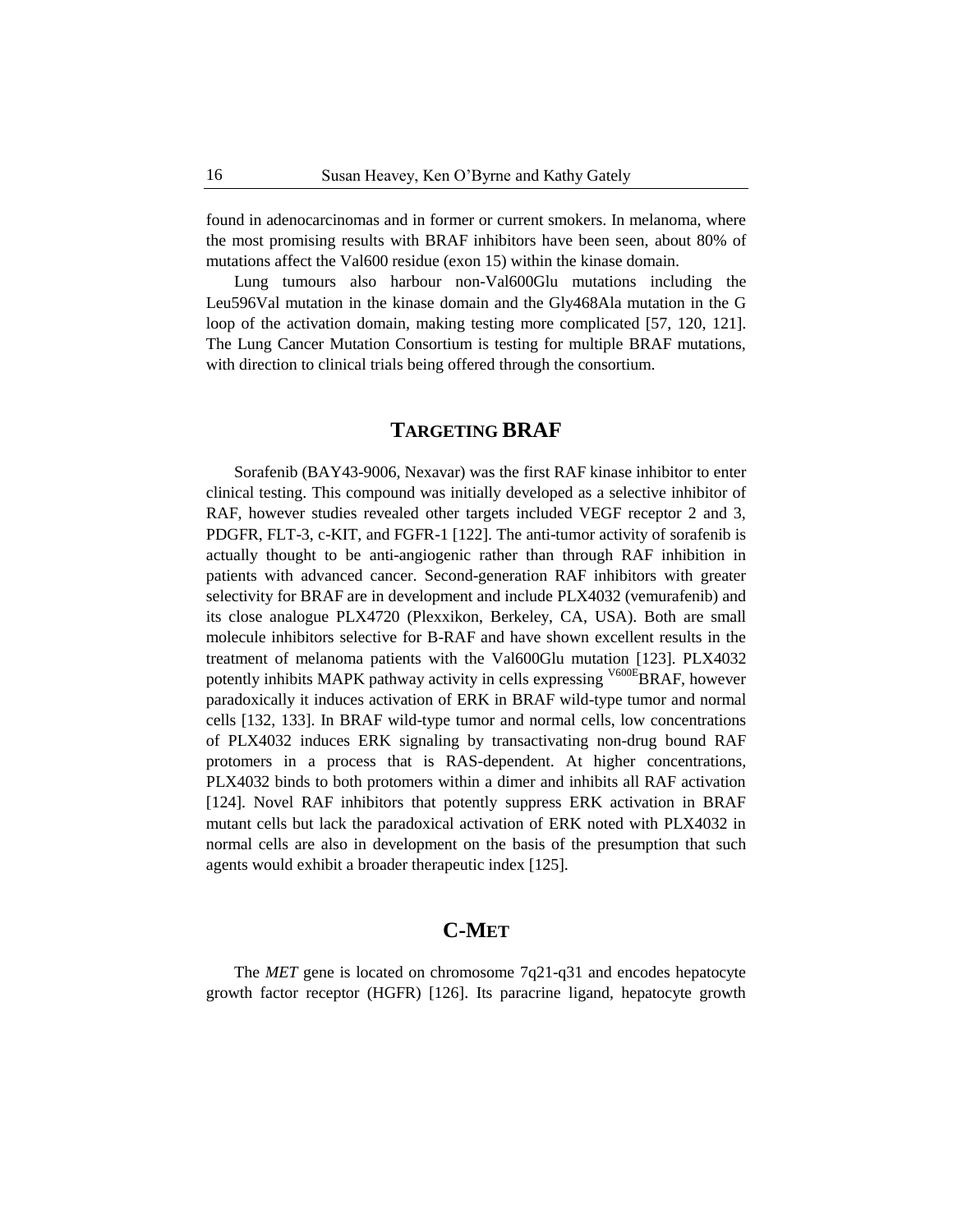factor (HGF), is produced by stromal cells. Met signals via RAS, PI3K/AKT, and STAT, affecting mitosis, survival, angiogenesis, migration, invasion as well as mesenchymal–epithelial transversion. Upregulation in cancer cells results in "invasive growth" [127]. In NSCLC, *MET* amplification occurs in squamous-cell carcinoma and adenocarcinoma but HGFR overexpression maybe more common. Mutations in *MET* are rare with one study identifying only 3 mutations in a cohort of 188 lung adenocarcinomas; two in exon 13 encoding the juxtamembrane domain (Arg988del and Tyr1021Asn) and one in exon 18 encoding the kinase domain (Gly1260Cys) [128].

Two Japanese studies also identified an intronic splice variant leading to exon 14 deletions in 2–3% of NSCLC [129, 130]. Upregulation of MET may depend on prior exposure to therapy and may mediate resistance to it. Several studies indicate that MET amplification is responsible for  $\pm 20\%$  of resistance to EGFR TKIs through a mechanism termed kinase switch [131–133], prompting the development of Met-inhibitory strategies.

## **TARGETING C-MET**

Interestingly, crizotinib (PF-02341066 (Pfizer) described above as an approved targeted therapy for ALK-rearranged metastatic NSCLC, was originally developed as a c-MET inhibitor. A recent report [88] of a MET-amplified NSCLC patient with normal ALK treated with crizotinib showed the patient had a rapid, durable response to the dual inhibitor. As seen with other cancers crizotinib has a role in treating NSCLC patients with ALK rearrangements or MET amplification [134, 135].

Tivantinib (ARQ 197) is a small molecule inhibitor of c-Met with potential antineoplastic activity. A randomized, double-blind study (MARQUEE) evaluating erlotinib plus tivantinib versus erlotinib plus placebo in previously treated patients with locally advanced or metastatic, non-squamous, non-small cell lung cancer (NSCLC) was recently halted after interim analysis showed it was not expected to reach its primary endpoint of improvement in OS. This trial was based on a randomized phase II study (erlotinib  $\pm$  tivantinib) in which non-squamous and KRAS  $M+$  patients had benefited most with PFS (4.4 vs 2.3 months,  $P =$ 0.12) and OS (10.1 vs 6.9 months,  $P = 0.18$ ) [136]. Tivantinib continues to be studied as a monotherapy and as a part of combinations to treat many cancers including NSCLC.

MetMAb (Hoffmann–La Roche), an anti-Met monoclonal antibody, achieved significant PFS and OS benefit in a randomized phase II trial (OAM4558g),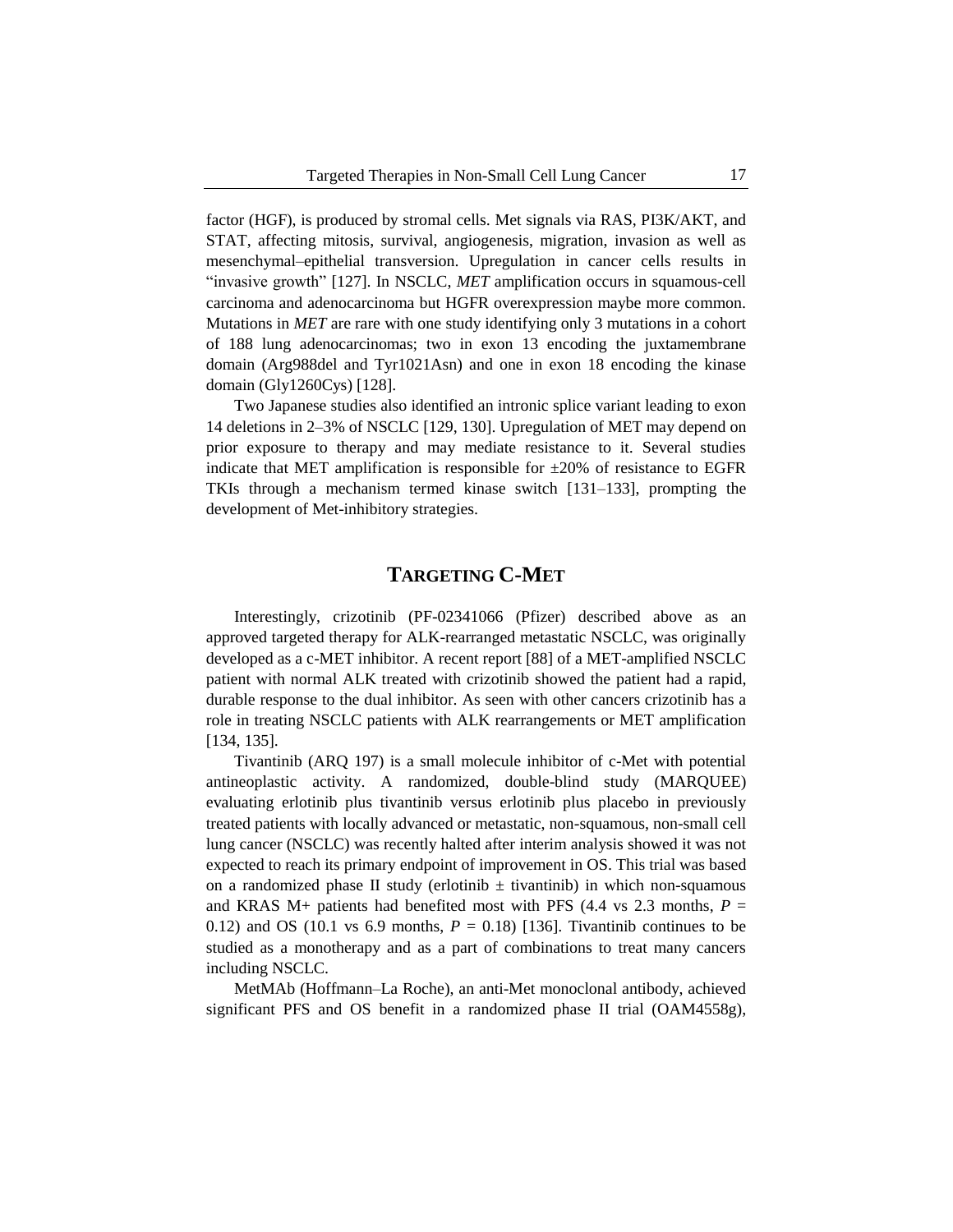comparing MetMAb plus erlotinib (ME) to placebo plus erlotinib (PE) in 2nd/3rd line NSCLC. Benefit was not restricted to EGFR M+ or MET FISH + but was also seen in MET FISH-/IHC  $+$  [137]). Therefore MET expression may be more reliable than amplification in predicting MetMAb benefit. The effect in low expressors of Met appeared actually harmful, highlighting the importance of a companion diagnostic as MetMAb proceeds into phase III. Several phase I trials are in progress with inhibitors targeted towards specific and multiple kinases that are also active against c-Met. Multikinase inhibitor of c-Met and VEGFR-2 foretinib (GSK1363089 or XL880), and cabozantinib XL184 (Exelixis) demonstrate strong affinity for the hepatocyte growth factor receptor (Met) and vascular endothelial growth factor receptor 2 (VEGFR2).

Rilotumumab (AMG 102) (Amgen) is a fully humanised IgG2 monoclonal antibody that binds to and neutralises HGF, which prevents its binding to c-MET. A phase II trial of this drug in combination with chemotherapy is underway. MET appears to be the next major biomarker in metastatic NSCLC, with several inhibitors fast approaching the clinic.

### **PI3K**

Phosphatidylinositol 3-kinases (PI3Ks) were discovered by Lewis Cantley and colleagues, who first published on their association with the polyoma middle T protein in 1985 [138]. PI3Ks have since been shown to be signal transducer enzymes that have the ability to phosphorylate the 3 position hydroxyl group of the inositol ring of phosphatidylinositol and phosphoinositides. The signals that PI3K family members help to potentiate induce the cell to grow, differentiate, proliferate, and increase survival, motility and intracellular trafficking. As such, these enzymes are strongly implicated in the development of the malignant phenotype. The PI3K/AKT/mTOR pathway has been implicated in lung tumourigenesis, with mutations, amplifications and epigenetic alterations observed at various points in the cascade [139]. The catalytic subunit of PI3K, p110, occurs in multiple isoforms, with the p110α isoform being encoded by PIK3CA. PIK3CA is frequently amplified or mutated in NSCLC, and is associated with increased AKT activity. PIK3CA aberrations are more frequently observed in squamous cell carcinomas (mutations: 2-7%; amplifications: 33-70%) than adenocarcinomas (mutations: 2%; amplifications: 6-19%) [140]. PIK3CA promoter methylation has also been observed in NSCLC, implying an alternative mechanism underlying inactivation of tumor-associated genes in lung carcinogenesis [139]. Further alterations in PI3K pathway genes such as PTEN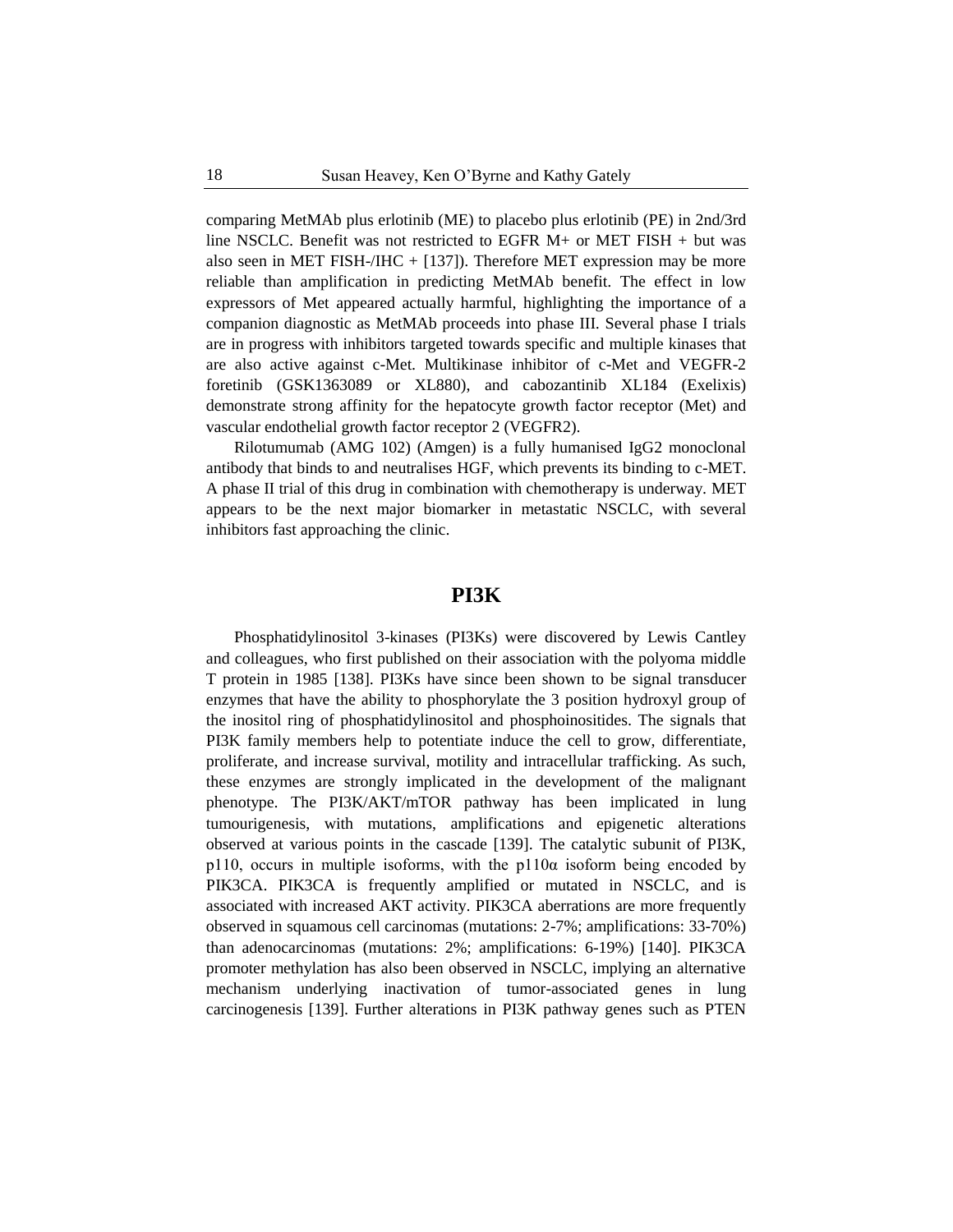(mutation: 4-5%, loss 24-44%), LKB1 (mutation: 9-33%) and AKT1 (mutation: 1-2%) are all found in NSCLC. Alterations in these genes lead the PI3K pathway to become constitutively activated. Activated mTOR (p-mTOR) has been shown to be present in up to 90% of adenocarcinomas, 60% of large cell carcinomas and 40% of squamous cell carcinomas cases.We and others have shown that activation of this pathway in NSCLC leads to a more aggressive, drug-resistant disease which correlates to poor prognosis for patients [141].

## **TARGETING PI3K**

The PI3K pathway represents an attractive target for therapeutic intervention and recently we have seen the development of several inhibitors targeting strategic points in the signalling cascade. Analogues of mTOR inhibitor Rapamycin (or 'Rapalogues') were first investigated as a method of inhibiting PI3K pathway signalling. The mTOR protein kinase nucleates two distinct multiprotein complexes, mTOR complex1 and 2 (mTORC1 and mTORC2), and these Rapalogues (including Everolimus and Temsirolimus) only inhibit mTORC1. Disappointing results from clinical trials indicated that this treatment strategy was not ideal, and as such 'second generation inhibitors' of mTOR, which inhibit the adenosine triphosphate site of the mTOR kinase domain, and crucially are able to block both mTORC1 and mTORC2 complexes, were developed [142]. Several second generation mTOR inhibitors also exert effects on PI3K, and as such several of these 'dual PI3K/mTOR inhibitors' such as BEZ235, GDC-0980 and XL765 are currently in clinical trials, with promising *in vitro* and *in vivo* data indicating that this dual inhibition strategy may be superior to targeting mTORC1 or PI3K alone. Pan PI3K inhibitors such as GDC-0941, XL147 and PX-866, and isoform-specific PI3K inhibitors such as P110α inhibitor BYL719, p110β inhibitor GSK2636771 and p110δ inhibitor GS1101 have also been developed and are currently under investigation. AKT, Nf<sub>K</sub>B and other PI3K pathway protein inhibitors have also been investigated in the laboratory and clinical setting for effectiveness in NSCLC, with more recent strategies involving a combined treatment approach, as discussed later in this chapter. NSCLC represents a cancer which could benefit greatly from use of PI3K pathway targeted inhibitors such as these, due to the limited effectiveness of current standard treatments as well as the crucial role that the PI3K pathway has been shown to play in the progress, maintenance and inherent/acquired chemoresistance of NSCLC tumours.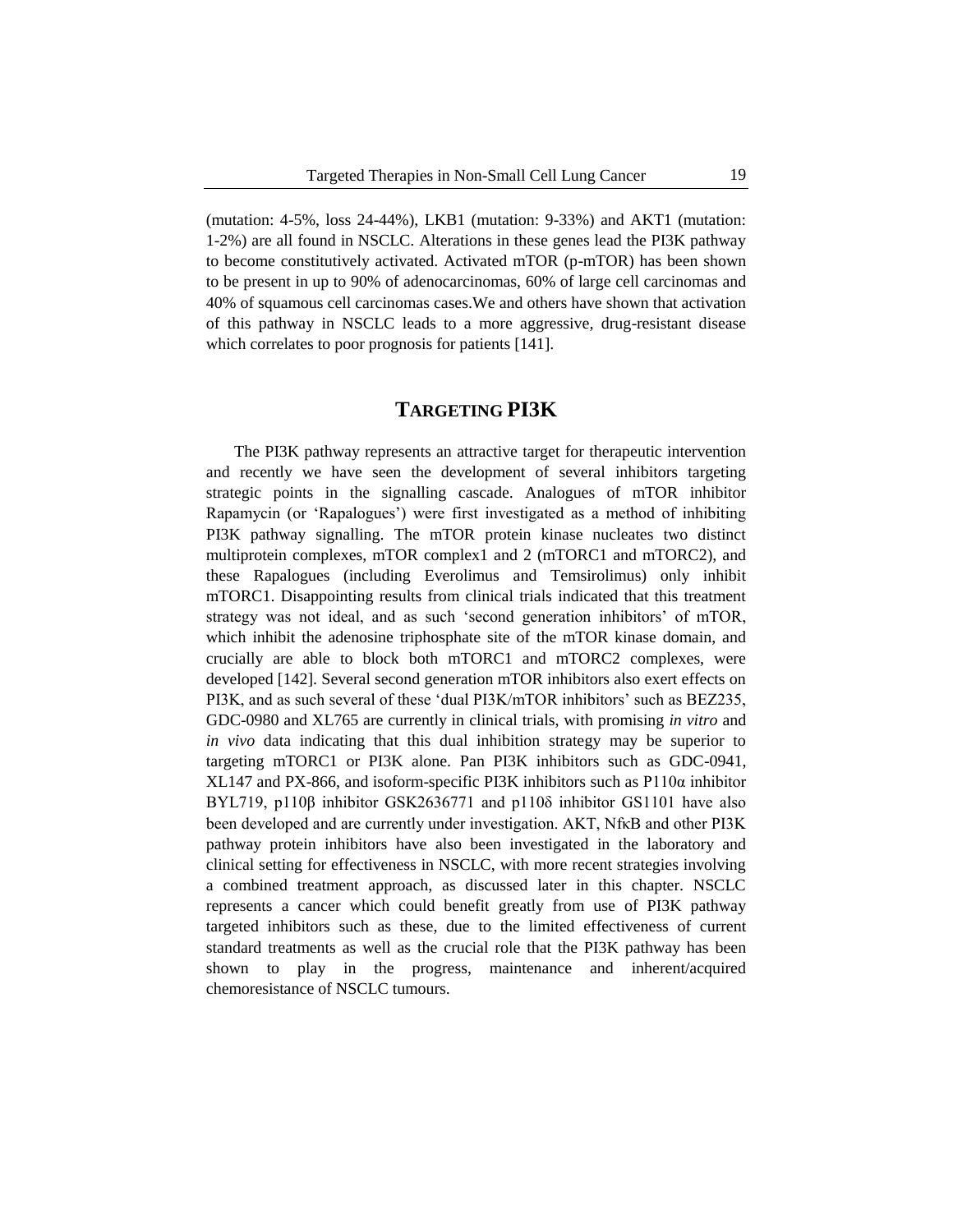#### **MEK**

The most common oncogene in human cancer is RAS, with 20% of all tumours harbouring an activating mutation in one of the RAS genes. As discussed earlier in this chapter, this gene plays a particularly important role in NSCLC, with 35% of NSCLC tumours having undergone a RAS activating mutation [143]. It is generally accepted that the RAS protein superfamily plays an important role in lung carcinogenesis and the maintenance of the malignant phenotype, with KRAS and BRAF being frequently mutated in NSCLC. It has been reported that one or other of KRAS and BRAF is mutated in 50% of NSCLC cases [144]. While strategies of targeting KRAS and BRAF have already been discussed, here, the relevance of KRAS downstream signalling effectors to NSCLC treatment will be examined.

Once activated through the binding of an extracellular mitogen to a membrane-bound ligand, RAS exchanges its GDP for a GTP, allowing it to activate signalling proteins which ultimately exert effects on cell proliferation, cell survival and other pro-carcinogenic phenotypes. The first identified and most extensively investigated effector of RAS is RAF, a serine/threonine kinase which phosphorylates MEK1 and MEK2, which in turn activate ERK1 and ERK2 by phosphorylation. Once activated, ERK can translocate to the nucleus and activate transcription factors such as ETS family members that can transcribe genes involved in the promotion of cell cycle progression.

Glu56Pro, Lys57Asn and GLN56Pro mutations occur in the non-kinase portion of MEK1. Somatic mutations including these have been identified in approximately 1% of NSCLC, predominantly adenocarcinoma [145].

# **TARGETING MEK**

With the RAS-RAF-MEK signalling cascade offering a cancer cell ample opportunity to grow, divide and survive, there has been significant interest in developing methods of 'switching off' the pathway in cancers including NSCLC. A number of inhibitors of RAF have been investigated in both the laboratory and clinical settings, and are discussed earlier in this chapter.

The only known substrate for MEK is ERK, and since activation of MEK and ERK can be independent of RAS activation, inhibition of MEK has become a major focus of research over the last number of years. Marks et al. demonstrated in 2008 that cells harbouring MEK1 Lys57Asn and Gln56Pro mutations (which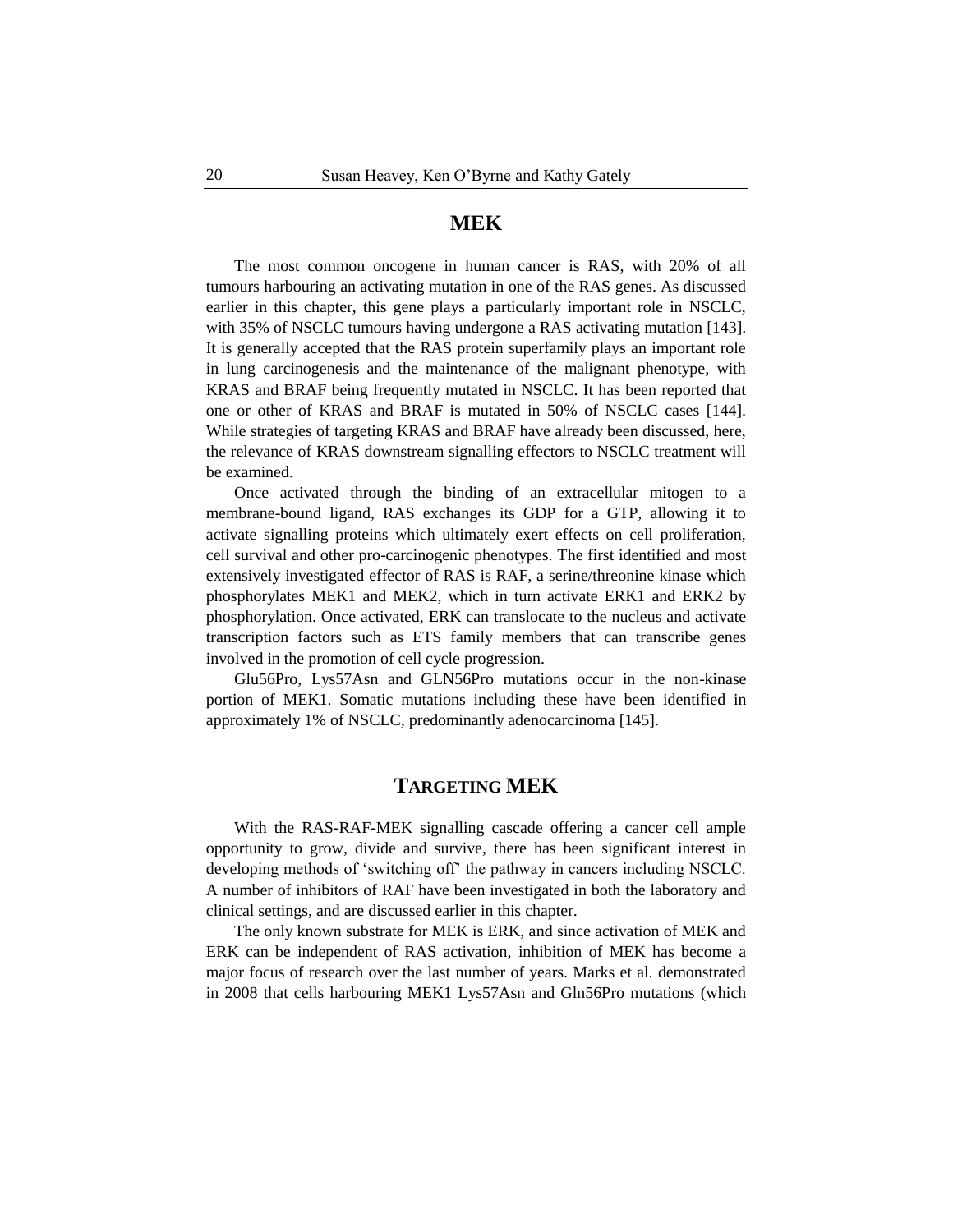are both gain-of-function mutations) can be sensitive to MEK inhibitor AZD6244 [145]. Results from a Phase II, open-label, randomized study to assess the efficacy and safety of AZD6244 versus pemetrexed in patients with NSCLC who had failed prior chemotherapeutic regimens indicated that while AZD6244 showed clinical activity as a second- or third- line treatment for patients with advanced NSCLC, it did not offer any advantage over standard treatment with pemetrexed [146]. A phase II study of the oral MEK inhibitor, CI-1040, in patients with cancers including advanced NSCLC concluded that it demonstrated insufficient antitumor activity to warrant further development [147]. Other inhibitors of MEK currently under investigation include PD0325901 [148], selumitinib [149] and GDC-0973 [150].

With numerous points of cross-talk between the RAS-RAF-MEK pathway and other pathways including the PI3K/AKT/mTOR pathway, cancer cells have the ability to overcome MEK targeted inhibition by utilising alternative signalling routes, which could explain the disappointing results that have been observed thus far with clinical MEK inhibition. As such recent thinking suggests a more promising role for these inhibitors in combination with other pathway inhibitors, as discussed below.

# **PI3K AND MEK CO-TARGETED INHIBITION**

RAS has the ability to activate both the PI3K and MEK pathways, resulting in pro-carcinogenic phenotypes being expressed by a cell in response to an extracellular stimulus such as the binding of a growth factor to a receptor. Once one of these two pathways is blocked by a targeted therapy, it is both possible and plausible that the cell can overcome the treatment by signalling through the other pathway at any of a number of points of convergence, i.e. by using a 'bypass track'. This is one increasingly discussed explanation for the high frequency of resistance observed when patients are treated with cell signalling protein targeted inhibitors. As such, a promising strategy going forward is to utilize a combination approach to therapy for NSCLC patients, where both the PI3K and MEK pathways are inhibited. Research published in 2009 identified a robust increase in apoptosis and tumour shrinkage upon combined blockade of both of these pathways [151], with further *in vitro* and *in vivo* work showing promise for this strategy [152-154].

Recent *in vitro* data demonstrates that PI3K/mTOR inhibitor GDC-0941 synergizes with the MEK inhibitor U0126 in NSCLC cells [155]. A phase I trial is currently recruiting patients with solid tumours for combination treatment with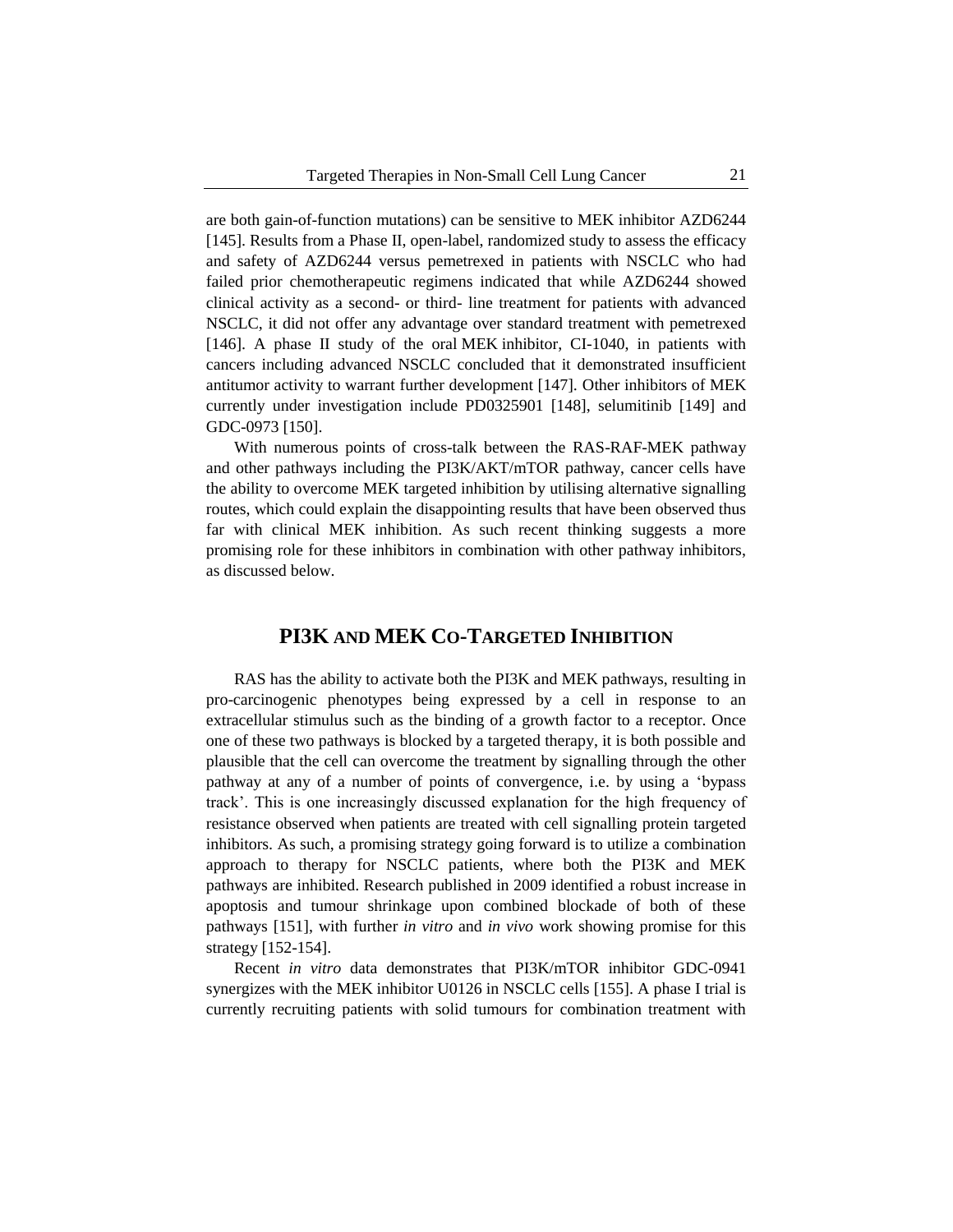PI3K pathway inhibitor BKM120 and MAPK pathway inhibitor MEK162. Another Phase I trial is currently recruiting patients with locally advanced or metastatic solid tumours for co-targeted inhibition treatment with MEK inhibitor GDC-0973 and PI3K inhibitor GDC-0941. This approach may become more common in lung cancer treatment, as an estimated 70% of lung tumours display RAS-RAF-MEK pathway activation [144].

# **IGF1-R**

The insulin-like growth factor receptor-1 (IGF-1R) is a transmembrane tyrosine kinase and is structurally homologous to the Insulin Receptor (IR). IGF-1R overexpression has been identified in several tumour types and protects cells from apoptosis-inducing agents, including hypoxia and anti-cancer drugs. The IGF-1R suppresses apoptosis primarily through the phosphoinositide 3-kinase (PI3K) pathway [156] and has been shown to activate other receptors involved in cancer including EGFR, VEGFR, ERα and AR [157]. Although several studies have shown that IGF-1R is not a prognostic marker in NSCLC [158-160]. Merrick et al showed that high IGF-1R expression is associated with ADC histology and a poorer survival in 191 resected NSCLC patients [161]. We have shown that high levels of both IGF-1R and EGFR correlates to poor survival in NSCLC patients (unpublished data) and high levels of IGF-1R correlates to a poor prognosis in SCLC [162]. Activation of the IGF-1R signalling pathway is also involved in the development of resistance to EGFR TKIs [163].

## **TARGETING IGF1R**

Several different approaches are being investigated for targeting the IGF-1R, including small-molecule kinase inhibitors and IGF-1R antibodies. Initial results of a randomized phase II study showed that combining an anti-IGF-1R monoclonal antibody (figitumumab) with a platinum doublet (paclitaxel– carboplatin) in NSCLC patients resulted in a higher response rate and trends for superior progression-free survival and overall survival. The best results were observed in squamous cell patients [164]. However, a subsequent phase III study failed to validate these results although in a subset of patients with high IGF serum levels, the addition of figitumumab appeared to offer benefit over carboplatin–paclitaxel [165]. Studies have shown mTOR inhibition can activate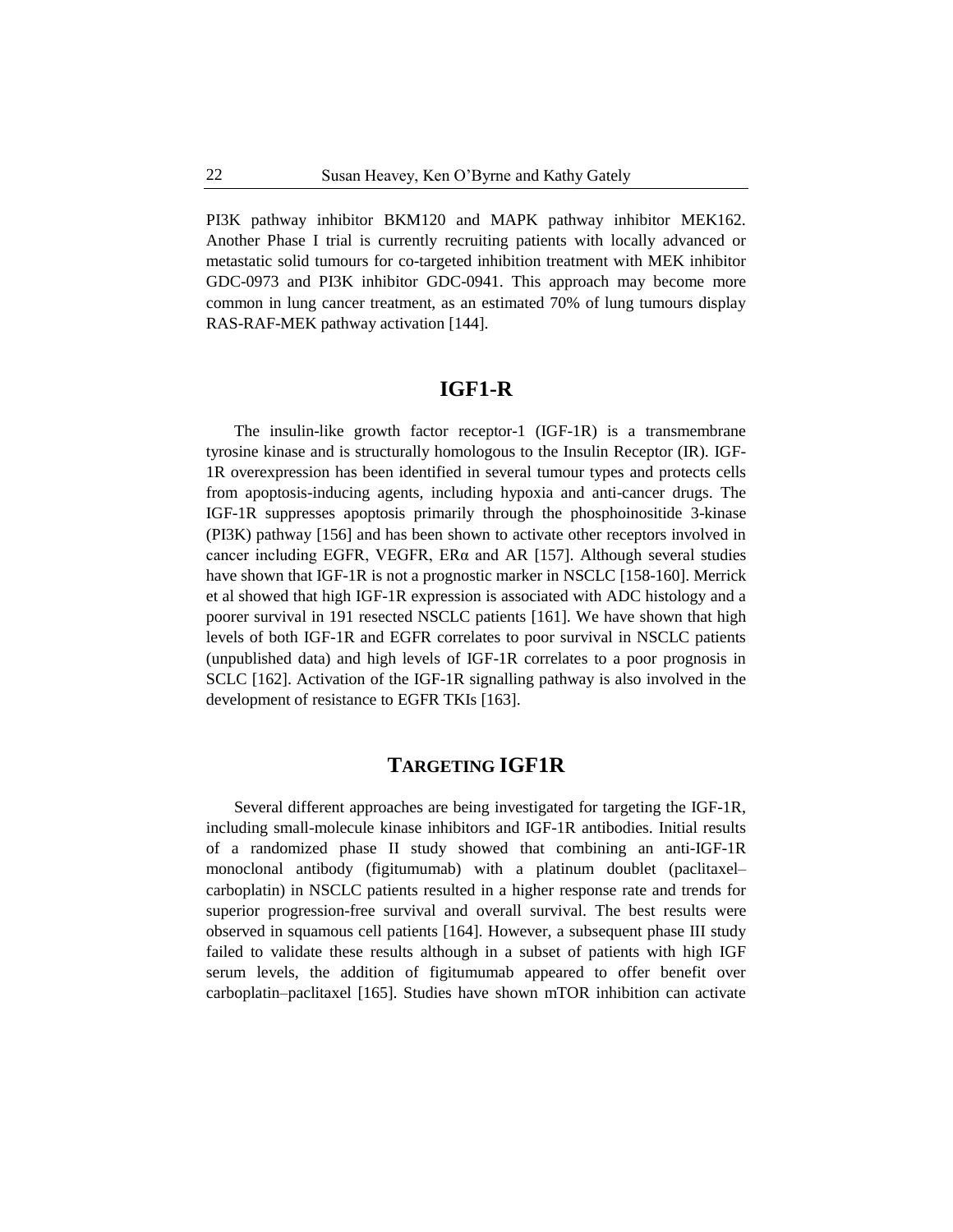AKT through IGF-1R resulting in a synergistic interaction with IGF-1R inhibitors [166]. To this end, a phase I trial with cixutumumab in combination with temsirolimus was undertaken and resulted in stable disease in 47% of patients, although only 1 patient in this trial had NSCLC [167]. These clinical trials have indicated that high circulating levels of IGF-1 may be a potential biomarker that could identify patients who may benefit from IGF-1R inhibitors. Currently, the monoclonal antibody IMC-A12 is being tested in combination with a platinum doublet in stage IV NSCLC and in extensive stage SCLC. Several trials are ongoing that are testing the inhibition of both the EGFR and IGF-1R pathways. In one study, cetuximab is combined with cixutumumab and patients are randomized to gemcitabine–cisplatin or carboplatin–cetuximab with or without cixutumumab. Two randomized trials with the IGF-1R tyrosine kinase inhibitor (OSI-906) combined with erlotinib are ongoing. The first study, chemotherapy naïve patients with EGFR mutations are randomized to erlotinib combined with OSI-906 or to erlotinib and placebo. In the second study, patients who are eligible for erlotinib maintenance are assigned to the EGFR TKI plus OSI-906 *versus* placebo. Importantly the collection of of blood and tumor specimens for molecular marker testing is mandatory in these trials, which is crucial in determining markers of response to treatment.

## **THE FUTURE OF TARGETED THERAPY**

The implementation of treatment protocols tailored to the molecular profile of an individual's tumour represents an important paradigm shift in how we treat cancer patients. This personalised approach will hopefully lead to substantial therapeutic improvements and increased patient survival. The success of EGFR and ALK targeted therapies have taught us that a greater emphasis should be placed on the collection of tumor specimens in "real-time" during clinical trials as in the case of the BATTLE trial. Further analyses of these tumor and blood specimens may identify unique patient subgroups that are sensitive to targeted treatments. A recently published study by Tsimberidou and colleagues describes a personalised medicine program undertaken, at the MD Anderson cancer center, in the context of early clinical trials, which involved using targeted agents matched with tumor molecular aberrations [168]. Of 1,144 patients analyzed, 460 (40.2%) had 1 or more aberration. Patients with one aberration treated with a matched therapy (n =175), compared with treatment without matching (n = 116) were associated with a higher overall response rate  $(27\% \text{ vs. } 5\%; P < 0.0001)$ , longer time-to-treatment failure (TTF; median, 5.2 vs. 2.2 months;  $P < 0.0001$ ), and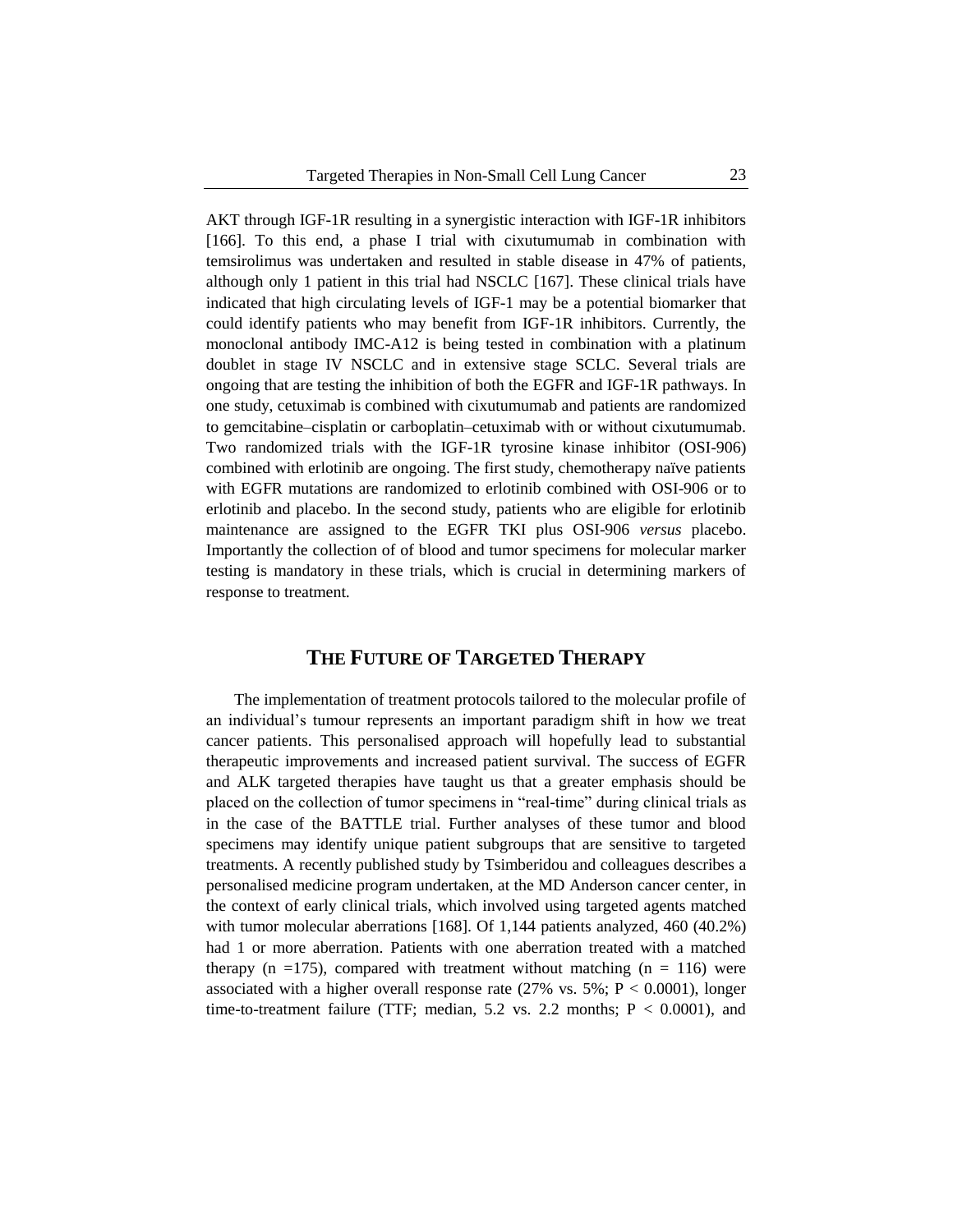longer survival (median, 13.4 vs. 9.0 months;  $P = 0.017$ ). These data, although not randomized and patients had diverse tumor types and a median of 5 prior therapies, are extremely encouraging and represent a promising future for targeted therapies.

#### **CONCLUSION**

A deeper understanding of the aberrant molecular mechanisms of tumours has led to a shift from a "one size fits all" therapeutic approach to a more personalised targeted approach defined by each tumour's molecular characteristics. Patient screening using companion diagnostics is key to ensuring those with a compatible molecular profile receive an appropriate targeted agent thus improving overall survival and decreasing toxicity. However, in NSCLC, the acquisition of sufficient biopsy material remains a stubborn obstacle to the identification of a patient's molecular signature. Therefore the development of more sensitive technologies, that can generate a comprehensive genetic profile of tumor specimens in a time- and cost-effective manner, is crucial to the success of targeted therapies in NSCLC.

#### **REFERENCES**

- [1] Pfister DG, Johnson DH, Azzoli CG, Sause W, Smith TJ, Baker S et al. American Society of Clinical Oncology treatment of unresectable nonsmall-cell lung cancer guideline: Update 2003*. Journal of Clinical Oncology* 2004; 22(2): 330-53.
- [2] Scagliotti GV, Parikh P, von Pawel J, et al. Phase III study comparing cisplatin plus gemcitabine with cisplatin plus pemetrexed in chemotherapynaive patients with advanced-stage non-small-cell lung cancer. *J Clin Oncol*  2008; 26**:** 3543–551.
- [3] Druker BJ, Talpaz M, Resta DJ, et al. Efficacy and safety of a specific inhibitor of the BCR-ABL tyrosine kinase in chronic myeloid leukemia. *N Engl J Med* 2001;344:1031–1037.
- [4] Demetri GD, von Mehren M, Blanke CD, et al. Efficacy and safety of imatinib mesylate in advanced gastrointestinal stromal tumors*. N Engl J Med* 2002;347:472– 480.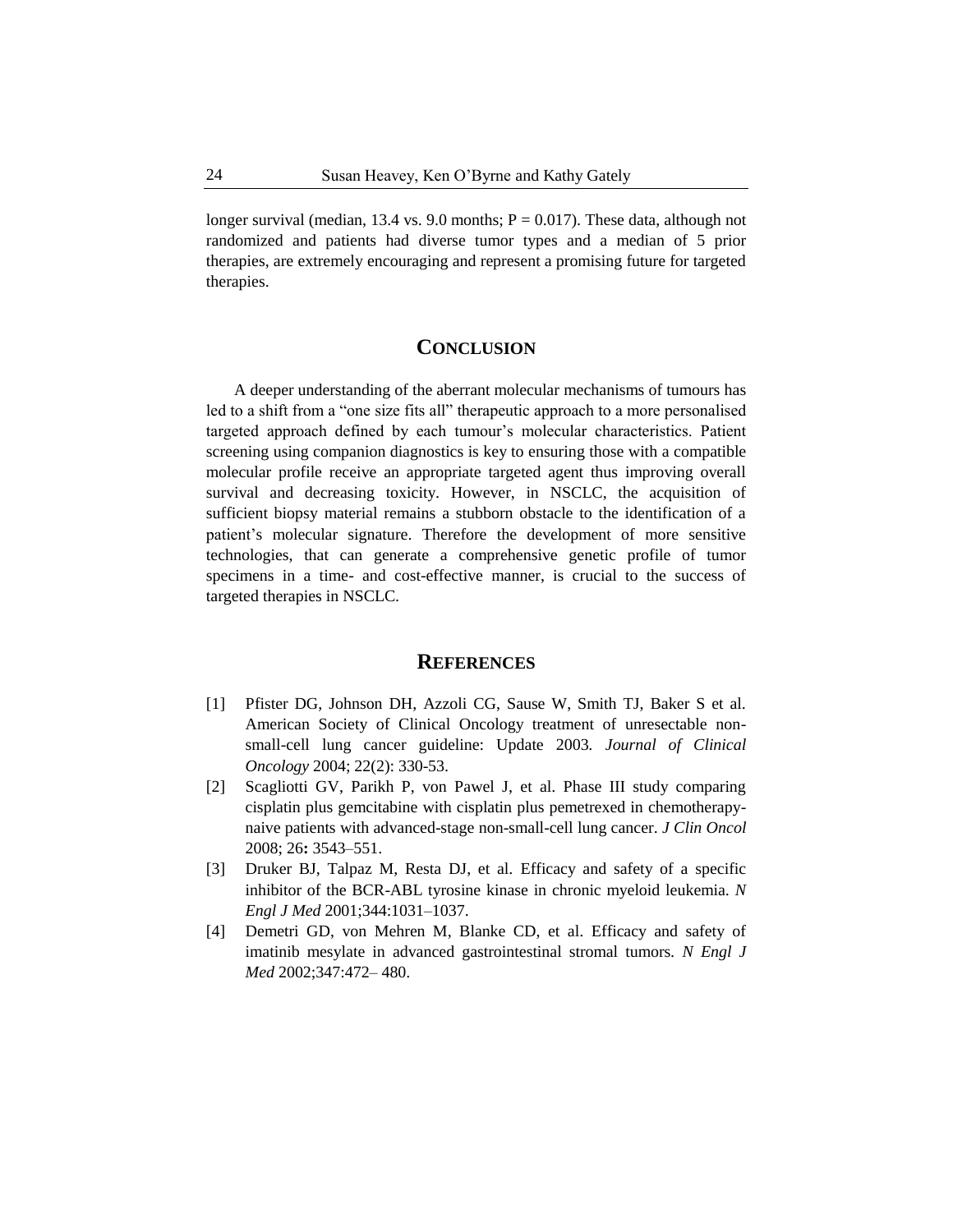- [5] Flaherty KT, Puzanov I, Kim KB, et al. Inhibition of mutated, activated BRAF in metastatic melanoma. *N Engl J Med* 2010;363:809–819.
- [6] Janku F, Tsimberidou AM, Garrido-Laguna I, et al. PIK3CA mutations in patients with advanced cancers treated with PI3K/AKT/mTOR axis inhibitors. *Mol Cancer Ther* 2011;10:558 –565.
- [7] Kris MG, Johnson BE, Kwiatkowski DJ, Iafrate AJ et al., Identification of driver mutations in tumor specimens from 1,000 patients with lung adenocarcinoma: The NCI's Lung Cancer Mutation Consortium (LCMC) *J Clin Oncol*. 2011;29(Suppl):CRA7506.
- [8] Nicholson RI, Gee JM, Harper ME. EGFR and cancer prognosis. *Eur J Cancer* 2001;37(Suppl 4):S9e15.
- [9] Pinter F, Papay J, Almasi A, et al. Epidermal growth factor receptor (EGFR) high gene copy number and activating mutations in lung adenocarcinomas are not consistently accompanied by positivity for EGFR protein by standard immunohistochemistry. *J Mol Diagn* 2008;10:160e8.
- [10] Cappuzzo F, Gregorc V, Rossi E, et al. Gefitinib in pretreated non-smallcell lung cancer (NSCLC): analysis of efficacy and correlation with HER2 and epidermal growth factor receptor expression in locally advanced or metastatic NSCLC. *J Clin Oncol* 2003;21:2658e63.
- [11] Bailey R, Kris M, Wolf M, et al. Gefitinib ('Iressa,' ZD1839) monotherapy for pretreated advanced non-small-cell lung cancer in IDEAL 1 and 2: tumor response is not clinically relevantly predictable from tumor EGFR membrane staining alone. *Lung Canc* 2003;41(Suppl 2):S71.
- [12] Parra HS, Cavina R, Latteri F, et al. Analysis of epidermal growth factor receptor expression as a predictive factor for response to gefitinib ('Iressa', ZD1839) in nonsmall-cell lung cancer. *Br J Cancer* 2004;91:208e12.
- [13] Mascaux C, Wynes MW, Kato Y, et al. EGFR Protein Expression in Non– Small Cell Lung Cancer Predicts Response to an EGFR Tyrosine Kinase Inhibitor—A Novel Antibody for Immunohistochemistry or AQUA Technology. *Clin Cancer Res* December 15, 2011 17:7796-7807.
- [14] Cappuzzo F. EGFR FISH versus mutation: different tests, different endpoints. *Lung Canc* 2008;60:160e5.
- [15] Lynch TJ, Bell DW, Sordella R, et al. Activating mutations in the epidermal growth factor receptor underlying responsiveness of non-small-cell lung cancer to gefitinib. *N Engl J Med* 2004;350:2129e39.
- [16] Paez JG, Ja nne PA, Lee JC, et al. EGFR mutations in lung cancer: correlation with clinical response to gefitinib therapy. *Science* 2004;304:1497e500.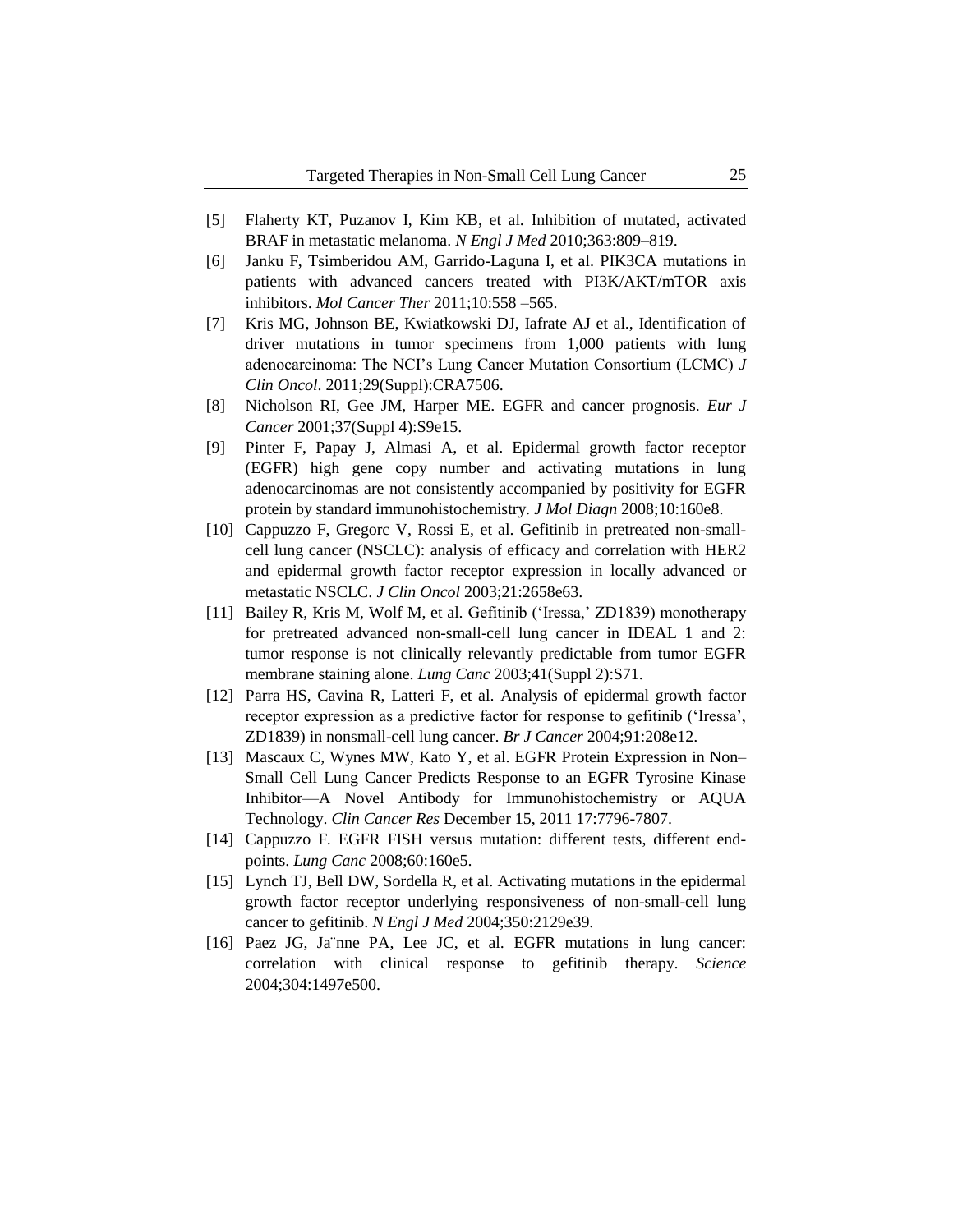- [17] Gazdar AF, Shigematsu H, Herz J, et al. Mutations and addiction to EGFR: the Achilles 'heal' of lung cancers? *Trends Mol Med* 2004;10:481e6.
- [18] Li X, Hemminki K. Inherited predisposition to early onset lung cancer according to histological type. *Int J Cancer* 2004;112:451e7.
- [19] Vikis H, Sato M, James M, et al. EGFR-T790M is a rare lung cancer susceptibility allele with enhanced kinase activity. *Cancer Res* 2007;67:4665e70.
- [20] Mulloy R, Ferrand A, Kim Y, et al. Epidermal growth factor receptor mutants from human lung cancers exhibit enhanced catalytic activity and increased sensitivity to gefitinib. *Cancer Res* 2007;67:2325e30.
- [21] Pao W, Miller V, Zakowski M, et al. EGF receptor gene mutations are common in lung cancers from 'never smokers' and are associated with sensitivity of tumors to gefitinib and erlotinib. *Proc Natl Acad Sci U S A* 2004;101:13306e11.
- [22] Inoue A, Kobayashi K, Usui K, et al. First-line gefitinib for patients with advanced non-small-cell lung cancer harboring epidermal growth factor receptor mutations without indication for chemotherapy. *J Clin Oncol* 2009;27:1394e400.
- [23] Mitsudomi T, Morita S, Yatabe Y, et al. Gefitinib versus cisplatin plus docetaxel in patients with non-small-cell lung cancer harbouring mutations of the epidermal growth factor receptor (WJTOG3405): an open label, randomised phase 3 trial. *Lancet Oncol* 2010;11:121e8.
- [24] Inoue A, Kobayashi K, Maemondo M, et al. A randomized phase III study comparing gefitinib with carboplatin (CBDCA) plus paclitaxel (TXL) for the first-line treatment of non-small cell lung cancer (NSCLC) with sensitive EGFR mutations:NEJ002 study. *Eur J Cancer Suppl* 2009;7:Abstract 9 LBA.
- [25] Lee J, Park K, Kim SW. A randomized phase III study of gefinitib (IRESSATM) versus standard chemotherapy (gemcitabane plus cisplatin) as a first-line treatment for never smokers with advanced or metastatic adenocarcinoma of the lung. 13th World Conference on Lung Cancer. San Francisco, *J Thorac Oncol* 2009;4(Suppl 1):S283e4.
- [26] Pirker R, Pereira JR, von Pawel J, et al. [EGFR expression as a predictor of](http://www.ncbi.nlm.nih.gov/pubmed/22056021)  [survival for first-line chemotherapy plus cetuximab in patients with](http://www.ncbi.nlm.nih.gov/pubmed/22056021)  [advanced non-small-cell lung cancer: analysis of data from the phase 3](http://www.ncbi.nlm.nih.gov/pubmed/22056021)  [FLEX study.](http://www.ncbi.nlm.nih.gov/pubmed/22056021) *Lung Cancer*. 2012;77(2):376-82.
- [27] Porta R, Queralt C, Cardenal F, et al. Erlotinib customization based on epidermal growth factor receptor (EGFR) mutations in stage IV non-smallcell lung cancer (NSCLC) patients (p). *J Clin Oncol* 2008;26:Abstract 8038.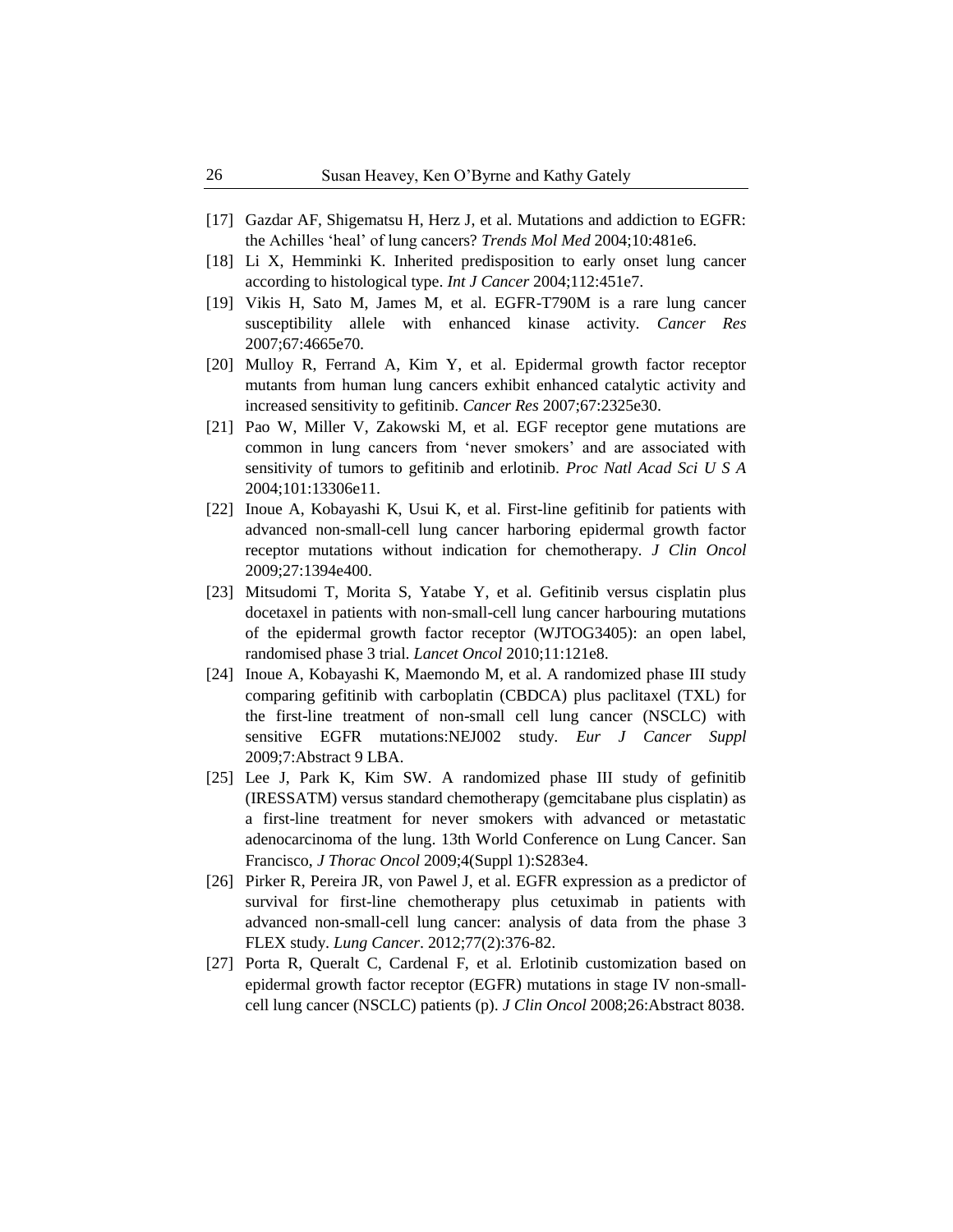- [28] Mok TS, Wu YL, Thongprasert S, et al. Gefitinib or carboplatin-paclitaxel in pulmonary adenocarcinoma. *N Engl J Med* 2009;361:947e57.
- [29] Rosell R, Perez-Roca L, Sanchez JJ, et al. Customized treatment in nonsmall-cell lung cancer based on EGFR mutations and BRCA1 mRNA expression. *PLoS One* 2009;4:e5133.
- [30] Han SW, Kim TY, Hwang PG, et al. Predictive and prognostic impact of epidermal growth factor receptor mutation in non-small-cell lung cancer patients treated with gefitinib. *J Clin Oncol* 2005;23:2493e501.
- [31] Takano T, Ohe Y, Sakamoto H, et al. Epidermal growth factor receptor gene mutations and increased copy numbers predict gefitinib sensitivity in patients with recurrent non-small-cell lung cancer. *J Clin Oncol* 2005;23:6829e37.
- [32] Kobayashi S, Boggon TJ, Dayaram T, et al. EGFR mutation and resistance of nonsmall-cell lung cancer to gefitinib. *N Engl J Med* 2005;352:786e92.
- [33] Pao W, Miller VA. Epidermal growth factor receptor mutations, smallmolecule kinase inhibitors, and non-small-cell lung cancer: current knowledge and future directions. *J Clin Oncol* 2005;23:2556e68.
- [34] Bean J, Riely G, Balak M, et al. Acquired resistance to epidermal growth factor receptor (EGFR) kinase inhibitors associated with a novel T854A mutation in a patient with EGFR-mutant lung adenocarcinoma. *American Society of Clinical Oncology*. Chicago, IL, 2008.
- [35] Li D, Shimamura T, Ji H, et al. Bronchial and peripheral murine lung carcinomas induced by T790M-L858R mutant EGFR respond to HKI-272 and rapamycin combination therapy. *Cancer Cell* 2007;12:81e93.
- [36] Balak MN, Gong Y, Riely GJ, et al. Novel D761Y and common secondary T790M mutations in epidermal growth factor receptor-mutant lung adenocarcinomas with acquired resistance to kinase inhibitors. *Clin Cancer Res* 2006;12:6494e501.
- [37] Johnson BE, Jackman D, Janne PA. Impact of EGFR mutations on treatment of non-small cell lung cancer. *Canc Chemother Pharmacol* 2006;58(Suppl 7):5e9.
- [38] Gazdar AF. Activating and resistance mutations of EGFR in non-small-cell lung cancer: role in clinical response to EGFR tyrosine kinase inhibitors. *Oncogene* 2009;28(Suppl 1):S24e31.
- [39] Pao W, Miller VA, Politi KA, et al. Acquired resistance of lung adenocarcinomas to gefitinib or erlotinib is associated with a second mutation in the EGFR kinase domain. *PLoS Med* 2005;2:e73.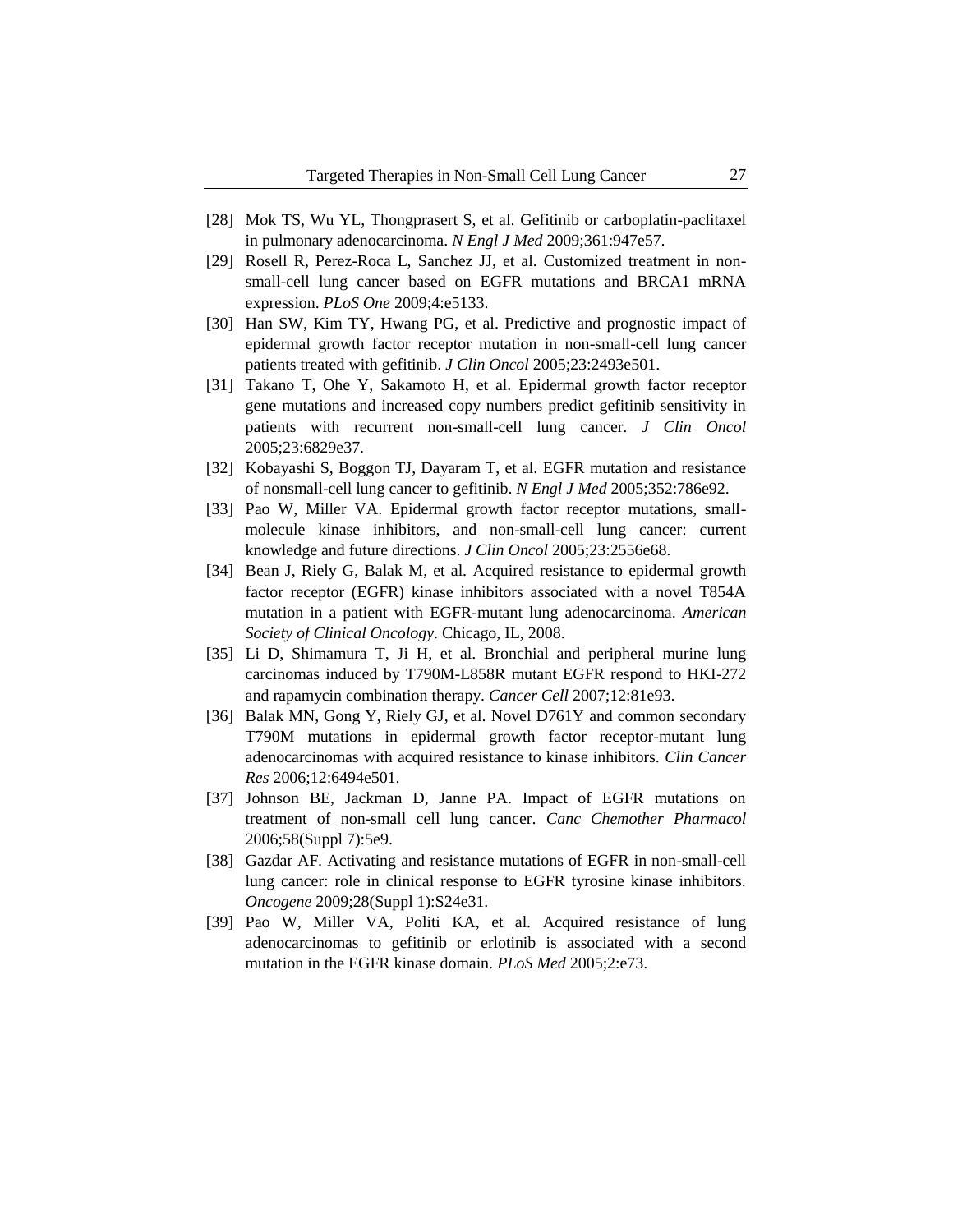- [40] Gendreau SB, Ventura R, Keast P, et al. Inhibition of the T790M gatekeeper mutant of the epidermal growth factor receptor by EXEL-7647. *Clin Cancer Res* 2007;13:3713e23.
- [41] Yun CH, Mengwasser KE, Toms AV, et al. The T790M mutation in EGFR kinase causes drug resistance by increasing the affinity for ATP. *Proc Natl Acad Sci U S A* 2008;105:2070e5.
- [42] Kobayashi S, Ji H, Yuza Y, et al. An alternative inhibitor overcomes resistance caused by a mutation of the epidermal growth factor receptor. *Cancer Res* 2005;65:7096e101.
- [43] Kwak EL, Sordella R, Bell DW, et al. Irreversible inhibitors of the EGF receptor may circumvent acquired resistance to gefitinib. *Proc Natl Acad Sci U S A* 2005;102:7665e70.
- [44] Li D, Ambrogio L, Shimamura T, et al. BIBW2992, an irreversible EGFR/HER2 inhibitor highly effective in preclinical lung cancer models. *Oncogene* 2008;27:4702e11.
- [45] Carter TA, Wodicka LM, Shah NP, et al. Inhibition of drug-resistant mutants of ABL, KIT, and EGF receptor kinases. *Proc Natl Acad Sci U S A* 2005;102:11011e16.
- [46] Regales L, Gong Y, Shen R, et al. Dual targeting of EGFR can overcome a major drug resistance mutation in mouse models of EGFR mutant lung cancer. *J Clin Invest* 2009;119:3000e10.
- [47] Maheswaran S, Sequist LV, Nagrath S, et al. Detection of mutations in EGFR in circulating lung-cancer cells. *N Engl J Med* 2008;359:366e77.
- [48] Inukai M, Toyooka S, Ito S, et al. Presence of epidermal growth factor receptor gene T790M mutation as a minor clone in non-small cell lung cancer. *Cancer Res* 2006;66:7854e8.
- [49] Guix M, Faber AC, Wang SE, et al. Acquired resistance to EGFR tyrosine kinase inhibitors in cancer cells is mediated by loss of IGF-binding proteins. *J Clin Invest* 2008;118:2609e19.
- [50] Engelman JA, Zejnullahu K, Mitsudomi T, et al. MET amplification leads to gefitinib resistance in lung cancer by activating ERBB3 signaling. *Science* 2007;316:1039e43.
- [51] Dvorak HF, Detmar M, Claffey KP, et al. Vascular permeability factor/vascular endothelial growth factor: an important mediator of angiogenesis in malignancy and inflammation. *Int Arch Allergy Immunol* 1995;107(1-3):233-5.
- [52] Shimanuki Y, Takahashi K, Cui R, et al. Role of serum vascular endothelial growth factor in the prediction of angiogenesis and prognosis for non-small cell lung cancer. *Lung* 2005;183(1):29-42.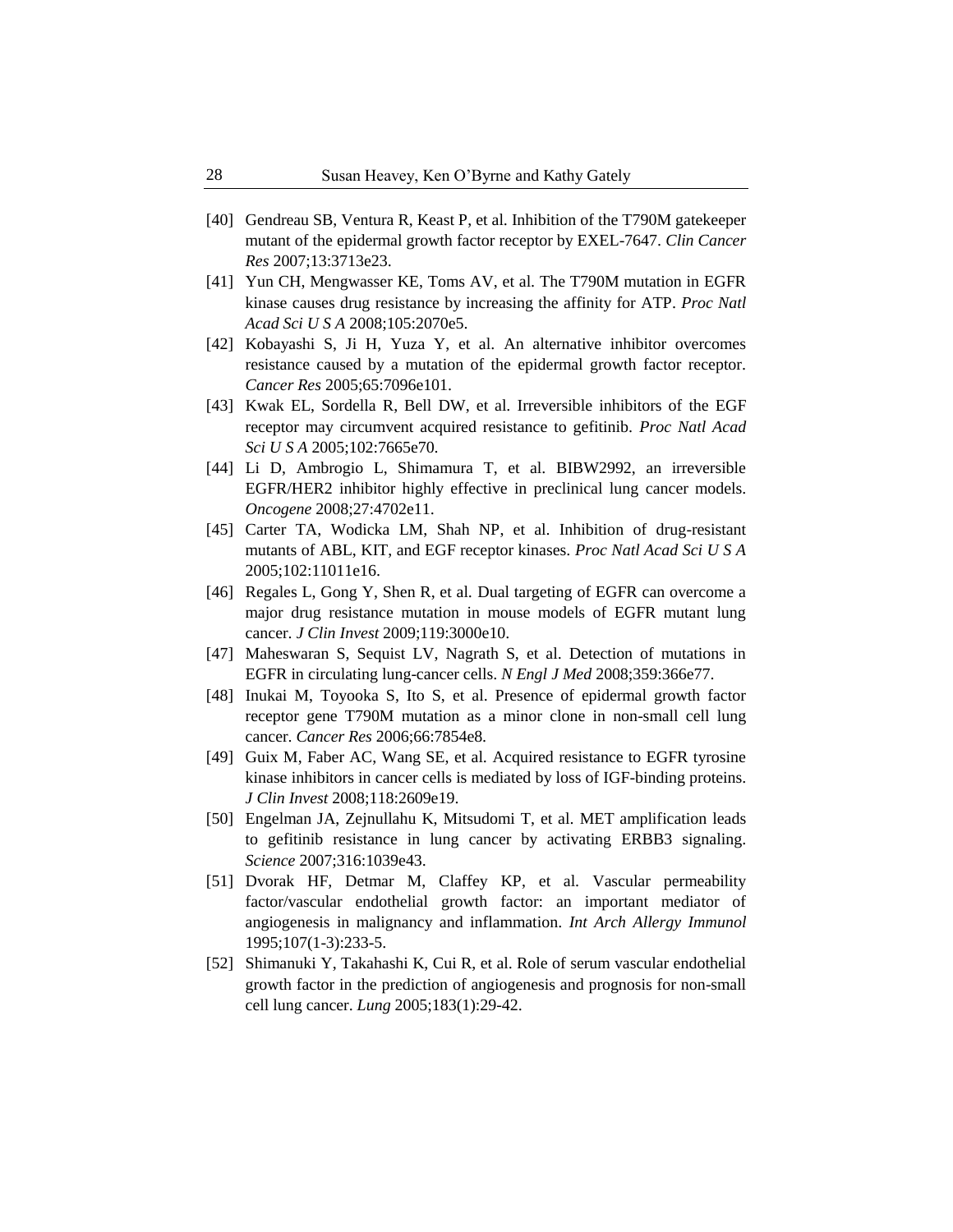- [53] [Zhan P,](http://www.ncbi.nlm.nih.gov/pubmed?term=Zhan%20P%5BAuthor%5D&cauthor=true&cauthor_uid=19687765) [Wang J,](http://www.ncbi.nlm.nih.gov/pubmed?term=Wang%20J%5BAuthor%5D&cauthor=true&cauthor_uid=19687765) [Lv XJ,](http://www.ncbi.nlm.nih.gov/pubmed?term=Lv%20XJ%5BAuthor%5D&cauthor=true&cauthor_uid=19687765) et al., Prognostic value of vascular endothelial growth factor expression in patients with lung cancer: a systematic review with meta-analysis. *[J Thorac Oncol.](http://www.ncbi.nlm.nih.gov/pubmed/19687765)* 2009 Sep;4(9):1094-103.
- [54] Savai R, Langheinrich AC, Schermuly RT, et al. Evaluation of angiogenesis using micro-computed tomography in a xenograft mouse model of lung cancer. *Neoplasia* 2009;11(1):48-56.
- [55] Takayama K, Ueno H, Nakanishi Y, et al. Suppression of tumor angiogenesis and growth by gene transfer of a soluble form of vascular endothelial growth factor receptor into a remote organ. *Cancer Res* 2000;60(8):2169-77.
- [56] Sandler A, Gray R, Perry MC, et al. Paclitaxel-carboplatin alone or with bevacizumab for non-small-cell lung cancer. *N Engl J Med* 2006;355(24):2542-50.
- [57] Wilhelm SM, Carter C, Tang LY et al. BAY 43-9006 exhibits broad spectrum oral antitumor activity and targets the RAF/MEK/ERK pathway and receptor tyrosine kinases involved in tumor progression and angiogenesis. *Cancer Res* 2005;64:7099–7109.
- [58] Scagliotti G, Novello S, von Pawel J, et al. Phase III study of carboplatin and paclitaxel alone or with sorafenib in advanced non-small-cell lung cancer. *J Clin Oncol* 2010;28(11):1835-42.
- [59] Kim ES, Herbst RS, Wistuba II, et al. The BATTLE Trial: personalizing therapy for lung cancer. *Cancer Discov* 2011;1:44-53.
- [60] Blumenschein GR Jr, Kabbinavar F, Menon H, et al. A phase II, multicenter, open-label randomized study of motesanib or bevacizumab in combination with paclitaxel and carboplatin for advanced nonsquamous non-small-cell lung cancer. *Ann Oncol* 2011;22(9):2057-67.
- [61] Amgen. A *Phase III, multicenter, randomized, placebo-controlled, double blind trial of AMG 706 in combination with paclitaxel and carboplatin for advanced non-small cell lung cancer*.
- [62] Tew WP, Gordon M, Murren J, et al. Phase 1 study of aflibercept administeredsubcutaneously to patients with advanced solid tumors. *Clin Cancer Res*2010;16(1):358-66.
- [63] Wedge SR, Ogilvie DJ, Dukes M, et al. ZD6474 inhibits vascular endothelial growth factor signaling, angiogenesis, and tumor growth following oral administration. *Cancer Res* 2002;62(16):4645-55
- [64] Natale RB, Bodkin D, Govindan R. et al. [Vandetanib](http://www.ncbi.nlm.nih.gov/pubmed/19332730) versus gefitinib in patients with advanced [non-small-cell lung cancer: results from a two-part,](http://www.ncbi.nlm.nih.gov/pubmed/19332730)  [double-blind, randomized phase ii study.](http://www.ncbi.nlm.nih.gov/pubmed/19332730) *J Clin Oncol*. 2009 May 20;27(15):2523-9.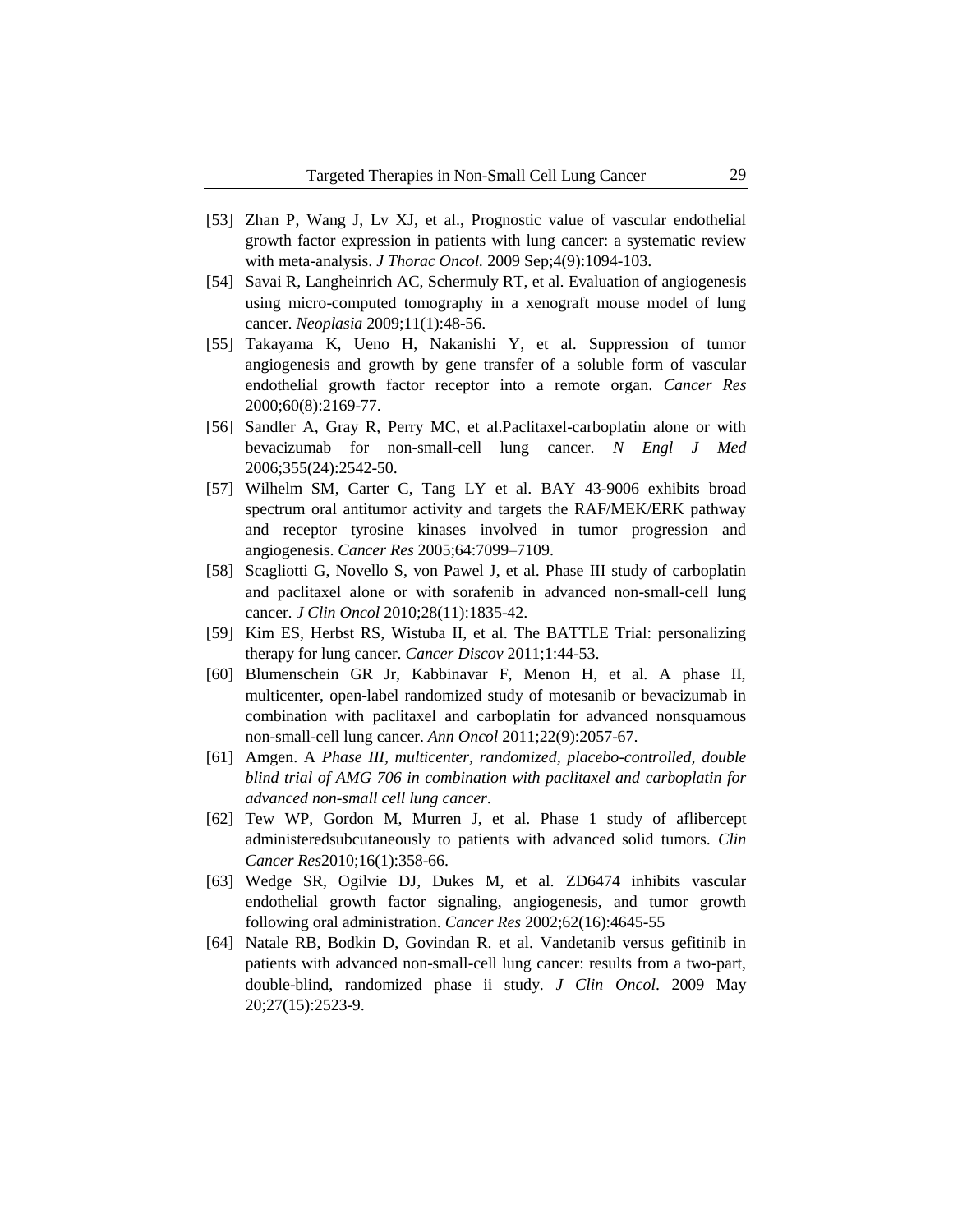- [65] Herbst RS, Sun Y, Eberhardt WE, Germonpré P, Saijo N, Zhou C, et al. Vandetanib plus docetaxel versus docetaxel as second line treatment for patients with advanced non-small-cell lung cancer (ZODIAC): a doubleblind, randomised, phase 3 trial. *Lancet Oncol* 2010;11:619-26
- [66] De Boer R, Arrieta O, Gottfried M, Blackhall FH, Raats J, Yang CH, et al. Vandetanib plus pemetrexed versus pemetrexed as second-line therapy in patients with advanced non-small cell lung cancer (NSCLC): A randomized, double blind phase III trial (ZEAL) [abstract]. *J Clin Oncol* 2009;s27:8010.
- [67] Natale RB, Thongprasert S, Greco FA, Thomas M, Tsai CM, Sunpaweravong P, et al. Vandetanib versus erlotinib in patients with advanced non-small cell lung cancer (NSCLC) after failure of at least one prior cytotoxic chemotherapy: A randomized, double-blind phase III trial (ZEST) [abstract]. *J Clin Oncol* 2009;s27:8009.
- [68] Lee J, Hirsch V, Park K, Qin S, Blajman CR, Perng R, et al. Vandetanib versus placebo in patients with advanced non-small cell lung cancer (NSCLC) after prior therapy with an EGFR tyrosine kinase inhibitor (TKI): A randomized, double-blind phase III trial (ZEPHYR) [abstract]. *J Clin Oncol* 2010;s28:7525.
- [69] Shiota M, Fujimoto J, Semba T, Satoh H, Yamamoto T, Mori S: Hyperphosphorylation of a novel 80 kDa protein-tyrosine kinase similar to Ltk in a human Ki-1 lymphoma cell line, AMS3. *Oncogene* 1994, 9:1567- 74.
- [70] Takeuchi, K, Choi YL, Togashi Y, Soda M, Hatano S, Inamura K, Takada S, Ueno T, Yamashita Y, Satoh Y, Okumura S, Nakagawa K, Ishikawa Y, Mano H: KIF5B-ALK, a novel fusion oncokinase identified by an immunohistochemistry-based diagnostic system for ALK-positive lung cancer. *Clin Cancer Res* 2009;15:3143-9.
- [71] Wong DW, Leung EL, Wong SK, Tin VP, Sihoe AD, Cheng LC, Au JS, Chung LP, Wong MP: A novel KIF5B-ALK variant in nonsmall cell lung cancer. *Cancer* 2011, 117:2709-18.
- [72] Morris SW, Kirstein MN, Valentine MB, et al. Fusion of a kinase gene, ALK, to a nucleolar protein gene, NPM, in non-Hodgkin's lymphoma. *Science* 1994;263:1281–4.
- [73] Soda M, Choi YL, Enomoto M, et al. Identification of the transforming EML4–ALK fusion gene in non-small-cell lung cancer. *Nature* 2007;448:561–6.
- [74] Inamura K, Takeuchi K, Togashi Y, et al. EML4–ALK lung cancers are characterized by rare other mutations, a ttf-1 cell lineage, an acinar histology, and young onset. *Mod Pathol* 2009;22:508–15.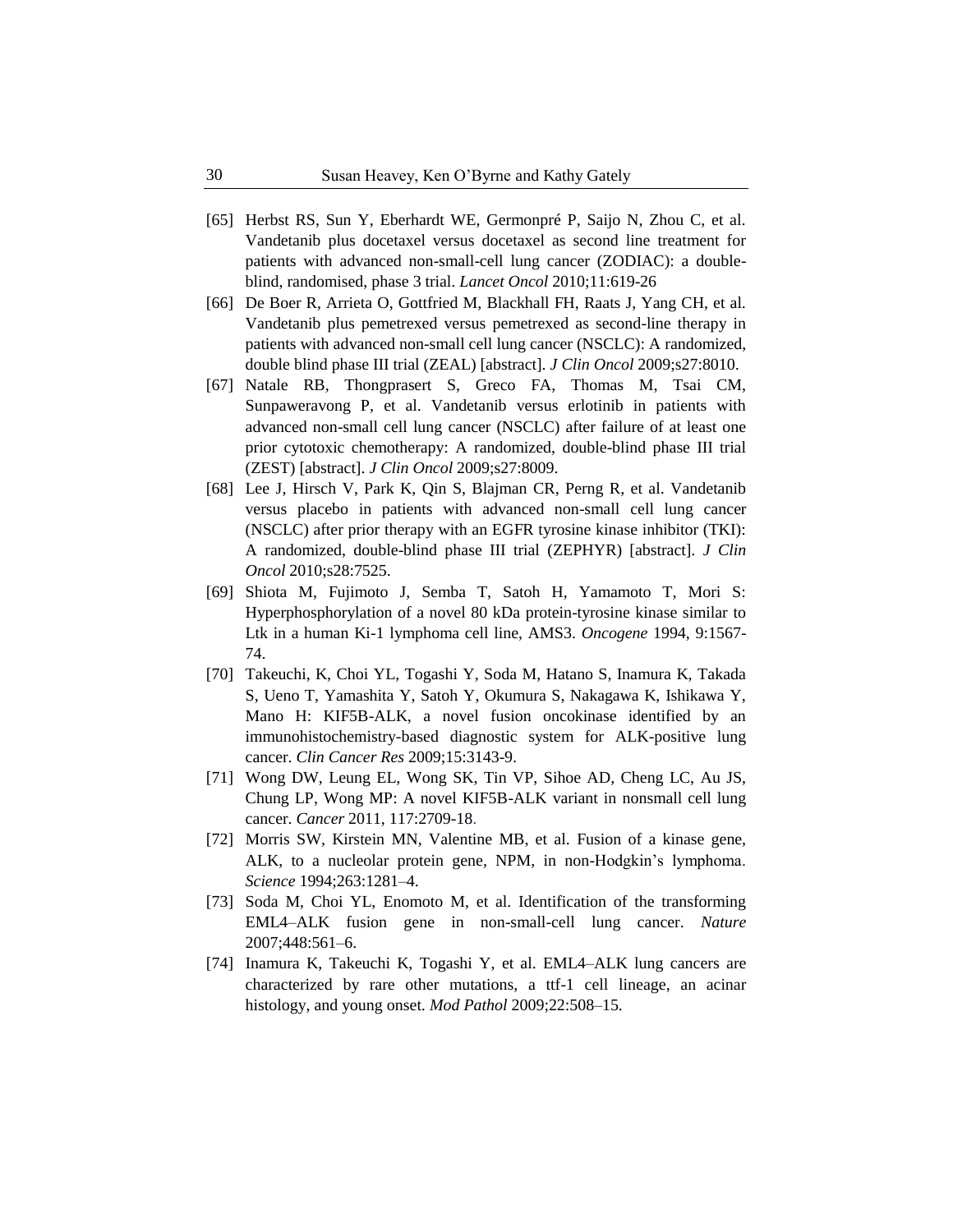- [75] Shaw AT, Yeap BY, Mino–Kenudson M, et al. Clinical features and outcome of patients with non-small-cell lung cancer who harbour EML4– ALK. *J Clin Oncol* 2009;27:4247–53.
- [76] Subramanian J, Corrales L, Soulieres D, Morgensztern D, Govindan R. Summary of presentations from the 46th Annual Meeting of the American Society of Clinical Oncology (2010) focus on tumor biology and biomarkers related to lung cancer. *J Thorac Oncol* 2011;6:399–403.
- [77] Tiseo M, Gelsomino F, Boggiani D, et al. EGFR and *EML4-ALK* mutations in NSCLC: a case report of erlotinib-resistant patient with both concomitant mutations. *Lung Cancer.* 2011;71:241-3.
- [78] Kwak EL, Bang YJ, Camidge DR, et al. Anaplastic lymphoma kinase inhibition in non-small-cell lung cancer. *N Engl J Med*. Oct 28 2010;363(18):1693-703.
- [79] Crinò L, Kim D, Riely GJ, et al. Initial phase II results with crizotinib in advanced ALK-positive non-small cell lung cancer (NSCLC): PROFILE 1005. *J Clin Oncol*. 2011;29 (suppl 15):Abstract 7514.
- [80] Ou SH. Crizotinib: a novel and first-in-class multitargeted tyrosine kinase inhibitor for the treatment of anaplastic lymphoma kinase rearranged nonsmall cell lung cancer and beyond. *Drug Des Devel Ther* 2011;5:471–85.
- [81] Kwak EL, Camidge DR, Clark J, et al. Clinical activity observed in a phase i dose escalation trial of an oral c-Met and Alk inhibitor, PF-02341066 [abstract 3509]. *J Clin Oncol* 2009;27.
- [82] Shaw AT, Yeap BY, Solomon BJ, et al. Impact of crizotinib on survival in patients with advanced, ALK-positive NSCLC compared with historical controls. *J Clin Oncol*. 2011;29(suppl 15):Abstract 7507.
- [83] Yang P, Kulig K, Boland JM, et al. Worse disease-free survival in neversmokers with ALK+ lung adenocarcinoma. *J Thorac Oncol* 2012;7:90–7.
- [84] Choi YL, Soda M, Yamashita Y, et al. EML4–ALK mutations in lung cancer that confer resistance to Alk inhibitors. *N Engl J Med* 2010;363:1734–9.
- [85] Katayama R, Khan TM, Benes C, et al. Therapeutic strategies to overcome crizotinib resistance in non-small cell lung cancers harboring the fusion oncogene EML4–ALK. *Proc Natl Acad Sci U S A* 2011;108:7535–40.
- [86] Sakamoto H, Tsukaguchi T, Hiroshima S, et al. CH5424802, a selective Alk inhibitor capable of blocking the resistant gatekeeper mutant. *Cancer Cell* 2011;19:679–90.
- [87] Bergethon K, Shaw AT, Ou SH, et al. ROS1 rearrangements define a unique molecular class of lung cancers. *J Clin Oncol* 2012;30:863–70.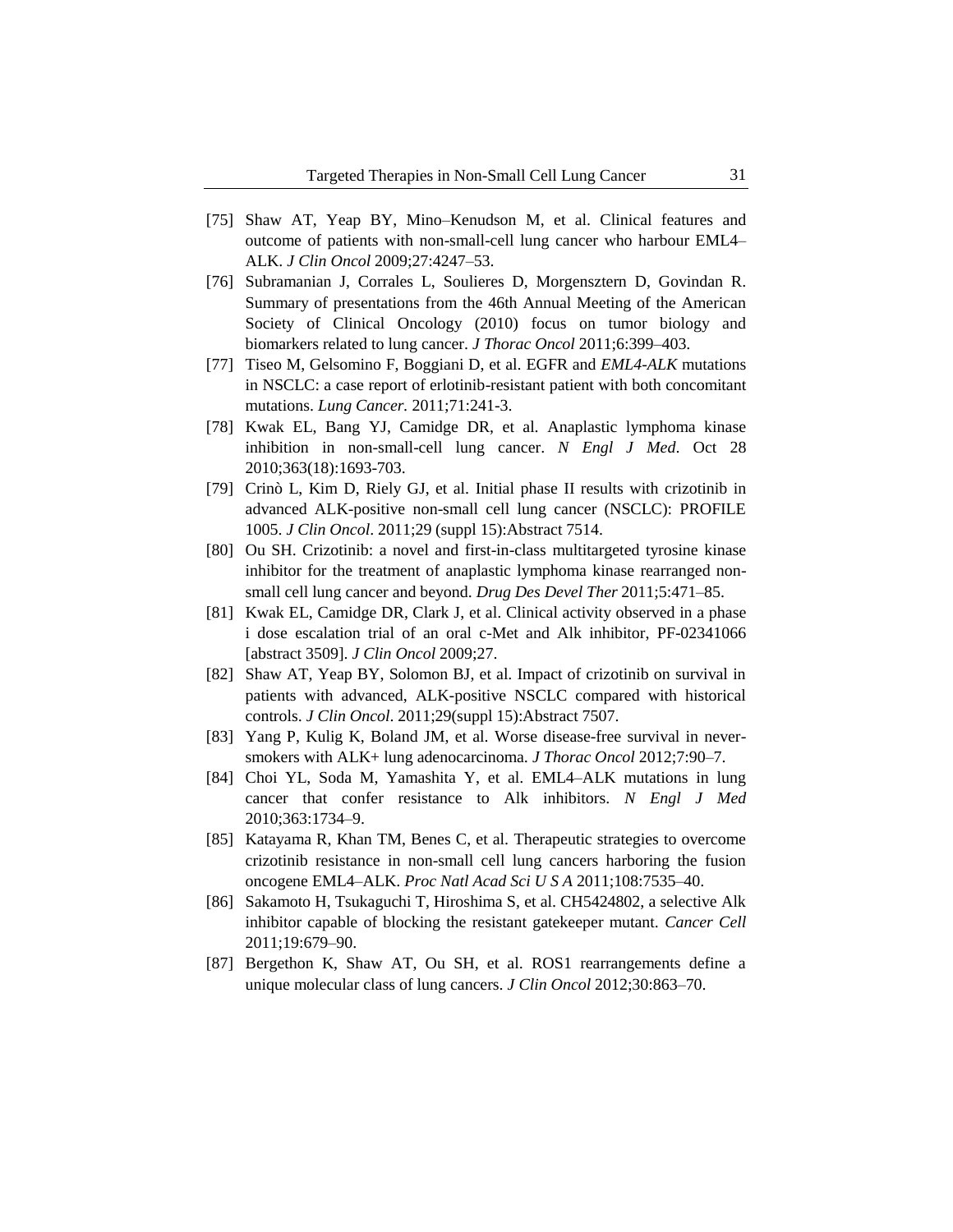- [88] Ou SH, Kwak EL, Siwak-Tapp C, et al. 16. [Activity of crizotinib](http://www.ncbi.nlm.nih.gov/pubmed/21623265)  [\(PF02341066\), a dual mesenchymal-epithelial transition \(MET\) and](http://www.ncbi.nlm.nih.gov/pubmed/21623265)  [anaplastic lymphoma kinase \(ALK\) inhibitor, in a non-small cell lung](http://www.ncbi.nlm.nih.gov/pubmed/21623265)  [cancer patient with de novo MET](http://www.ncbi.nlm.nih.gov/pubmed/21623265) amplification. *J Thorac Oncol*. 2011 May;6(5):942-6.
- [89] Camidge DR, Kono SA, Lu X, et al. Anaplastic lymphoma kinase gene rearrangements in non-small cell lung cancer are associated with prolonged progression-free survival on pemetrexed*. J Thorac Oncol* 2011;6:774–80.
- [90] Takeda M, Okamoto I, Sakai K, et al. Successful long-term treatment with pemetrexed of NSCLC associated with EML4– ALK and low thymidylate synthase expression. *Clin Lung Cancer* 2012;13:157–9.
- [91] Lee JO, Kim TM, Lee SH, et al. Anaplastic lymphoma kinase translocation: a predictive biomarker of pemetrexed in patients with non-small cell lung cancer. *J Thorac Oncol* 2011;6:1474–80.
- [92] Chang EH, Gonda MA, Ellis RW, Scolnick EM, Lowy DR. Human genome contains four genes homologous to transforming genes of Harvey and Kirsten murine sarcoma viruses. *Proc Natl Acad Sci U S A* 1982;79:4848– 52.
- [93] Vakiani E, Solit DB. KRAS and BRAF: drug targets and predictive biomarkers. *J Pathol* 2011;223:219–29.
- [94] Xu N, Lao Y, Zhang Y, Gillespie DA. Akt: a double-edged sword in cell proliferation and genome stability. *J Oncol* 2012;2012:951724.
- [95] Forbes S, Clements J, Dawson E, et al. COSMIC 2005. *Br J Cancer* 2006;94:318–22.
- [96] Riely GJ, Kris MG, Rosenbaum D, et al. Frequency and distinctive spectrum of KRAS mutations in never smokers with lung adenocarcinoma. *Clin Cancer Res* 2008;14:5731–4.
- [97] Ihle NT, Byers LA, Kim ES, et al. Effect of KRAS oncogene substitutions on protein behavior: implications for signalling and clinical outcome. *J Natl Cancer Inst* 2012;104:228–39.
- [98] [Sun](http://www.ncbi.nlm.nih.gov/pubmed?term=Sun%20Y%5BAuthor%5D&cauthor=true&cauthor_uid=20855837) Y, [Ren](http://www.ncbi.nlm.nih.gov/pubmed?term=Ren%20Y%5BAuthor%5D&cauthor=true&cauthor_uid=20855837) Y, [Fang](http://www.ncbi.nlm.nih.gov/pubmed?term=Fang%20Z%5BAuthor%5D&cauthor=true&cauthor_uid=20855837) Z, et al. Lung adenocarcinoma from East Asian neversmokers is a disease largely defined by targetable oncogenic mutant kinases. *J Clin [Oncol.](http://www.ncbi.nlm.nih.gov/pubmed/20855837)* 2010 Oct 20;28(30):4616-20.
- [99] Eberhard DA, Johnson BE, Amler LC, et al. Mutations in the epidermal growth factor receptor and in *KRAS* are predictive and prognostic indicators in patients with non-small–cell lung cancer treated with chemotherapy alone and in combination with erlotinib. *J Clin Oncol*. 2005;23:5900-5909.
- [100] Massarelli E, Varella-Garcia M, Tang X, et al. *KRAS* mutation is an important predictor of resistance to therapy with epidermal growth factor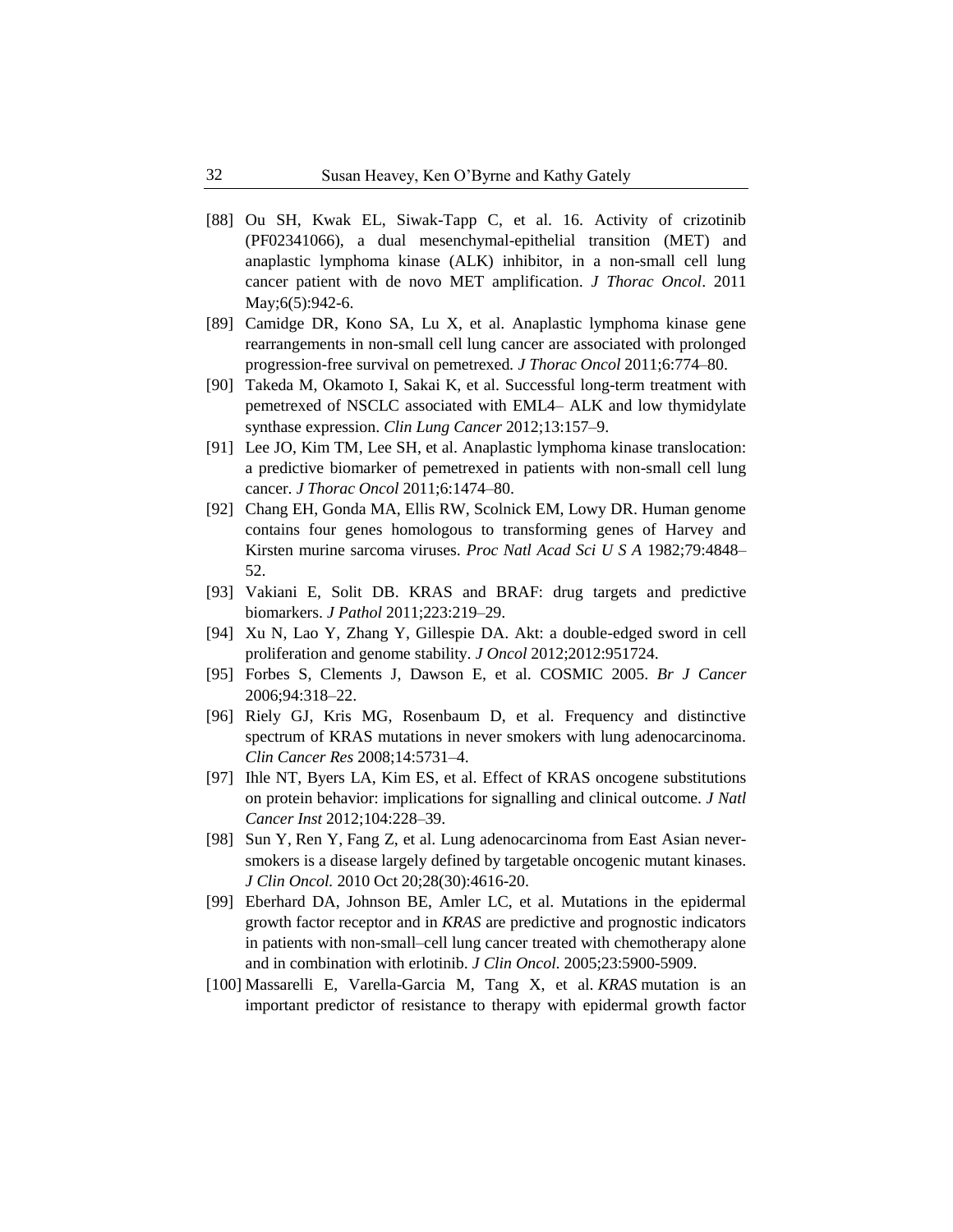receptor tyrosine kinase inhibitors in non-small cell lung cancer. *Clin Cancer Res.* 2007;13:2890-2896.

- [101] Adjei AA. K-ras as a target for Lung Cancer Therapy. *Journal of Thoracic Oncology* 2008; 3:6,S160-163.
- [102] [Acquaviva J,](http://www.ncbi.nlm.nih.gov/pubmed?term=Acquaviva%20J%5BAuthor%5D&cauthor=true&cauthor_uid=23012248) [Smith DL,](http://www.ncbi.nlm.nih.gov/pubmed?term=Smith%20DL%5BAuthor%5D&cauthor=true&cauthor_uid=23012248) [Sang J](http://www.ncbi.nlm.nih.gov/pubmed?term=Sang%20J%5BAuthor%5D&cauthor=true&cauthor_uid=23012248) et al. Targeting KRAS-Mutant Non-Small Cell Lung Cancer with the Hsp90 Inhibitor Ganetespib. [Mol Cancer](http://www.ncbi.nlm.nih.gov/pubmed/23012248) Ther. 2012; Nov30.
- [103] Bacus S. *KRAS* mutation and amplification status predicts sensitivity to antifolate therapies in non-small cell lung cancer [abstract PR-2*]. Mol Cancer Ther* 2011;10 (suppl 1).
- [104] Yarden Y, Sliwkowski MX. Untangling the ErbB signalling network. *Nat Rev Mol Cell Biol*. 2001;2:127–137.
- [105] Tan D, Deeb G,Wang J, et al. HER-2/neu protein expression and gene alteration in stage I-IIIA non-small-cell lung cancer: a study of140 cases using a combination of high throughput tissue microarray, immunohistochemistry, and fluorescent in situ hybridization. *Diagn Mol Pathol.* 2003;12:201-11.
- [106] Cappuzzo F, Varella-Garcia M, Shigematsu H, et al. Increased HER2 gene copy number is associated with response to gefitinib therapy in epidermal growth factor receptor-positive non-small-cell lung cancer patients. *J Clin Onco*l. 2005;23:5007-18.
- [107] Pellegrini C, Falleni M, Marchetti A, et al. HER-2/Neu alterations in nonsmall cell lung cancer: a comprehensive evaluation by real time reverse transcription-PCR, fluorescence in situ hybridization, and immunohistochemistry. *Clin Cancer Re*s 2003;9:3645-52.
- [108] Hirsch FR, Varella-Garcia M, McCoy J, et al. Increased epidermal growth factor receptor gene copy number detected by fluorescence in situ hybridization associates with increased sensitivity to gefitinib in patients with bronchioloalveolar carcinoma subtypes: a Southwest Oncology Group Study. *J Clin Oncol*. 2005;23:6838-45.
- [109] Stephens P, Hunter C, Bignell G, et al. Intragenic ERBB2 kinase mutations in tumours. *Nature*. 2004;431:525-6.
- [110] Wang SE, Narasanna A, Perez-Torres M, et al. HER2 kinase domain mutation results in constitutive phosphorylation and activation of HER2 and EGFR and resistance to EGFR tyrosine kinase inhibitors. *Cancer Cell.* 2006;10:25–38.
- [111] Shigematsu H, Takahashi T, Nomura M, et al. Somatic mutations of the HER2 kinase domain in lung adenocarcinomas. *Cancer Res.* 2005;65: 1642–1646.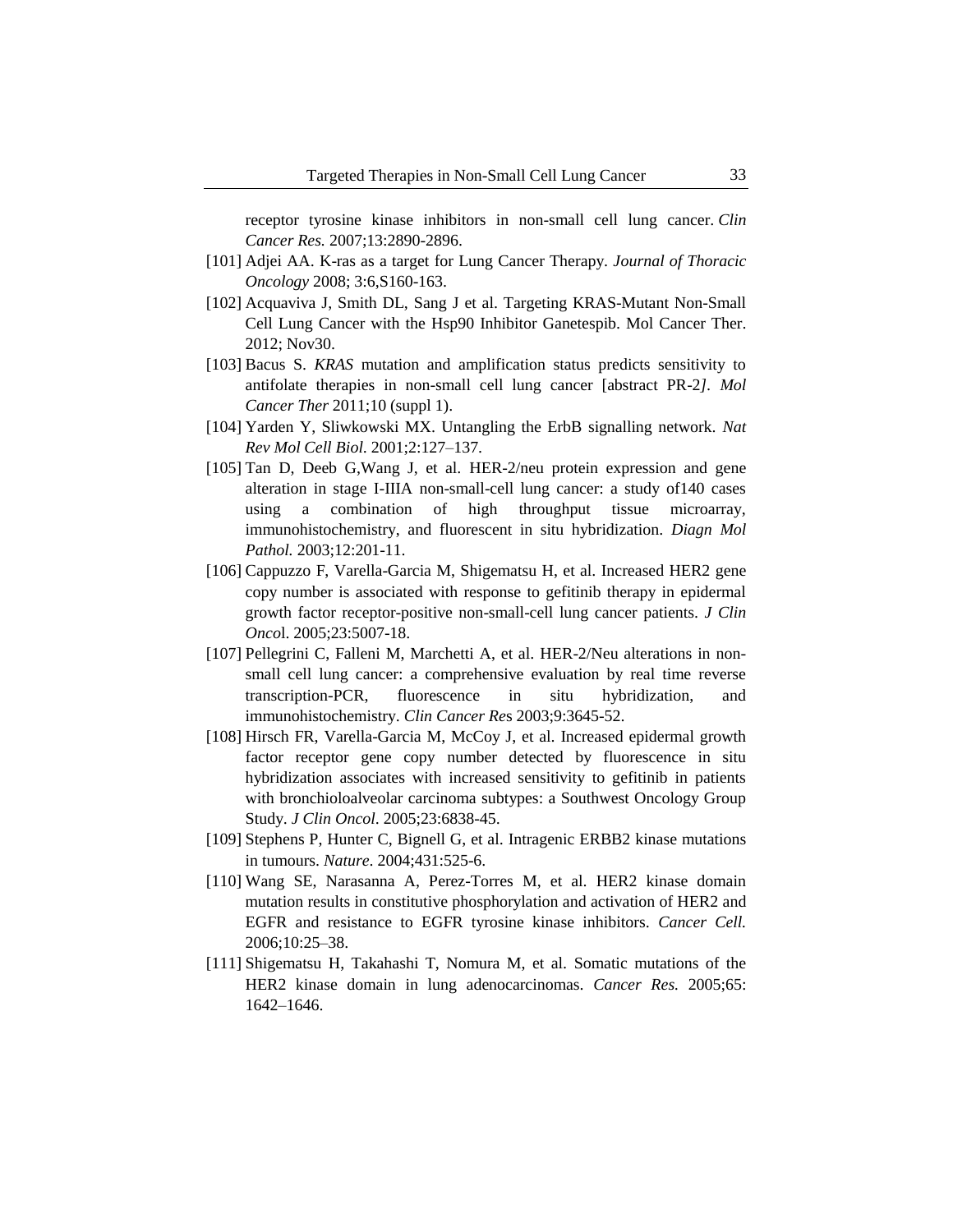- [112] Pao W, Girard N. New driver mutations in non-small-cell lung cancer. *Lancet Oncol.* 2011;12(2):175-80.
- [113] Gatzemeier U, Groth G, Butts C, et al. Randomized phase II trial of gemcitabine-cisplatin with or withour trastuzumab in HER2-positive nonsmall cell lung cancer. *Ann Oncology*. 2004; 15(1):19-27.
- [114] Hirsch FR, Langer CJ. The role of HER2/neu expression and trastuzumab in non-small cell lung cancer. *Semin Oncol.* 2004; 31:75-82.
- [115] Ross HJ, Blumenschein GR Jr, Aisner J, et al. Randomized phase II multicenter trial of two schedules of lapatinib as first- or second-line monotherapy in patients with advanced or metastatic non-small cell lung cancer. *Clin Cancer Res*. 2010;16:1938 –1949.
- [116] Cappuzzo F, Bemis L, Varella-Garcia M. HER2 mutation and response to trastuzumab therapy in non-small cell lung cancer. *N Engl J Med*. 2006; 354: 2619-2621.
- [117] De Greve J, Teugels E, De Mey J, et al. Clinical activity of BIBW2992, an irreversible inhibitor of EGFR and HER2 in adenocarcinoma of the lung with mutations in the kinase domain of HER2neu. *J Thorac Oncol*. 2009; 4:S307 (abstr).
- [118] Engelman JA, Zejnullahu K, Gale CM, et al. PF00299804, an irreversiblepan-ERBB inhibitor, is effective in lung cancer models with EGFR and ERBB2 mutations that are resistant to gefitinib. *Cancer Res.* 2007;67:11924 –11932.
- [119] Davies H, Bignell GR, Cox C, et al. Mutations of the *BRAF* gene in human cancer. *Nature*. 2002;417:949–54.
- [120] Naoki K, Chen TH, Richards WG, et al. Missense mutations of the *BRAF*  gene in human lung Adenocarcinoma. *Cancer Res*. 2002;62**:**7001–03.
- [121] Sasaki H, Kawano O, Endo K, et al. Uncommon V599E *BRAF* mutations in Japanese patients with lung cancer*. J Surg Res*. 2006;133:203–06.
- [122] Tsai J, Lee JT, Wang W, et al. Discovery of a selective inhibitor of oncogenic B-Raf kinase with potent antimelanoma activity*. Proc Natl Acad Sci USA*. 2008;105:3041–46.
- [123] Poulikakos PI, Zhang C, Bollag G, et al. RAF inhibitors transactivate RAF dimers and ERK signalling in cells with wild-type BRAF. *Nature*. 2010;464:427–30.
- [124] Heidorn SJ, Milagre C, Whittaker S, et al. Kinase-Dead BRAF and Oncogenic RAS Cooperate to Drive Tumor Progression through CRAF. *Cell*. 2010;140:209–221.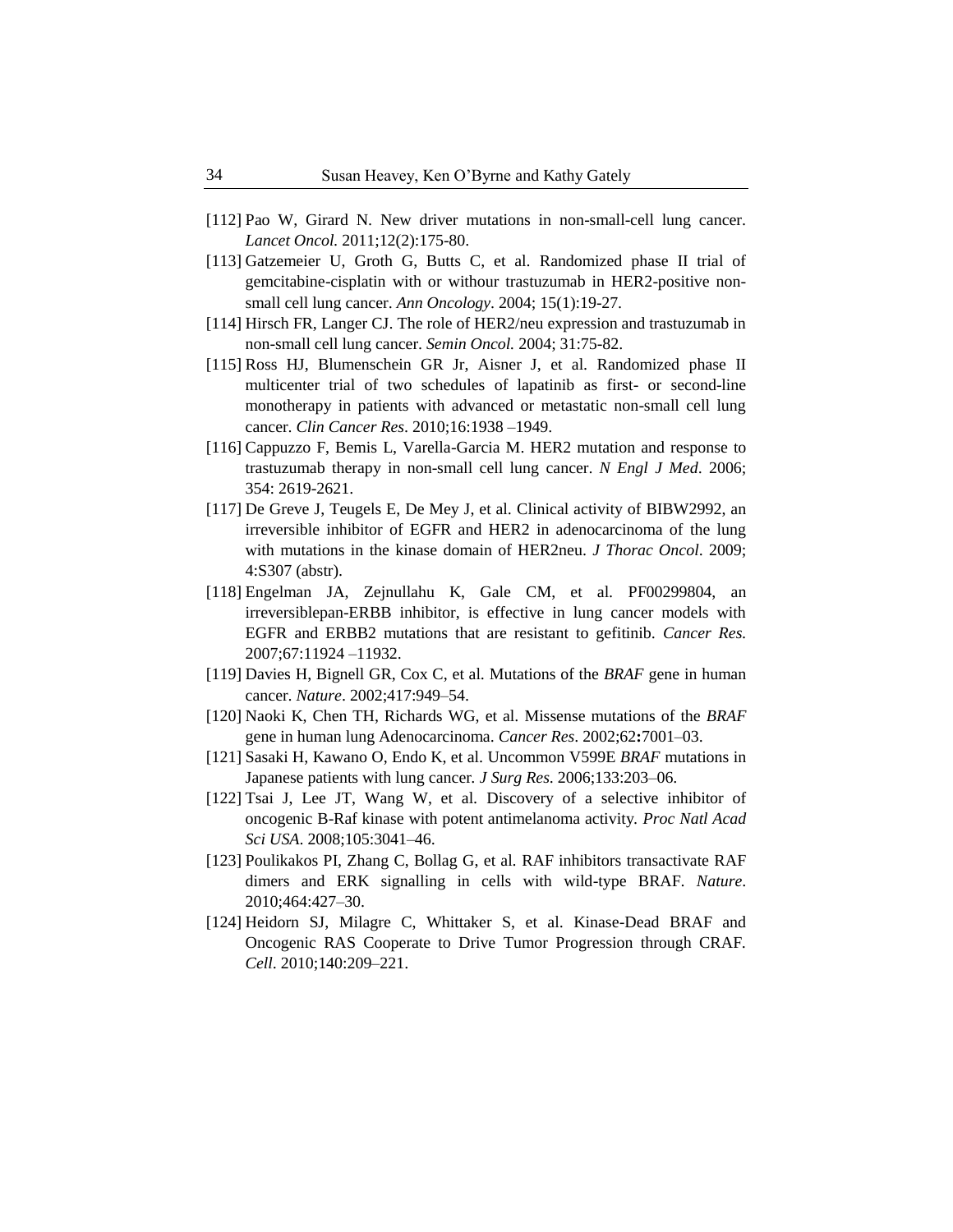- [125] Bollag G. *Overcoming the paradoxical pathway activation of firstgeneration RAF kinase inhibitors AACR annual meeting;* Orlando, FL. 2011.
- [126] .Seki T, Hagiya M, Shimonishi M, et al. Organization of the human hepatocyte growth factor-encoding gene. *Gene*. 1991;102:213–19.
- [127] Feng Y, Thiagarajan PS, Ma PC. Met signaling: novel targeted inhibition and its clinical development in lung cancer. J Thorac Oncol. 2012;7:459–67.
- [128] Ding L, Getz G, Wheeler DA, et al. Somatic mutations affect key pathways in lung adenocarcinoma. *Nature*. 2008;455:1069–75.
- [129] Onozato R, Kosaka T, Kuwano H, et al. Activation of MET by gene amplifi cation or by splice mutations deleting the juxtamembrane domain in primary resected lung cancers*. J Thorac Oncol*. 2009;4:5–11.
- [130] Kong-Beltran M, Seshagiri S, Zha J, et al. Somatic mutations lead to an oncogenic deletion of met in lung cancer*. Cancer Res*. 2006;66:283–89.
- [131] Ma PC, Tretiakova MS, MacKinnon AC, et al. Expression and mutational analysis of MET in human solid cancers. *Genes Chromosomes Cancer.* 2008;47:1025–37.
- [132] Cappuzzo F, Jänne PA, Skokan M, et al. MET increased gene copy number and primary resistance to gefitinib therapy in non-small-cell lung cancer patients. *Ann Oncol*. 2009;20:298–304.
- [133] Bean J, Brennan C, Shih JY, et al. MET amplification occurs with or without T790M mutations in EGFR mutant lung tumors with acquired resistance to gefitinib or erlotinib. *Proc Natl Acad Sci USA.* 2007;104:20932–7.
- [134] Lennerz JK, Kwak EL, Ackerman A, et al. MET amplification identifies a small and aggressive subgroup of esophagogastric adenocarcinoma with evidence of responsiveness to crizotinib. *J Clin Oncol*. 2011;29:4803–10.
- [135] Chi A, Kwak EL, Clark JW, et al. Clinical improvement and rapid radiographic regression induced by a Met inhibitor in a patient with METamplified glioblastoma. *Clin Oncol.* 2011; 29:(suppl; abstr 2072).
- [136] Sequist LV, von Pawel J, Garmey EG, et al. Randomized phase II study of erlotinib plus tivantinib versus erlotinib plus placebo in previously treated non-small-cell lung cancer*. J Clin Oncol*. 2011;29:3307-15.
- [137] Spigel DR, Ervin TJ, Ramlau R, et al. Final efficacy results from OAM4558g, a randomized phase II study evaluating MetMAb or placebo in combination with erlotinib in advanced NSCLC. *J Clin Oncol.* 2011;29(suppl; abstr 7505).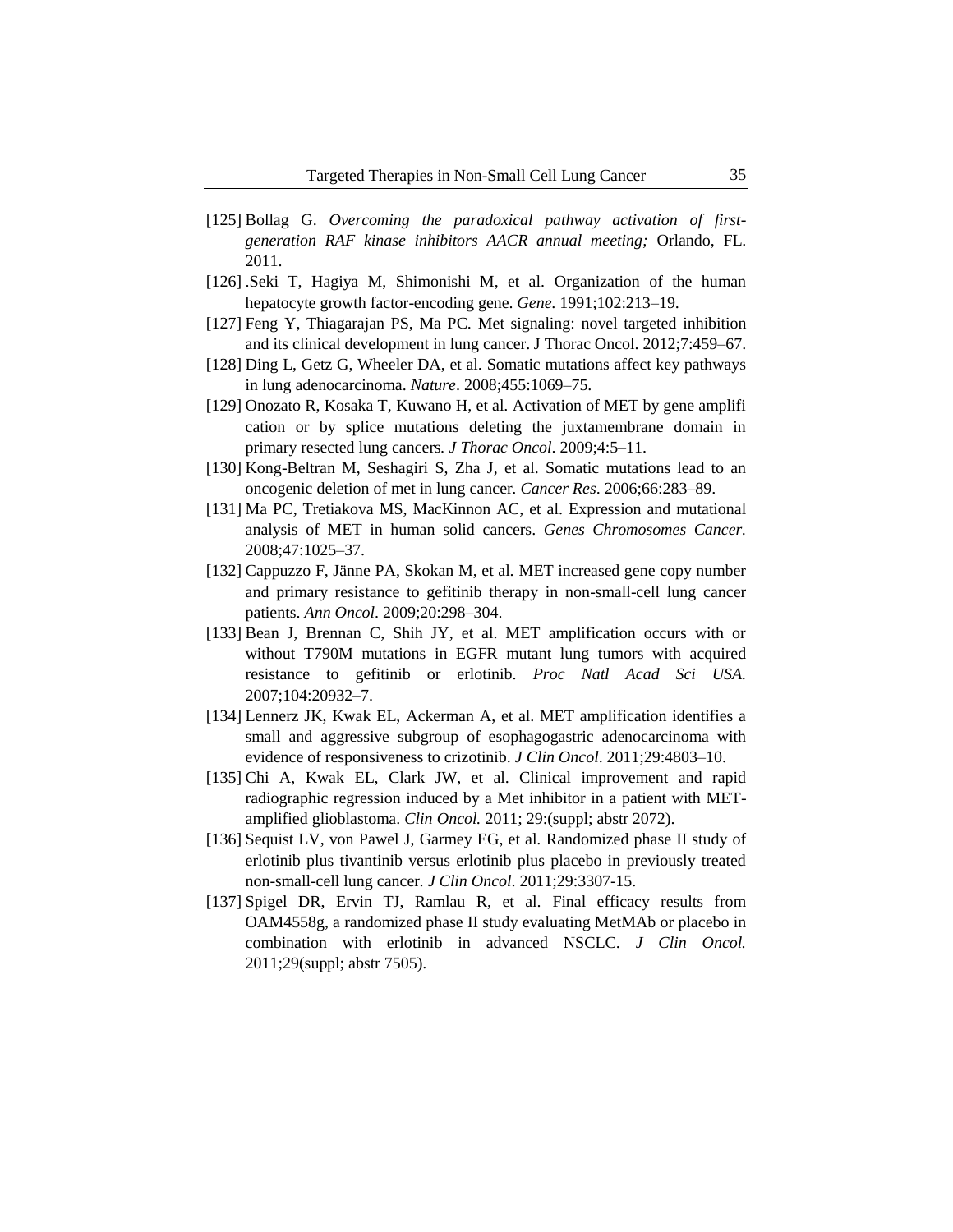- [138] Whitman M, [Kaplan DR,](http://www.ncbi.nlm.nih.gov/pubmed?term=Kaplan%20DR%5BAuthor%5D&cauthor=true&cauthor_uid=2987699) [Schaffhausen B,](http://www.ncbi.nlm.nih.gov/pubmed?term=Schaffhausen%20B%5BAuthor%5D&cauthor=true&cauthor_uid=2987699) et al. Association of phosphatidylinositol kinase activity with polyoma middle-T competent for transformation. *Nature*. 1985; 315(6016):239-42.
- [139] Ji M, [Guan H,](http://www.ncbi.nlm.nih.gov/pubmed?term=Guan%20H%5BAuthor%5D&cauthor=true&cauthor_uid=21507233) [Gao C,](http://www.ncbi.nlm.nih.gov/pubmed?term=Gao%20C%5BAuthor%5D&cauthor=true&cauthor_uid=21507233) et al. Highly frequent promoter methylation and PIK3CA amplification in non-small cell lung cancer (NSCLC). *BMC Cancer.* 11:147.
- [140] Papadimitrakopoulou, V. Development of PI3K/AKT/mTOR pathway inhibitors and their application in personalized therapy for non-small-cell lung cancer. *J Thorac Oncol*. 2012;7(8):1315-26.
- [141] Gately K, [Al-Alao B,](http://www.ncbi.nlm.nih.gov/pubmed?term=Al-Alao%20B%5BAuthor%5D&cauthor=true&cauthor_uid=21802763) [T Dhillon,](http://www.ncbi.nlm.nih.gov/pubmed?term=T%20Dhillon%5BAuthor%5D&cauthor=true&cauthor_uid=21802763) et al. Overexpression of the mammalian target of rapamycin (mTOR) and angioinvasion are poor prognostic factors in early stage NSCLC: a verification study. *Lung Cancer*. 2012;75(2):217- 22.
- [142] Courtney K, Corcoran RB, Engelman JA. The PI3K pathway as drug target in human cancer*. J Clin Oncol*. 2010;28(6):1075-83.
- [143] Downward J. Targeting RAS signalling pathways in cancer therapy. *Nat Rev Cancer*. 2003; 3(1):11-22.
- [144] Adjei AA. The role of mitogen-activated ERK-kinase inhibitors in lung cancer therapy. *Clin Lung Cancer*. 2005;**7**(3):221-3.
- [145] Marks JL, [Gong Y,](http://www.ncbi.nlm.nih.gov/pubmed?term=Gong%20Y%5BAuthor%5D&cauthor=true&cauthor_uid=18632602) [Chitale D,](http://www.ncbi.nlm.nih.gov/pubmed?term=Chitale%20D%5BAuthor%5D&cauthor=true&cauthor_uid=18632602) et al. Novel MEK1 mutation identified by mutational analysis of epidermal growth factor receptor signaling pathway genes in lung adenocarcinoma*. Cancer Res*. 2008;68(14):5524-8.
- [146] Hainsworth JD, [Cebotaru CL,](http://www.ncbi.nlm.nih.gov/pubmed?term=Cebotaru%20CL%5BAuthor%5D&cauthor=true&cauthor_uid=20802351) [Kanarev V,](http://www.ncbi.nlm.nih.gov/pubmed?term=Kanarev%20V%5BAuthor%5D&cauthor=true&cauthor_uid=20802351) et al. A phase II, open-label, randomized study to assess the efficacy and safety of AZD6244 (ARRY-142886) versus pemetrexed in patients with non-small cell lung cancer who have failed one or two prior chemotherapeutic regimens. *J Thorac Oncol.* 2010;5(10):1630-6.
- [147] Rinehart J, [Adjei AA,](http://www.ncbi.nlm.nih.gov/pubmed?term=Adjei%20AA%5BAuthor%5D&cauthor=true&cauthor_uid=15483017) [Lorusso PM,](http://www.ncbi.nlm.nih.gov/pubmed?term=Lorusso%20PM%5BAuthor%5D&cauthor=true&cauthor_uid=15483017) et al. Multicenter phase II study of the oral MEK inhibitor, CI-1040, in patients with advanced non-small-cell lung, breast, colon, and pancreatic cancer. *J Clin Oncol*. 2004;22(22):4456-62.
- [148] Hersey P, [Bastholt L,](http://www.ncbi.nlm.nih.gov/pubmed?term=Bastholt%20L%5BAuthor%5D&cauthor=true&cauthor_uid=19617296) [Chiarion-Sileni V,](http://www.ncbi.nlm.nih.gov/pubmed?term=Chiarion-Sileni%20V%5BAuthor%5D&cauthor=true&cauthor_uid=19617296) et al. Small molecules and targeted therapies in distant metastatic disease. Ann Oncol. 2009,20 Suppl 6:vi35-40.
- [149] Staehler M, [Rohrmann K,](http://www.ncbi.nlm.nih.gov/pubmed?term=Rohrmann%20K%5BAuthor%5D&cauthor=true&cauthor_uid=16305462) [Haseke N,](http://www.ncbi.nlm.nih.gov/pubmed?term=Haseke%20N%5BAuthor%5D&cauthor=true&cauthor_uid=16305462) et al. Targeted agents for the treatment of advanced renal cell carcinoma. *Curr Drug Targets*. 2005;6(7):835-46.
- [150] Wong H, [Vernillet L,](http://www.ncbi.nlm.nih.gov/pubmed?term=Vernillet%20L%5BAuthor%5D&cauthor=true&cauthor_uid=22496205) [Peterson A,](http://www.ncbi.nlm.nih.gov/pubmed?term=Peterson%20A%5BAuthor%5D&cauthor=true&cauthor_uid=22496205) et al. Bridging the gap between preclinical and clinical studies using pharmacokinetic-pharmacodynamic modeling: an analysis of GDC-0973, a MEK inhibitor. *Clin Cancer Res.* 2012;18:3090-9.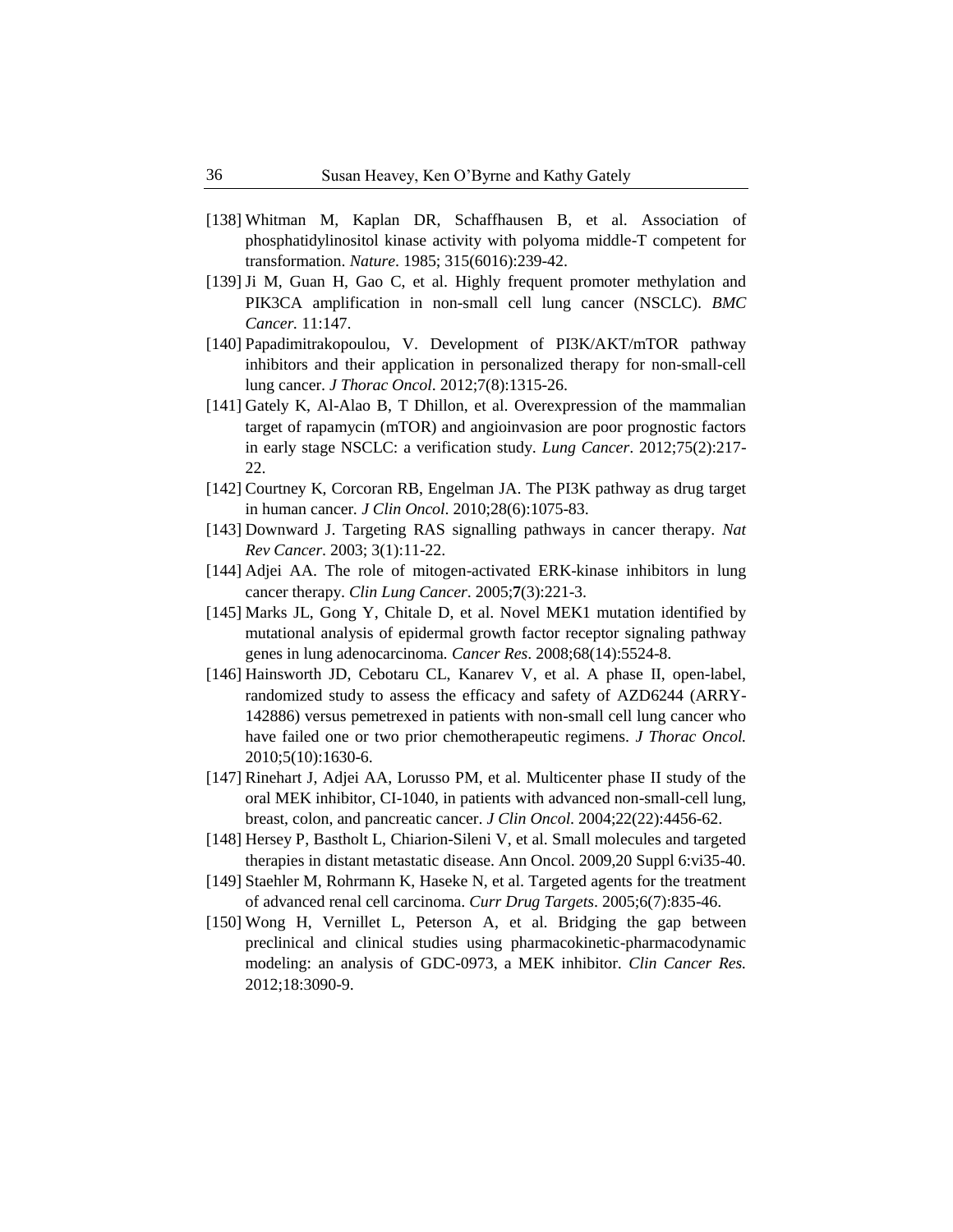- [151] Sos ML, [Fischer S,](http://www.ncbi.nlm.nih.gov/pubmed?term=Fischer%20S%5BAuthor%5D&cauthor=true&cauthor_uid=19805051) [Ullrich R,](http://www.ncbi.nlm.nih.gov/pubmed?term=Ullrich%20R%5BAuthor%5D&cauthor=true&cauthor_uid=19805051) et al. Identifying genotype-dependent efficacy of single and combined PI3K- and MAPK-pathway inhibition in cancer. *Proc Natl Acad Sci USA*. 2009;106:18351-6.
- [152] Engelman JA, [Chen L,](http://www.ncbi.nlm.nih.gov/pubmed?term=Chen%20L%5BAuthor%5D&cauthor=true&cauthor_uid=19029981) [Tan X,](http://www.ncbi.nlm.nih.gov/pubmed?term=Tan%20X%5BAuthor%5D&cauthor=true&cauthor_uid=19029981) et al. Effective use of PI3K and MEK inhibitors to treat mutant Kras G12D and PIK3CA H1047R murine lung cancers*. Nat Med*. 2008;14:1351-6.
- [153] Mirzoeva OK, [Das D,](http://www.ncbi.nlm.nih.gov/pubmed?term=Das%20D%5BAuthor%5D&cauthor=true&cauthor_uid=19147570) [Heiser LM,](http://www.ncbi.nlm.nih.gov/pubmed?term=Heiser%20LM%5BAuthor%5D&cauthor=true&cauthor_uid=19147570) et al. Basal subtype and MAPK/ERK kinase (MEK)-phosphoinositide 3-kinase feedback signaling determine susceptibility of breast cancer cells to MEK inhibition. *Cancer Res.* 2009;69:565-72.
- [154] Hoeflich KP, [O'Brien C,](http://www.ncbi.nlm.nih.gov/pubmed?term=O) [Boyd Z,](http://www.ncbi.nlm.nih.gov/pubmed?term=Boyd%20Z%5BAuthor%5D&cauthor=true&cauthor_uid=19567590) et al. In vivo antitumor activity of MEK and phosphatidylinositol 3-kinase inhibitors in basal-like breast cancer models. *Clin Cancer Res*. 2009;15:4649-64.
- [155] Zou ZQ, [Zhang LN,](http://www.ncbi.nlm.nih.gov/pubmed?term=Zhang%20LN%5BAuthor%5D&cauthor=true&cauthor_uid=22101421) [Wang F,](http://www.ncbi.nlm.nih.gov/pubmed?term=Wang%20F%5BAuthor%5D&cauthor=true&cauthor_uid=22101421) et al. The novel dual PI3K/mTOR inhibitor GDC-0941 synergizes with the MEK inhibitor U0126 in non-small cell lung cancer cells. *Mol Med Report*. 2012;5:503-8.
- [156] LeRoith D, Roberts CT Jr. The insulin-like growth factor receptor system and cancer. *Cancer Lett*. 2003;195:127-137.
- [157] Riedemann J, [Takiguchi M,](http://www.ncbi.nlm.nih.gov/pubmed?term=Takiguchi%20M%5BAuthor%5D&cauthor=true&cauthor_uid=17307140) [Sohail M,](http://www.ncbi.nlm.nih.gov/pubmed?term=Sohail%20M%5BAuthor%5D&cauthor=true&cauthor_uid=17307140) [Macaulay VM.](http://www.ncbi.nlm.nih.gov/pubmed?term=Macaulay%20VM%5BAuthor%5D&cauthor=true&cauthor_uid=17307140) The EGF receptor interacts with the type 1 IGF receptor and regulates its stability. *Biochemical and Biophysical Research Communications*. 2007;355:707– 714.
- [158] Ludovini V, Bellezza G, Pistola L, et al. High coexpression of both insulinlike growth factor receptor-1 (IGFR-1) and epidermal growth factor receptor (EGFR) is associated with shorter disease-free survival in resected non-small-cell lung cancer patients. *Annals of Oncology*. 2009;20(5):842-9.
- [159] Lee YC, Jeon HJ, Kim JH et al. Clinical significance of insulin-like growth factor-1 receptor expression in stage I non-small-cell lung cancer: immunohistochemical analysis*. Korean J Intern Med*. 2008;23(3):116–120.
- [160] Cappuzzo F, Tallini G, Finocchiaro G, et al. Insulin-like growth factor receptor 1 (IGF1R) expression and survival in surgically resected nonsmall-cell lung cancer (NSCLC) patients. *Annals of Oncology.* 2010;21(3):562-7.
- [161] Merrick DT, Dziadziuszko R, Szostakiewicz B, et al. High insulin-like growth factor1 receptor (IGF1R) expression is associated with poor survival in surgically treated non-small cell lung cancer (NSCLC) patients (pts*). J Clin Oncol* 2007; 25:18s (Abstr 7550).
- [162] Gately K, Collins I, Forde L, et al. A role for IGF-1R-targeted therapies in [small-cell lung cancer?](http://www.ncbi.nlm.nih.gov/pubmed/21273178) *Clin Lung Cancer*. 2011;12(1):38-42.